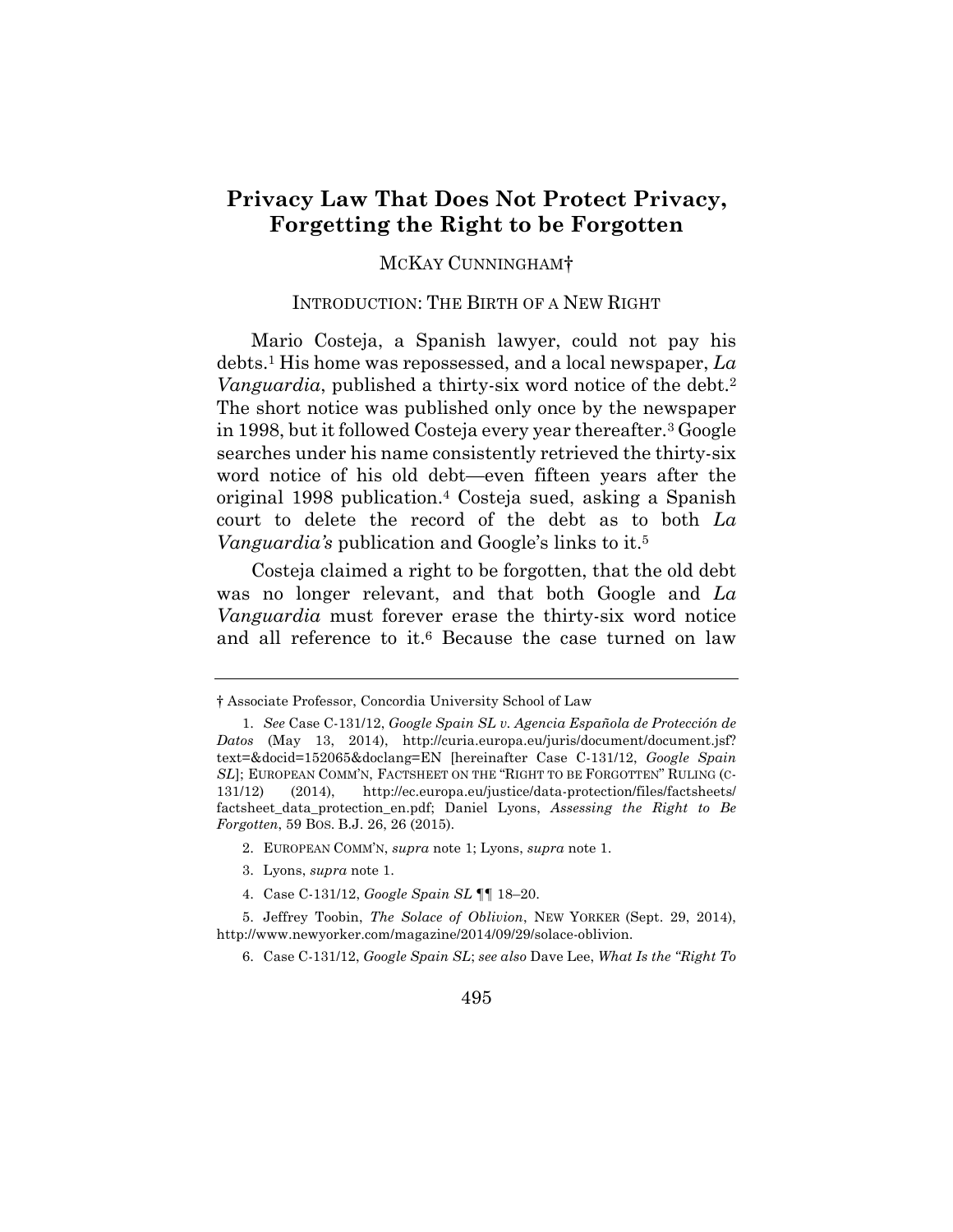promulgated by the European Commission, the Spanish court referred the case to the Court of Justice of the European Union (CJEU), which exercises jurisdiction in some instances over twenty-eight European Member States. The CJEU directly addressed the certified question of "whether an individual has a right to request that his or her personal data be removed from accessibility via a search engine (the 'right to be forgotten')."7 The CJEU ruled that the debt notice could remain on *La Vanguardia's* website but that Google must delete any link connecting Costeja to it.8

The high court ruling was instantly controversial.9 It set a broad precedent, conferring a new legal right to force erasure of links to data on the Internet. The right requires that Google and similar data "controllers" delete access to information deemed "inadequate, irrelevant or no longer relevant, or excessive in relation to the purposes" for which they were processed and in light of the time that had elapsed.10 The CJEU offered little guidance in determining when personal information is subject to mandatory erasure due to irrelevance or inadequacy.11

The CJEU did not identify or characterize how the new right to delete information comports with countervailing

8. EUROPEAN COMM'N, *supra* note 1.

9. *See* Meg Leta Ambrose, *A Digital Dark Age and the Right to Be Forgotten*, J. INTERNET L., Sept. 2013, at 1, 9–11; Jeffrey Rosen, *The Deciders: The Future of Privacy and Free Speech in the Age of Facebook and Google*, 80 FORDHAM L. REV. 1525, 1533–34 (2012); Dan Jerker B. Svantesson, *Delineating the Reach of Internet Intermediaries' Content Blocking—"ccTLD Blocking," "Strict Geolocation Blocking" or a "Country Lens Approach?"*, 11 SCRIPTED 153, 155 (2014); Peter Fleischer, *Foggy Thinking About the Right to Oblivion*, PETER FLEISCHER: PRIVACY. . . ? (Mar. 9, 2011), http://peterfleischer.blogspot.com/2011/03/foggythinking-about-right-to-oblivion.html.

10. Case C-131/12, *Google Spain SL*, ¶ 94; *see also* EUROPEAN COMM'N, *supra* note 1.

11. *See* Case C-131/12, *Google Spain SL*, ¶ 94.

*Be Forgotten"?*, BBC (May 13, 2014), http://www.bbc.com/news/technology-27394751.

<sup>7.</sup> Case C-131/12, *Google Spain SL* ¶¶ 5–10; *see also* EUROPEAN COMM'N, *supra* note 1.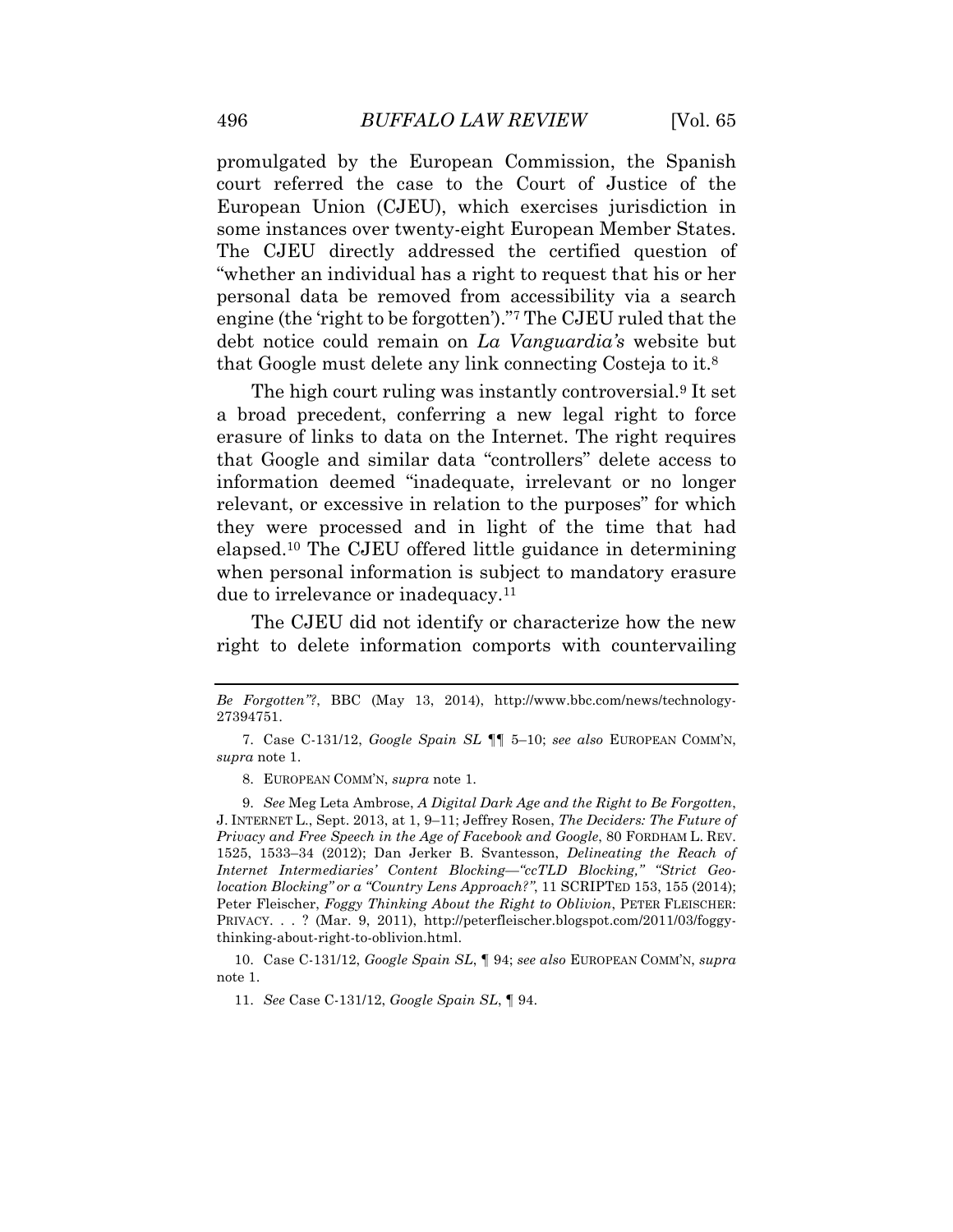rights related to free expression, media publications, and political speech. What if a European politician demands that Google, Yahoo, and Microsoft delete all links to past indiscretions? Can those convicted of child molestation erase public notice of those convictions through the right to be forgotten? What about those who provide or publish information? One reporter claimed he was "cast [ ] into oblivion" when his blog was delisted from Google searches.12 Do bloggers, owners of websites, digital news outlets, and others get an opportunity to object before their content is blotted out by the right to be forgotten? Do they even get notice? The CJEU ruling provided little insight to such questions and allowed little time to consider them.13

Indeed, Google promptly complied with the CJEU ruling by creating and publishing a deletion request form.14 On the first day of the form's publication, Europeans submitted 12,000 requests to delete data.15 Within four days, it had grown to 41,000 requests.16 As of March 2017, Europeans had submitted over 715,000 requests to deactivate two million URLs.17 Google has deleted over forty-three percent of those, approximately 732,000 links.18 Early reports suggested that a large percentage of deleted content involved

16. *Id.*

18. *Id.*

<sup>12.</sup> Robert Peston, *Why Has Google Cast Me into Oblivion?*, BBC NEWS (July 2, 2014), http://www.bbc.com/news/business-28130581.

<sup>13.</sup> *See generally* Case C-131/12, *Google Spain SL*.

<sup>14.</sup> Caitlin Dewey, *Want to Remove Your Personal Search Results from Google? Here's How the Request Form Works*, WASH. POST (May 30, 2014), https://www.washingtonpost.com/news/the-intersect/wp/2014/05/30/want-toremove-your-personal-search-results-from-google-heres-how-the-request-formworks/.

<sup>15.</sup> Caroline Preece et al., *Google "Right to be Forgotten": Everything You Need to Know*, IT PRO (Feb. 9, 2015), http://www.itpro.co.uk/security/ 22378/google-right-to-be-forgotten-everything-you-need-to-know.

<sup>17.</sup> *Transparency Report: European Privacy Requests for Search Removals*, GOOGLE (Mar. 31, 2017), http://www.google.com/transparencyreport/removals/ europeprivacy/.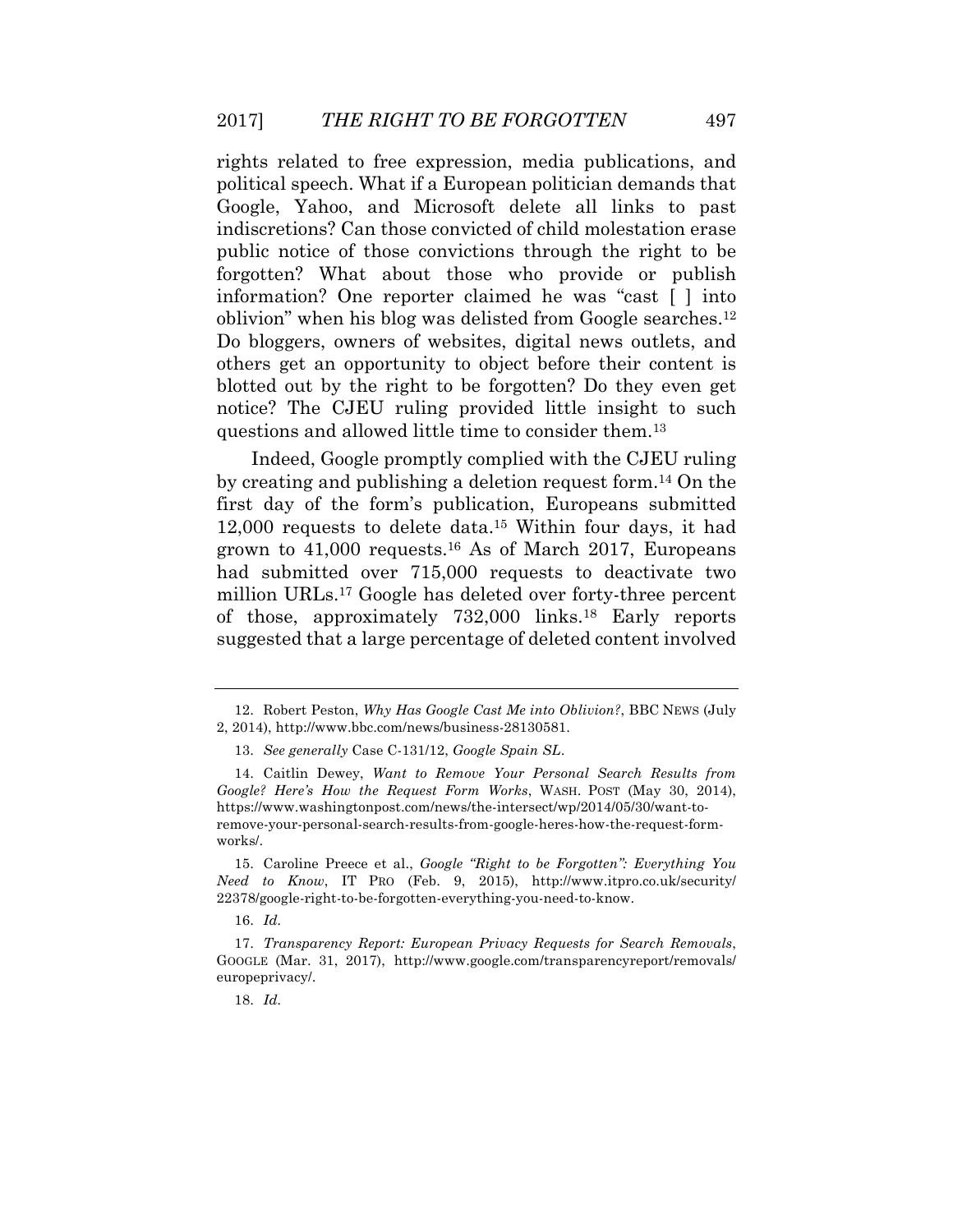accusations of fraud, child pornography, and other serious crimes.19 One reporter revealed deletion requests made by "a British politician who's trying to make a comeback, someone convicted of possessing child abuse images and a doctor who doesn't want negative reviews from patients to be searchable."20 After Google inadvertently revealed information about those requesting data deletion, it appeared that ninety-five percent of the erasure requests derive from "ordinary members of the public."21 Regardless, it remains difficult to know who is requesting content deletion and why.22

Commentators from diverse socio-political backgrounds, but particularly from the United States, decry the right to be forgotten as antithetical to free expression and as distorting the benefits attending unfiltered access to information.23 One law professor claims "[a]n overly expansive right to be forgotten will lead to censorship of the Internet because data

<sup>19.</sup> Leslie D'Monte, *Right to Be Forgotten Poses a Legal Dilemma in India*, LIVE MINT (June 6, 2014), http://www.livemint.com/Industry/5jmbcpuHqO7U wX3IBsiGCM/Right-to-be-forgotten-poses-a-legal-dilemma-in-India.html; Preece et al., *supra* note 15.

<sup>20.</sup> David Mitchell, *The Right To Be Forgotten Will Turn the Internet into a Work of Fiction*, GUARDIAN (July 5, 2014), http:// www.theguardian.com/ commentisfree/2014/jul/06/right-to-be-forgotten-internet-work-of-fiction-davidmitchell-eu-google.

<sup>21.</sup> Sylvia Tippmann & Julia Powles, *Google Accidentally Reveals Data on 'Right to be Forgotten' Requests*, GUARDIAN (July 14, 2015), https://www.theguardian.com/technology/2015/jul/14/google-accidentallyreveals-right-to-be-forgotten-requests ("Less than 5% of nearly 220,000 individual requests made to Google to selectively remove links to online information concern criminals, politicians and high-profile public figures, the Guardian has learned, with more than 95% of requests coming from everyday members of the public.").

<sup>22.</sup> *See* Ravi Antani, *The Resistance of Memory: Could the European Union's Right to be Forgotten Exist in the United States?*, 30 BERKELEY TECH. L.J. 1173, 1199–1204 (2015).

<sup>23.</sup> Michael L. Rustad & Sanna Kulevska, *Reconceptualizing the Right to Be Forgotten to Enable Transatlantic Data Flow*, 28 HARV. J.L. & TECH. 349, 354 (2015) ("In this part of the Article, we compare the EU and U.S. privacy regimes and explain how the EU's right to be forgotten, as currently framed, is antithetical to the First Amendment of the U.S. Constitution.").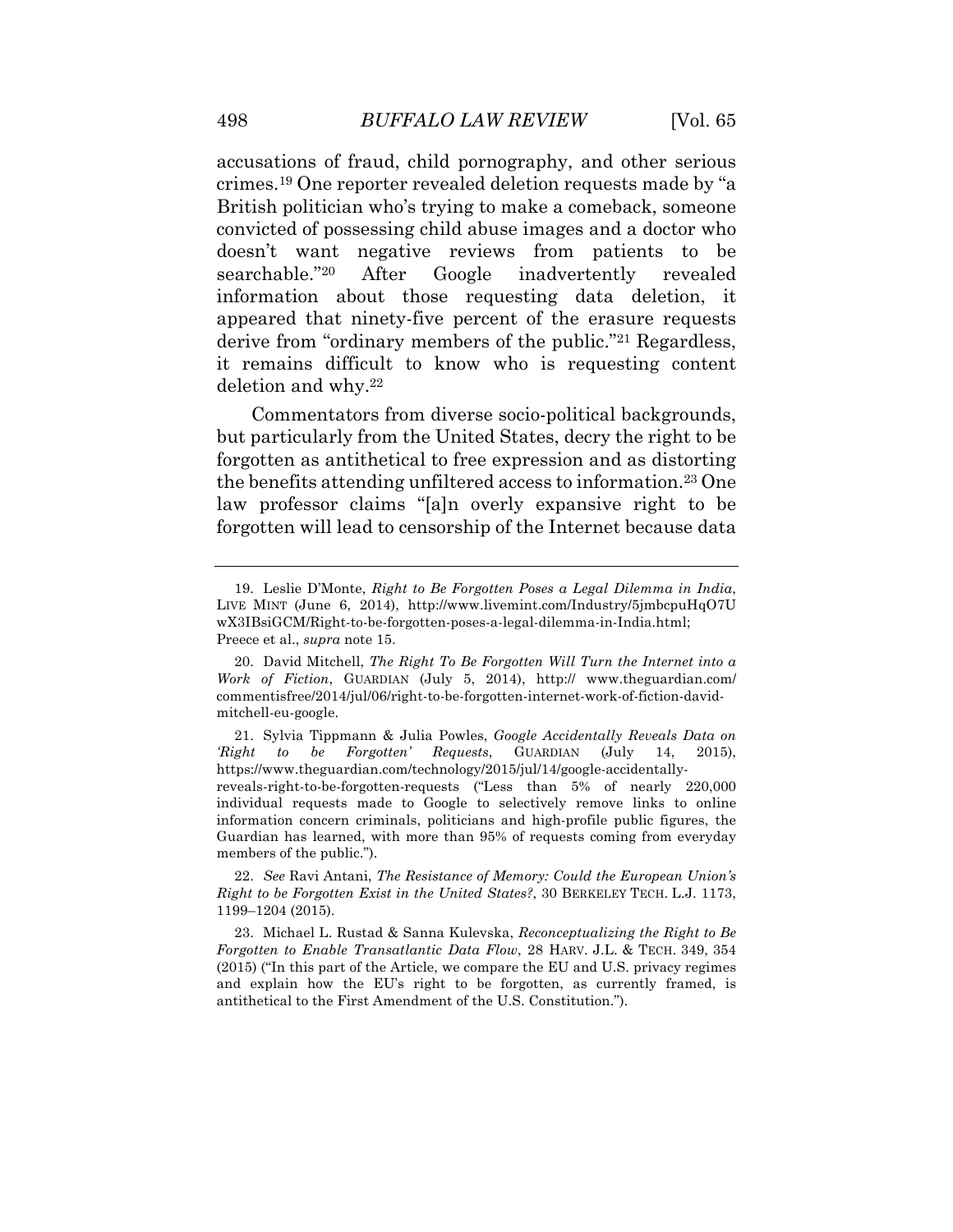subjects can force search engines or websites to erase personal data, which may rewrite history."24 If content becomes less searchable, others assert it will "derogate[ ] the role of counterspeech."25

Wikipedia's founder portrayed the right to be forgotten as "completely insane," maintaining that

[i]n the case of truthful, non-defamatory information obtained legally, I think there is no possibility of any defensible 'right' to censor what other people are saying. You do not have the right to use the law to prevent Wikipedia editors from writing truthful information, nor do you have a right to use the law to prevent Google from publishing truthful information.26

Admittedly, the author of this Article agreed, writing that "European filtering of Internet content worldwide through the right to be forgotten . . . effectuates international censorship in the guise of privacy.  $\ldots$ <sup>"27</sup>

This Article confronts these predictions. Are these censorship consequences manifesting? Will they? Start with "patient zero," the first person granted anonymity under the right to be forgotten. Mario Costeja sought to erase any report of his 1998 debt, and yet in a single day in 2014 "840 articles in the world's largest media outlets were published in reference to his case, including in countries where his name would otherwise never have been heard, and where the [CJEU's] ruling will never reach."28 Today, a Google search under Costeja's name generates thousands of articles,

<sup>24.</sup> *Id.* at 372.

<sup>25.</sup> Robert G. Larson III, *Forgetting the First Amendment: How Obscurity-Based Privacy and a Right to Be Forgotten Are Incompatible with Free Speech*, 18 COMM. L. & POL'Y 91, 114 (2013).

<sup>26.</sup> Preece, *supra* note 15 (internal quotations omitted).

<sup>27.</sup> McKay Cunningham, *Free Expression*, *Privacy*, *and Diminishing Sovereignty in the Information Age: The Internationalization of Censorship*, 69 ARK. L. REV. 71, 114 (2016).

<sup>28.</sup> James Ball, *Costeja González and a Memorable Fight for the 'Right to Be Forgotten'*, GUARDIAN (May 14, 2014), http://www.theguardian.com/world/blog/ 2014/may/14/mario-costeja-gonzalez-fight-right-forgotten.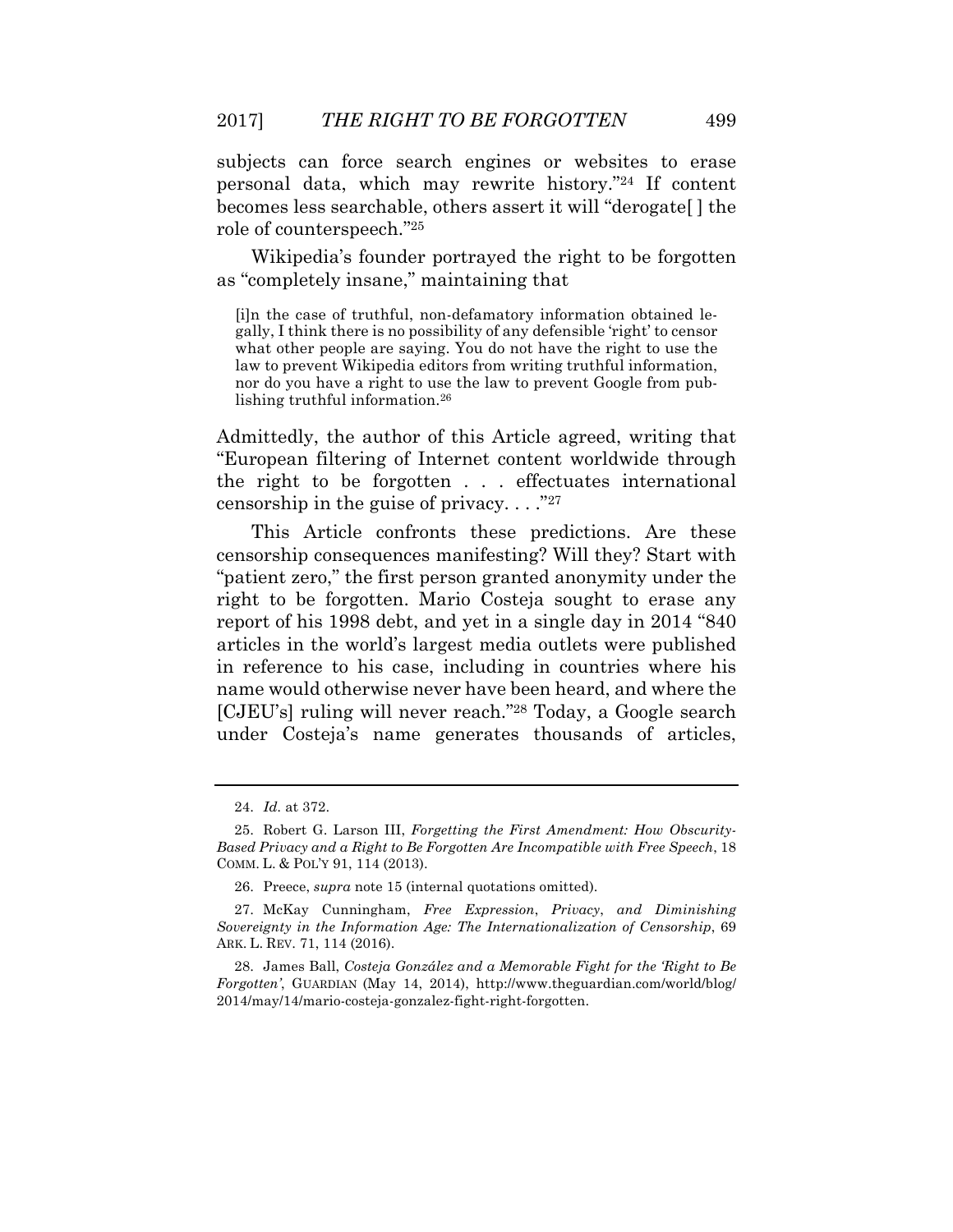linking him to the right to be forgotten, and ultimately to his 1998 debt. Costeja's attempt to suppress information only amplified it.

But perhaps Costeja's case is unique. As the first to exercise the right, his request was the most public and controversial.29 Certainly others seeking data erasure succeeded in withdrawing their personal information from the public eye? A close look, however, indicates that these less polemical erasure requests faced similar barriers, revealing the difficulty inherent in erasing digital data.30

An assortment of unaffiliated entities purposely undermine efforts to delete links under the right to be forgotten.31 Soon after Google began delisting links, the website "Hidden from Google" began tracking the very content targeted for deletion, memorializing the delisted links on the website as well as the relevant search term and the source that hosted the content.32 Links to information involving a shoplifting incident, a financial scandal, and an alleged sexual predator disappeared from Google search results only to reappear on the "Hidden from Google" webpage.33 News media increasingly do the same, particularly for stories they publish and that Google delists. The British Broadcasting Corporation (BBC) re-publishes the stories it generates and Google delists,34 and others like

32. HIDDEN FROM GOOGLE (Sept. 19, 2016), https://web.archive.org/web/ 20160919031318/http://hiddenfromgoogle.afaqtariq.com/?.

33. Jeff Roberts, *"Hidden from Google" Shows Sites Censored Under EU's Right-to-be-Forgotten Law*, GIGAOM (July 16, 2014, 6:41 AM), https://gigaom.com/2014/07/16/hidden-from-google-shows-sites-censored-undereus-right-to-be-forgotten-law/.

34. Neel McIntosh, *List of BBC Web Pages Which have been Removed from Google's Search Results*, BBC INTERNET BLOG (June 25, 2015, 2:40 PM), http://www.bbc.co.uk/blogs/internet/entries/1d765aa8-600b-4f32-b110 d02fbf7fd379.

<sup>29.</sup> *See* Antani, *supra* note 22, at 1174–77.

<sup>30.</sup> See *infra* Part V.

<sup>31.</sup> See *infra* Section III.B.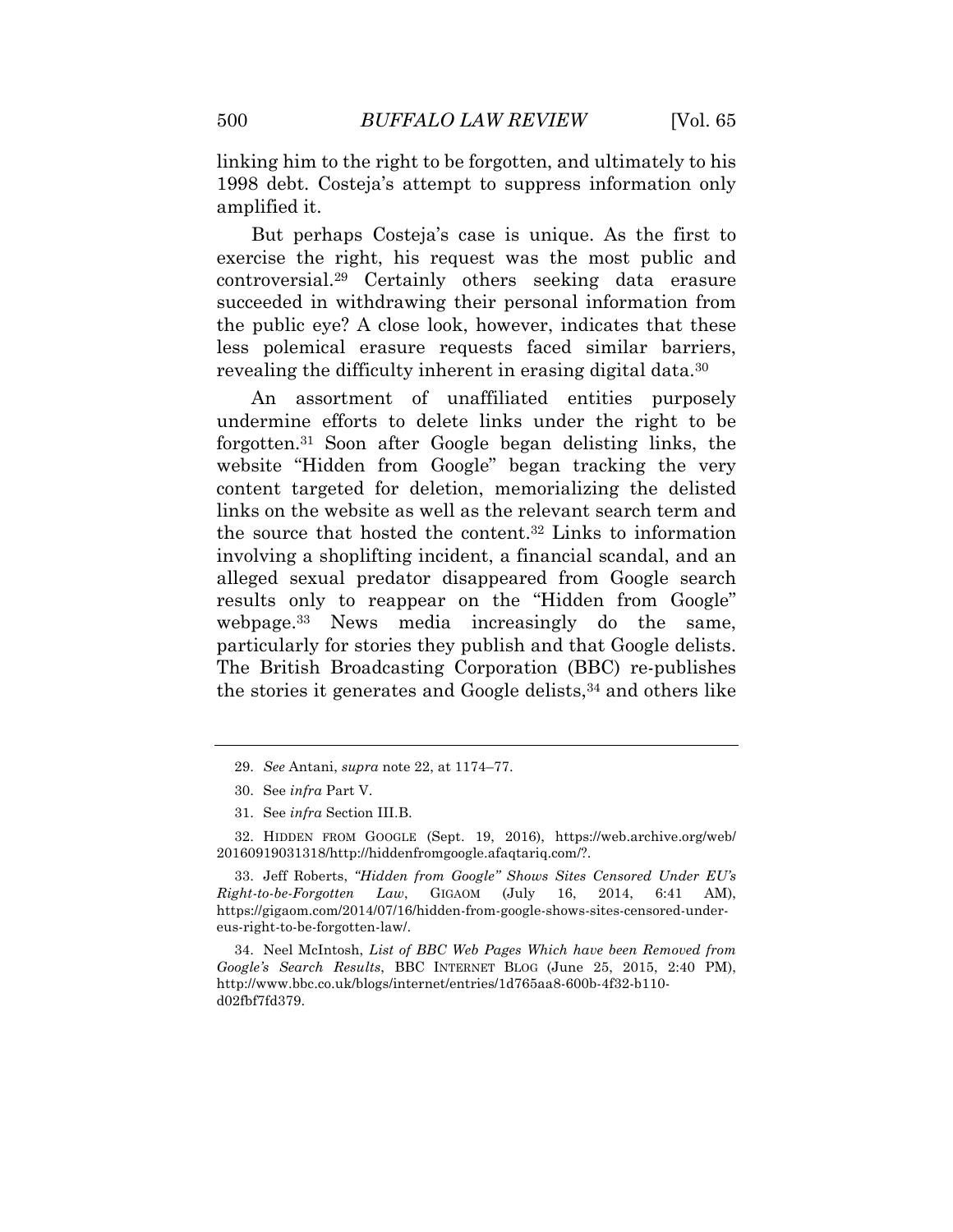Wikimedia and Reddit maintain logs that track the content from each link that Google truncates.35

These accumulated efforts undermine the right to be forgotten and presage its failure. As soon as European law strips content from Google searches, that content is added back into the cyber commons through alternative avenues.<sup>36</sup> The best-case scenario for proponents of the right to be forgotten, is that "deleted" content becomes more difficult to find.37 As long as the search engine industry is dominated by one or two providers, this best-case scenario is not so bad.

Google currently monopolizes the search engine market and has been likened to the card catalogue of the Internet library.38 But if it continues to delete links in compliance with the right to be forgotten, that status may very well falter. The more content Google scrubs, the less attractive its service, opening a market for smaller, perhaps regional search engines that do not have assets or market-share in Europe and are not subject to the right to be forgotten.39 This is already taking place; Google's market share fell from 81.56

36. *See* sources cited *supra* note 35.

37. See Roberts, *supra* note 33 ("The issue is more complicated still because the law applies only to national versions of Google—meaning that the story . . . disappeared from sites like Google.co.uk but not Google.com or Google.ca.").

<sup>35.</sup> *Notices Received from Search Engines*, WIKIMEDIA FOUND., https:// wikimediafoundation.org/wiki/Notices\_received\_from\_search\_engines (last visited Mar. 31, 2017); *Things That Were Not Meant to Be Forgotten*, REDDIT, https://www.reddit.com/r/nevertoforget/ (last visited Mar. 31, 2017) (The forum is described as a "[f]orum to post articles that have been removed by Google from search results as a consequence of the right to be forgotten" when searched on Reddit.); *see also* Geoff Brigham & Michelle Paulson, *Wikipedia Pages Censored in European Search Results*, WIKIMEDIA FOUND. (Aug. 6, 2014), https://blog.wikimedia.org/2014/08/06/wikipedia-pages-censored-in-europeansearch-results.

<sup>38.</sup> Jeff John Roberts, *The Right to Be Forgotten From Google? Forget It*, *Says U.S. Crowd*, FORTUNE (Mar. 12, 2015), http://fortune.com/2015/03/12/the-rightto-be-forgotten-from-google-forget-it-says-u-s-crowd/.

<sup>39.</sup> *See* Laurie Sullivan, *Search Engines Struggle to Keep Web Traffic*, MEDIA POST (Dec. 18, 2015), http://www.mediapost.com/publications/article/265120/ search-engines-struggle-to-keep-web-traffic.html.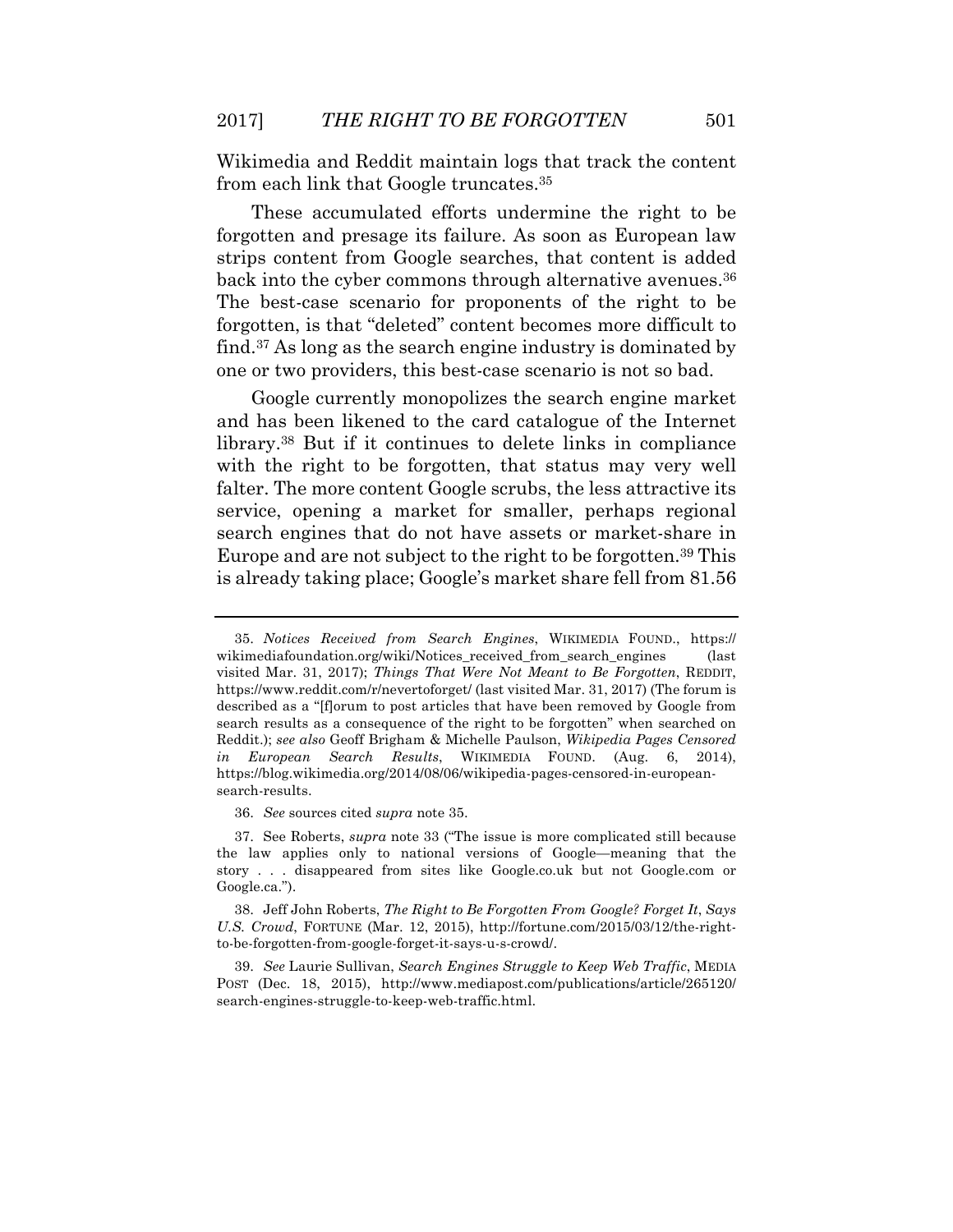percent in  $2012$  to 71.4 percent in  $2016^{40}$  with some prognosticating that Google's market share "is now likely in permanent decline."41

In the long term, the right to be forgotten will not realize the goal of ensuring privacy to Europeans who seek to remove their personal information from public access. It may, however, dilute Google's primacy as the search engine juggernaut—a perhaps unsurprising secondary effect, given the European Commission's ongoing efforts to diminish Google's dominance in Europe.42 The EU's failure to effectuate privacy goals through the right to be forgotten is emblematic of EU privacy regulation generally.43 The borderless flow of information over the Internet eludes traditional territorial-based jurisdiction and enforcement.<sup>44</sup> Until the EU conforms its policymaking to the Internet's architecture, ongoing regulatory efforts will promote, if anything, unintended anti-trust consequences rather than privacy objectives.

42. *See* Spencer Weber Waller, *Antitrust and Social Networking*, 90 N.C. L. REV. 1771, 1793–94 (2012).

43. *See* Fred H. Cate, *The Failure of Fair Information Practice Principles*, *in* CONSUMER PROTECTION IN THE AGE OF "INFORMATION ECONOMY" 341 (Jane K. Winn ed., 2006); Tracie B. Loring, Comment, *An Analysis of the Informational Privacy Protection Afforded by the European Union and the United States*, 37 TEX. INT'L L.J. 421, 424–25 (2002).

44. *See* Miriam Wugmeister et al., *Global Solution for Cross-Border Data Transfers: Making the Case for Corporate Privacy Rules*, 38 GEO. J. INT'L L. 449, 449 (2007).

<sup>40.</sup> *Desktop Search Engine Market Share*, NETMARKETSHARE, https://www.netmarketshare.com/search-engine-market-share.aspx?qprid=4& qpcustomd=0&qptimeframe=Y (last visited Apr. 1, 2017).

<sup>41.</sup> Dan Frommer, *The Product that Made Google Has Peaked for Good*, QUARTZ (Dec. 15, 2015), http://qz.com/573361/the-product-that-made-google-haspeaked-for-good/.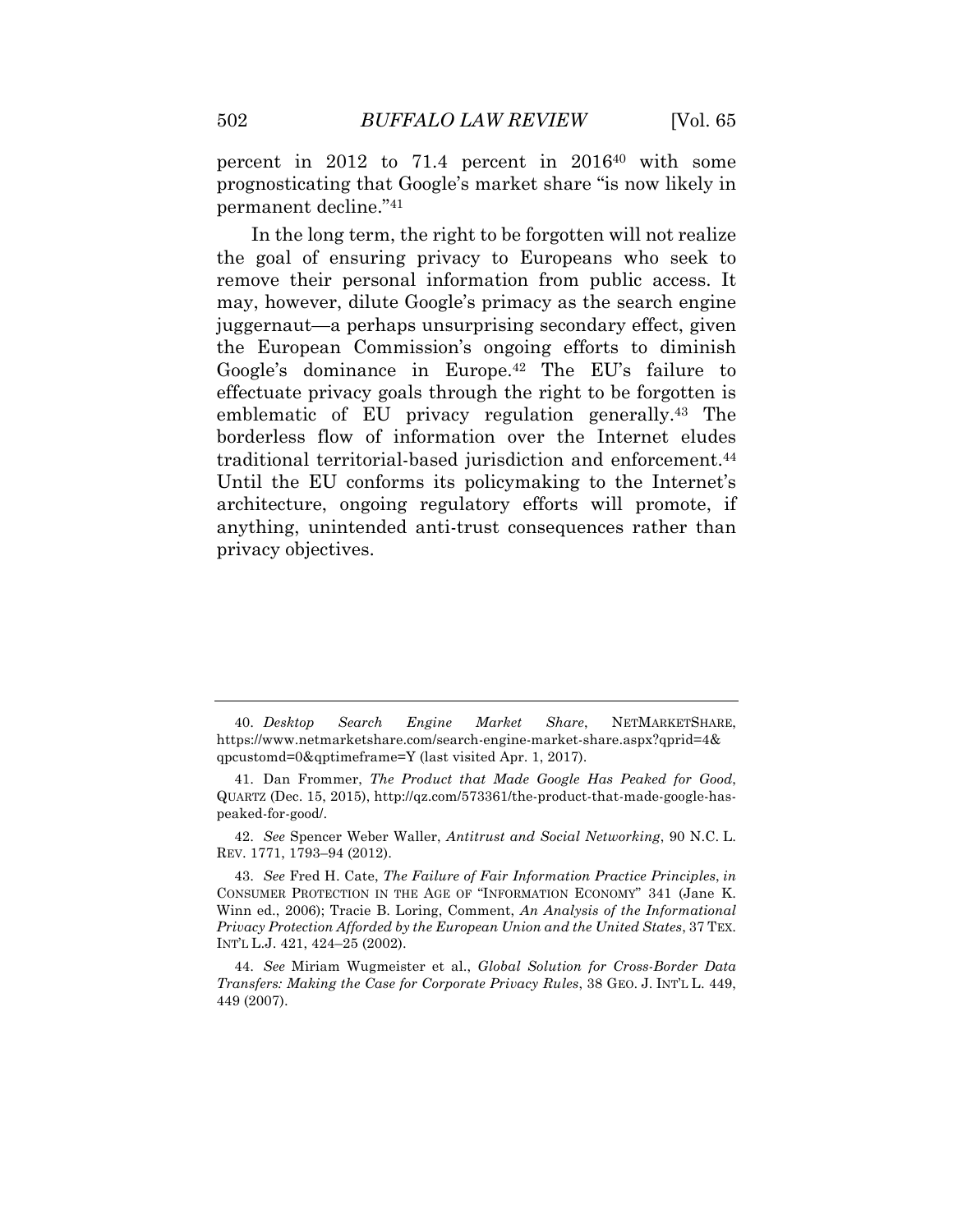# I. REGULATING FOR PRIVACY IN THE INFORMATION ECONOMY

# A. *Conventional Regulatory Scheme, Unconventional Internet*

Omnibus privacy laws have been ineffective because they ignore the manner in which digital data is generated, transferred, and used in the Internet age.45 Not only does information arrive on the monitor of a connected device through circuitous and often unpredictable routes, but its derivation can be similarly elusive.46 Data origins evolve as digital data packets are augmented, duplicated, or otherwise altered.47 When it *is* possible to pinpoint the origin of particular data, the servers and IP addresses from which the information originate are easily replaced or masked.48

Despite the nuances of transnational information flow, laws that seek to regulate such information derive from exemplars that existed long before the Internet.49 The EU's seminal privacy law, the Data Directive, was enacted twenty years ago—well before Internet commercialization.<sup>50</sup> Such

48. Eric J. Feigin, *Architecture of Consent: Internet Protocols and Their Legal Implications*, 56 STAN. L. REV. 901, 935–38 (2004); David Balaban, *What Do You Know About Proxy Servers?*, INFO. SEC. BUZZ (Apr. 15, 2016), http://www.informationsecuritybuzz.com/articles/know-proxy-servers/

(explaining that proxy servers allow internet users to take a "side door" into a website to hide the user's identity).

49. *See* LISA J. SOTTO, PRIVACY AND DATA SECURITY LAW DESKBOOK § 1.04 (2011).

50. Directive 95/46/EC of the European Parliament and of the Council of 24 October 1995 on the Protection of Individuals With Regard to the Processing of Personal Data and on the Free Movement of Such Data, 1995 O.J. (L 281) 31 [hereinafter Data Directive].

<sup>45.</sup> *See* Gregory Shaffer, *Globalization and Social Protection: The Impact of EU and International Rules in the Ratcheting Up of U.S. Privacy Standards*, 25 YALE J. INT'L L. 1, 22-38 (2000) ("The market for data protection is characterized by widely dispersed individuals, with low stakes, entering into ad hoc transactions with large enterprises.").

<sup>46.</sup> *See* Curt Franklin, *How Internet Search Engines Work*, HOWSTUFFWORKS TECH, http://computer.howstuffworks.com/internet/basics/search-engine.htm (last visited Apr. 1, 2017).

<sup>47.</sup> *See id.*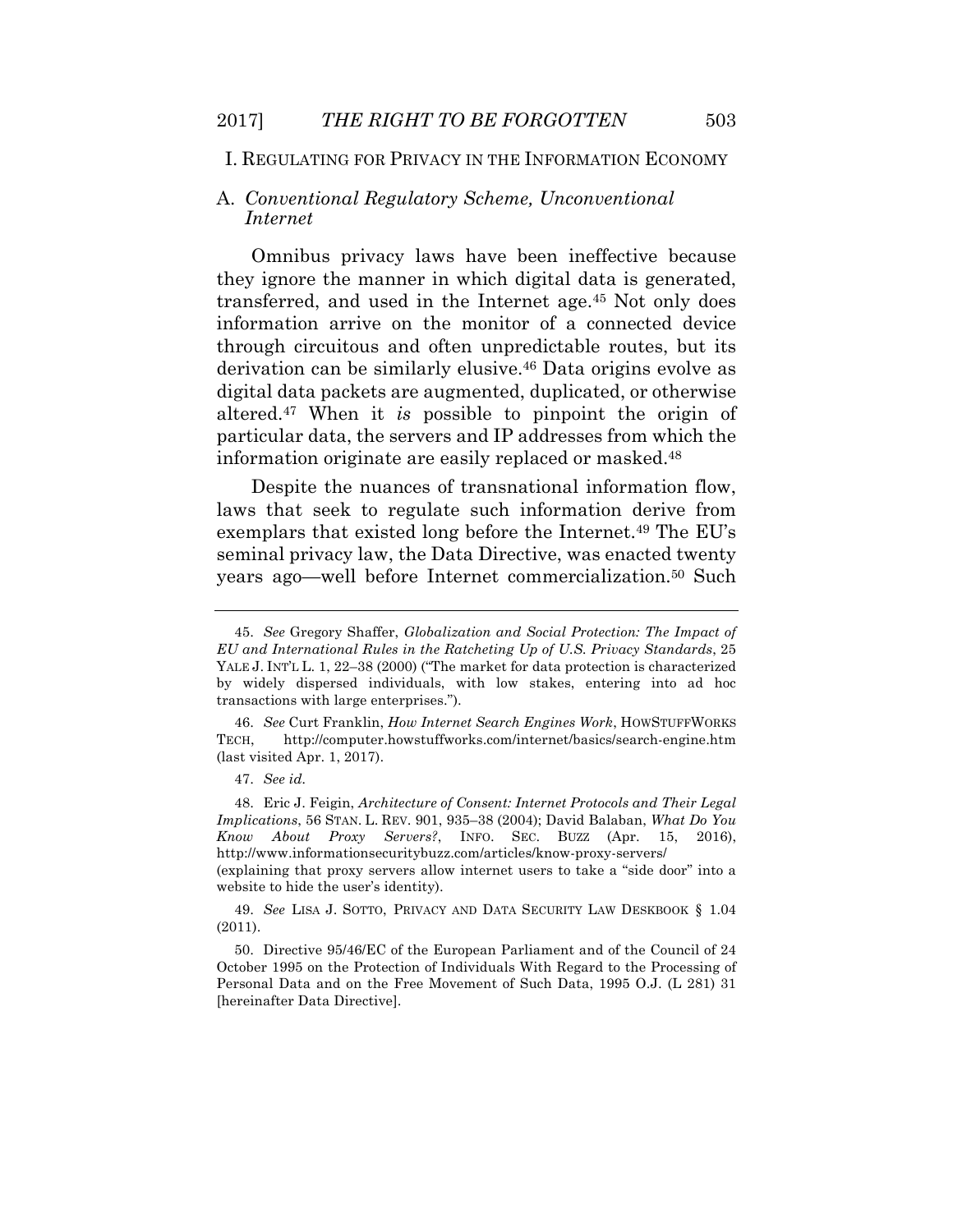"[e]arly privacy law could not have imagined, much less accounted for, the ubiquity and complexity of Internet communication. . . ."51 And yet, modern privacy law continues to advance by accretion, building on earlier iterations of laws that did not contemplate today's technological reality.

In Europe, Nazi exploitation of personal information during World War II prompted robust privacy laws and the labeling of privacy as a fundamental right.<sup>52</sup> Nazis discovered and leveraged personal information—often religious, racial, and cultural—to destabilize occupied territory and identify those for deportation to concentration camps.53 A series of treaties, charters, and accords stem from this historic catalyst, ultimately leading to the right to be forgotten.54

The United Nations adopted the Declaration of Human Rights soon after World War II, a portion of which promised that "[n]o one shall be subjected to arbitrary interference with his privacy, family, home or correspondence."55 The European Union's Charter of Fundamental Rights more directly identified privacy rights in personal information by conferring the right to consent, access, and rectify personal

<sup>51.</sup> McKay Cunningham, *Free Expression*, *Privacy*, *and Diminishing Sovereignty in the Information Age: The Internationalization of Censorship*, 69 ARK. L. REV. 71, 72 (2016); *see also* Dennis D. Hirsch, *In Search of the Holy Grail: Achieving Global Privacy Rules Through Sector-Based Codes of Conduct*, 74 OHIO ST. L.J. 1029, 1033 (2013).

<sup>52.</sup> *See* Pamela Samuelson, *Privacy as Intellectual Property?*, 52 STAN. L. REV. 1125, 1143–44, 1170 (2000).

<sup>53.</sup> *See* Francesca Bignami, *European Versus American Liberty: A Comparative Privacy Analysis of Antiterrorism Data Mining*, 48 B.C. L. REV. 609, 609–10 (2007); David H. Flaherty, *Nineteen Eighty-Four and After*, 1 GOV'T INFO. Q. 431 (1984) (A report on a 1984 conference on data protection in which "[o]ne of the prime motives for the creation of data protection laws in continental Europe is the prevention of the recurrence of experiences in the 1930s and 1940s with Nazi and fascist regimes.").

<sup>54.</sup> *See* Rustad & Kulevska, *supra* note 23, at 356–60.

<sup>55.</sup> G.A. Res. 217 (III) A, Universal Declaration of Human Rights, art. 12 (Dec. 10, 1948).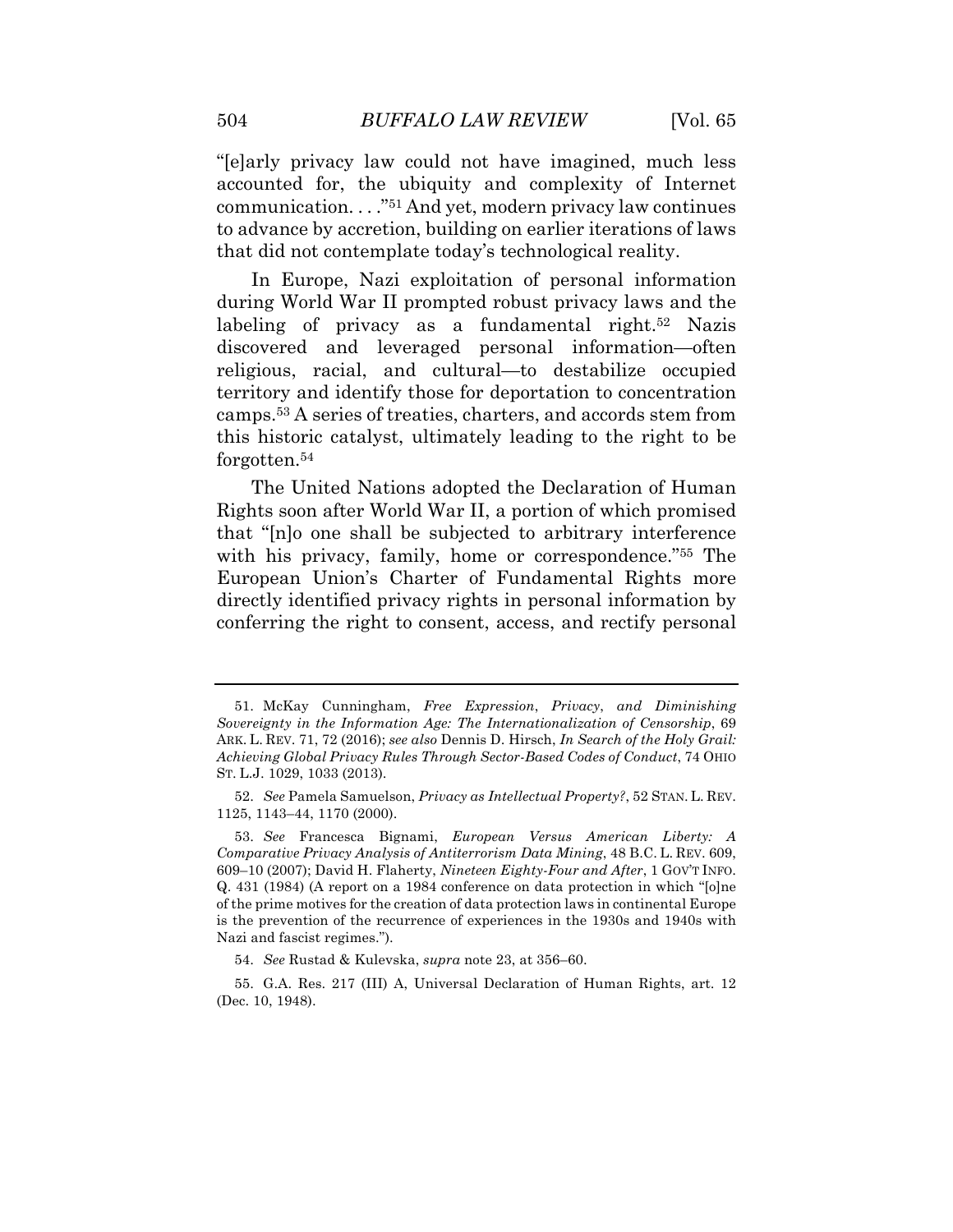information.56 The Convention for the Protection of Individuals with regard to Automatic Processing of Personal Data also targeted how personal data is collected, stored, transferred, and altered.57 The level of generality in Article 16 of the Consolidated Treaty on the Functioning of the European Union is noteworthy: "[e]veryone has the right to the protection of personal data concerning them."58

This framework remains at the heart of modern regulatory efforts. Europe's Data Directive (hereinafter "Directive"), largely characterized as the most influential and progressive data privacy law worldwide,<sup>59</sup> is patterned from these legislative progenitors. The EU Directive legislates based on consent, access, transfer, and use—just as in previous Charters and Conventions. The Directive requires that personal data must be (1) processed fairly and lawfully; (2) collected for legitimate and specified reasons; (3) adequate, relevant, and not excessive in relation to the purposes for which it is collected; (4) accurate and, where necessary, kept up to date; and (5) retained as identifiable data for no longer than necessary to serve the purposes for which the data were collected.<sup>60</sup>

A new European privacy law will soon replace the Directive.<sup>61</sup> The forthcoming General Data Protection

58. Consolidated Version of the Treaty on the Functioning of the European Union art. 16, Oct. 26, 2012, 2012 O.J. (C 326) 55.

59. *See* Christopher Kuner, *The European Union and the Search for an International Data Protection Framework*, 2 GRONINGEN J. INT'L L. 55, 55 (2014) ("focusing  $\ldots$  on E.U. law as the most influential body of data protection law worldwide"); Shaffer, *supra* note 45, at 55–88.

60. Data Directive, *supra* note 50, art. 6.

61. *See* Commission Proposal for a Regulation of the European Parliament and of the Council on the Protection of Individuals with Regard to the Processing of Personal Data and on the Free Movement of Such Data (General Data Protection Regulation), COM (2012) 11 final (Jan. 25 2012) [hereinafter Data

<sup>56.</sup> Charter of Fundamental Rights of the European Union, 2000 O.J. (C 364/01).

<sup>57.</sup> Convention for the Protection of Individuals with regard to Automatic Processing of Personal Data arts. 5–6, 8–9, Jan. 28, 1981, 1496 U.N.T.S. 65.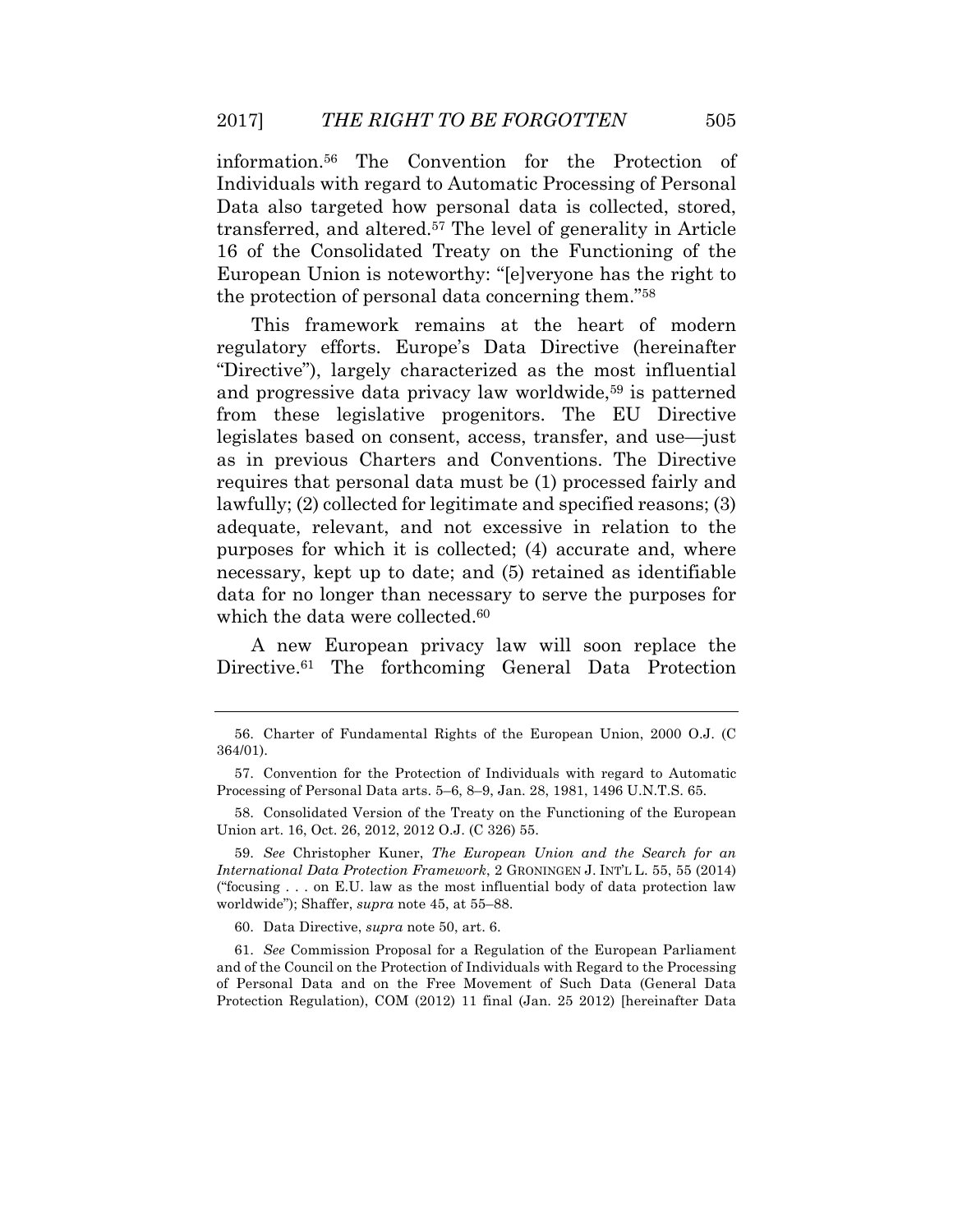Regulation (hereinafter "Regulation") directly binds EU member states, unlike the current Directive, which merely requires that member states enact national laws similar in spirit to the Directive.<sup>62</sup> True to form, the new Regulation again legislates by accretion, mirroring the Directive's structure and many of its provisions, while also adding new privacy rights and steeper penalties for privacy violations.63 The Regulation, effective in 2017, legislatively confirms the CJEU ruling by expressly codifying the right to be forgotten.64

#### B. *The Right to Be Forgotten*

With the Regulation, EU residents may "have their data fully removed when it is no longer needed for the purposes for which it was collected."65 Removable data includes text, video, photographs, and other forms of information published in various contexts including links accessed by search engines and websites themselves.<sup>66</sup> While lauded by privacy advocates, the new EU law sacrifices implementation for aspiration. Without regard to how data is gathered, duplicated, stored, transferred, and used, the right to be forgotten can be enforced erratically, if at all.67 The Regulation's Article 17, entitled "Right to Erasure" provides: "The data subject shall have the right to obtain from the controller the erasure of personal data relating to them and

67. *See infra*, Section III.B.

Regulation].

<sup>62.</sup> *See* Treaty on European Union (Maastricht Treaty) art. 288, Feb. 7, 1992, 1992 O.J. (C 191) 1.

<sup>63.</sup> *See id.*; Data Regulation, *supra* note 61.

<sup>64.</sup> *See* Data Regulation, *supra* note 61; European Commission Press Release, MEMO/14/186, Progress on EU Data Protection Reform Now Irreversible Following European Parliament Vote (Mar. 12, 2014).

<sup>65.</sup> *See* European Commission Press Release MEMO/10/542, Data Protection Reform—Frequently Asked Questions (Nov. 4, 2010) ("People who want to delete profiles on social networking sites should be able to rely on the service provider to remove personal data, such as photos, completely.").

<sup>66.</sup> *See id*.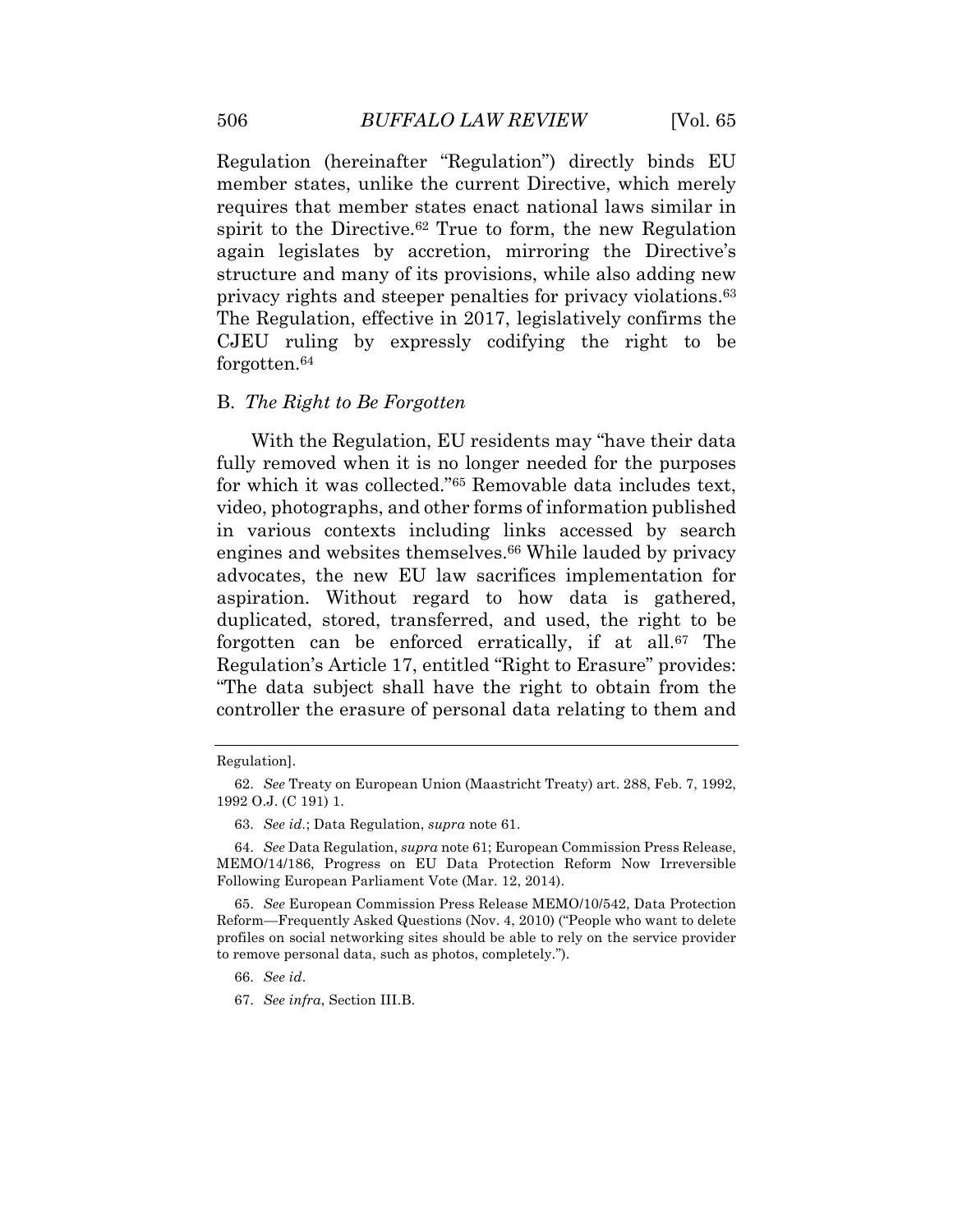the abstention from further dissemination of such data."

This provision bolsters the CJEU's ruling in the Costeja case by legislatively recognizing the right to be forgotten. Like the court's ruling, the Regulation confirms a sweeping new right. The new right aligns with Europe's policy goals and tracks earlier laws that prescribe the collection, use, and transfer of personal information. But it again leaves questions of jurisdiction and enforceability to afterthought. If EU policymakers flipped their legislative approach by crafting privacy laws around jurisdiction and enforceability, it would reveal the inanity inherent in data privacy laws that fail to account for how data is generated, used, and transferred in the Internet age.

## C. *Transnational Data Flow, Over-Inclusive Terms, and Extra-Jurisdictional Reach*

It is not easy complying with the right to be forgotten as well as with the notice, consent, use, and transfer requirements under the EU Directive and forthcoming Regulation. Most multinational companies have restructured leadership positions, appointing Chief Privacy Officers to oversee compliance with laws like the EU Directive.<sup>68</sup> Under the Directive, organizations and individuals who process personal data must provide notice before collecting it<sup>69</sup> and obtain consent that is a "freely given, specific and informed indication of [the resident's] wishes."70 After providing notice and obtaining consent, personal data may only be "collected for specified, explicit and legitimate purposes and not further processed in a way

<sup>68.</sup> *See* Abraham Newman, *European Data Privacy Regulation on a Global Stage: Export or Experimentalism?*, *in* EXTENDING EXPERIMENTALIST GOVERNANCE? THE EUROPEAN UNION AND TRANSNATIONAL REGULATION 236–39 (Jonathan Zeitlin ed., 2015).

<sup>69.</sup> *See* Data Directive, *supra* note 50, art. 7; Data Regulation, *supra* note 61, art. 6.

<sup>70.</sup> Data Regulation, *supra* note 61, art. 2(h).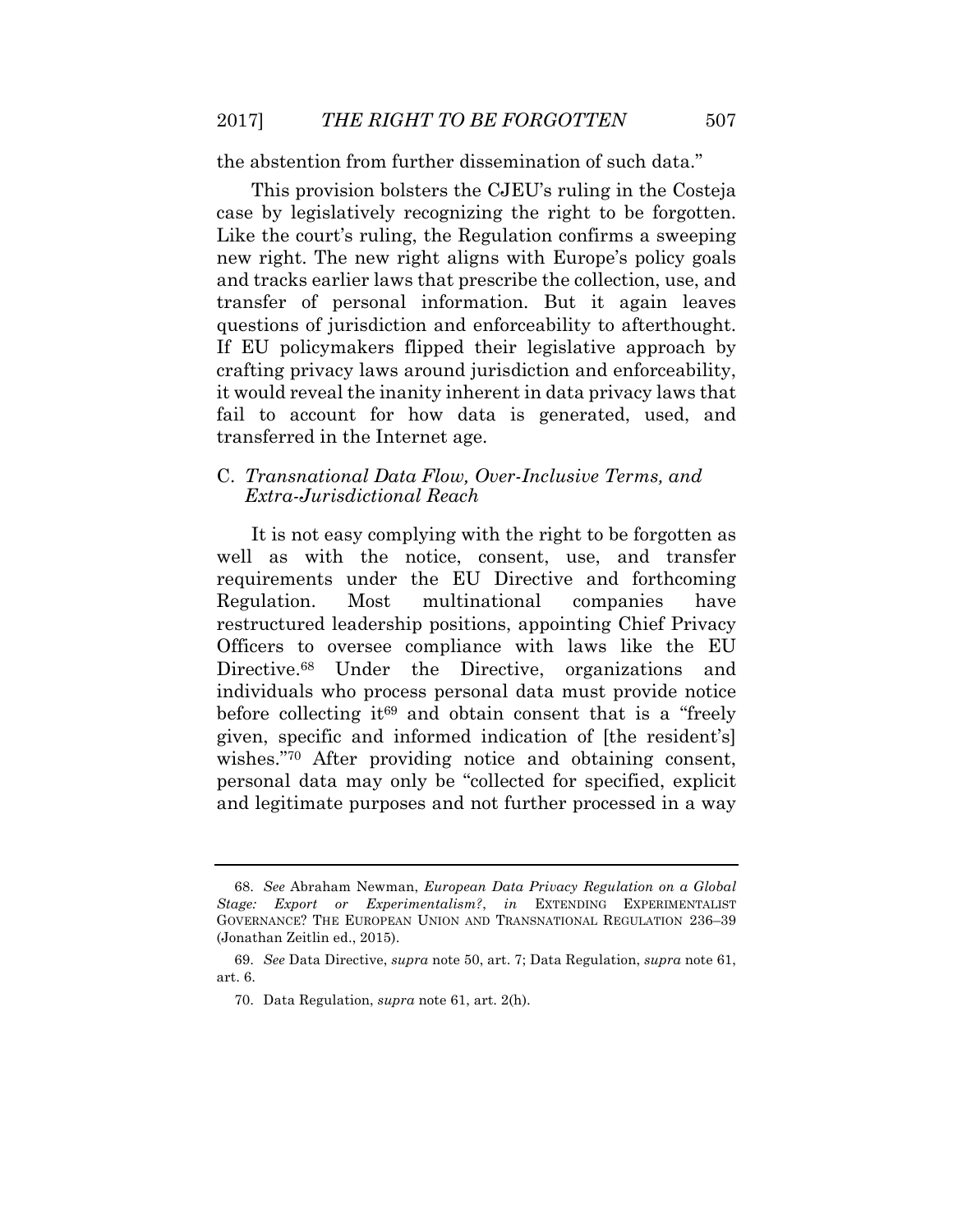incompatible with those purposes."71 In many cases, an EU resident maintains authority to access and correct the personal data processed by an organization or individual.72 Most recently, EU residents have gained the power to have it deleted altogether through the right to be forgotten.73 These provisions, along with the increasing fines levied by European officials for non-compliance, create a substantial burden on individuals and entities that process personal data.

European officials were aware of the hardships the law created. Compliance would be expensive and uncertain. Noncompliance created liability exposure both financially and politically. Because digital information can be collected, used, and transferred anywhere, the law unintentionally incentivized companies to relocate out of jurisdictional reach.74 To forestall an exodus of information-reliant businesses, European policymakers engrafted extrajurisdictional provisions in both the Directive and the Regulation.75 The European Commission justified the long reach of the law by noting that "[w]ithout such precautions, the high standards of data protection established by the Data Protection Directive would quickly be undermined, given the ease with which data can be moved around in international networks."76

<sup>71.</sup> *Id.* art. 6(1)(b).

<sup>72.</sup> *Id.* art. 6. Those who control private data must also protect it. *Id.* art. 17. Protecting personal data requires that process it to "implement appropriate technical and organizational measures to protect personal data against . . . destruction or . . . loss, alteration, unauthorized disclosure or access, in particular where the processing involves the transmission of data over a network." *Id.* art. 17.

<sup>73.</sup> Case C-131/12, *Google Spain SL*; *see also* EUROPEAN COMM'N, *supra* note 1.

<sup>74.</sup> *See Transferring Your Personal Data Outside the EU*, EUROPEAN COMMISSION (Dec. 3, 2015), http://ec.europa.eu/justice/data-protection/datacollection/data-transfer/index\_en.htm.

<sup>75.</sup> *Id*; *see* Kuner, *supra* note 59, at 60–71.

<sup>76.</sup> *Transferring Your Personal Data Outside the EU*, *supra* note 74.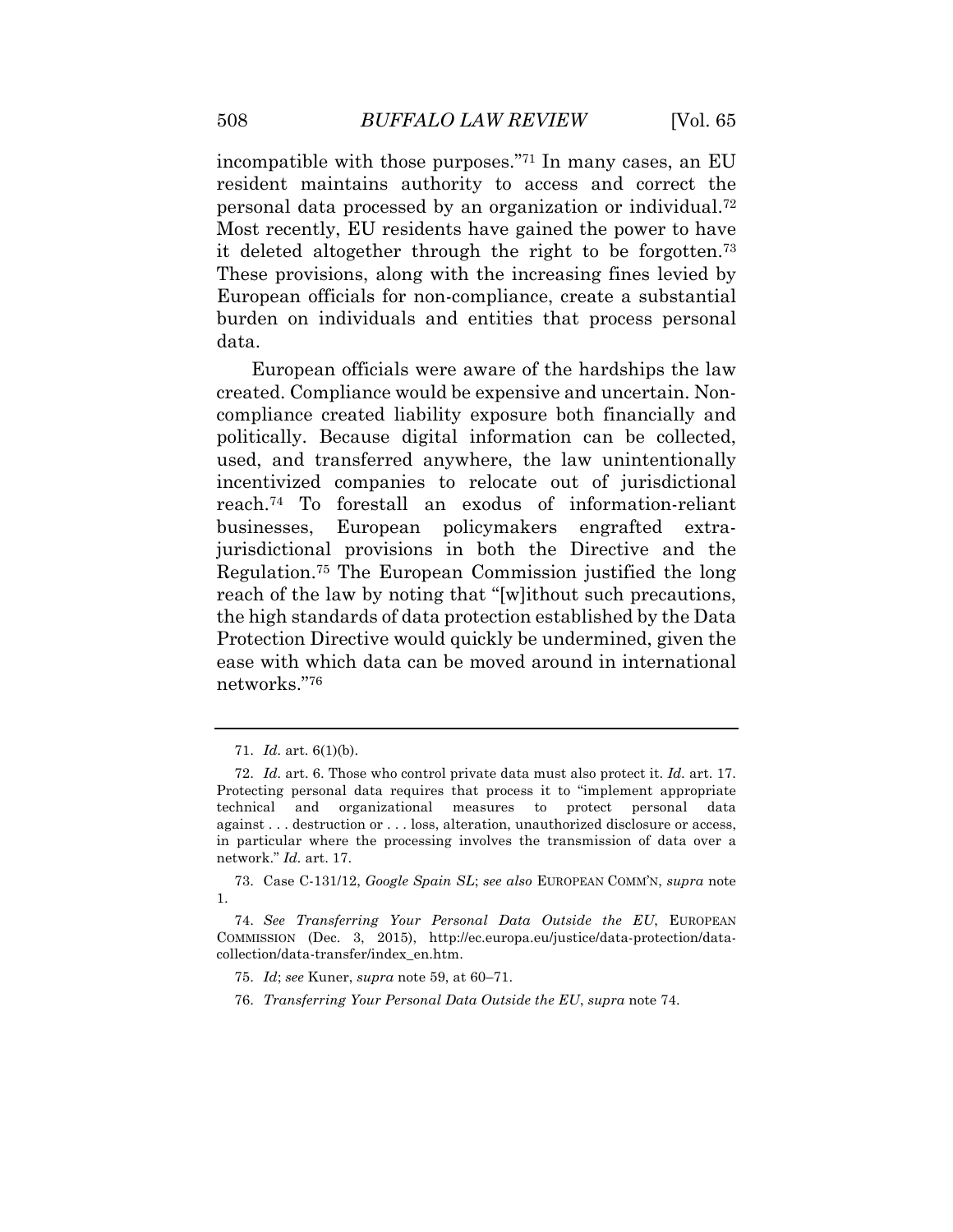In other words, the Directive and forthcoming Regulation apply broadly and include extra-jurisdictional provisions. The laws apply by definition to "controllers" and/or "processors" who "process" the "personal information" of EU residents.77 The laws define these terms so broadly it is difficult to know who does not have to comply.78 Personal data is "any information relating to an identified or identifiable natural person ('data subject'); an identifiable person is one who can be identified, directly or indirectly, in particular by reference to an identification number or to one or more factors specific to his physical, physiological, mental, economic, cultural, or social identity."79

Identifying information that directly connects to a person, like home address, national identification number, and personal financial data clearly fall within this definition. But the definition, and subsequent interpretation, subsumes more than data directly identifying a person. It includes data that *could* lead to identification.<sup>80</sup> Information is "personal," according to European officials, even though "the person has not been identified yet, it is possible to do it."81 The European Working Party, responsible in part for interpreting the Directive, announced that "information need not identify an individual directly to constitute 'personal data,' but the mere

<sup>77.</sup> *See* Data Directive, *supra* note 40, art. 2 ("[P]rocessing . . . shall mean any operation or set of operations which is performed upon personal data, whether or not by automatic means, such as collection, recording, organization, storage, adaptation or alteration, retrieval, consultation, use, disclosure by transmission, dissemination or otherwise making available, alignment or combination, blocking, erasure or destruction.").

<sup>78.</sup> *See* Liat Clark, *ICO Commissioner Slams EU Data Protection Directive*, WIRED (Feb. 7, 2013), https://web.archive.org/web/20160507055713/http:// www.wired.co.uk/news/archive/2013-02/07/ico-against-eu-data-protection.

<sup>79.</sup> Data Directive, *supra* note 50, art. 2(a).

<sup>80.</sup> *See* Art. 29 Working Party Opinion 1/2008 on Data Protection Issues Related to Search Engines, 00737/EN/WP148, Apr. 4, 2008, at 3, 8; Paul M. Schwartz & Daniel J. Solove, *The PII Problem: Privacy and a New Concept of Personally Identifiable Information*, 86 N.Y.U. L. REV. 1814, 1819–20 (2011).

<sup>81.</sup> *See* Art. 29 Working Party Opinion 4/2007 on Concept of Personal Data, 01248/07/EN/WP136, June 20, 2007.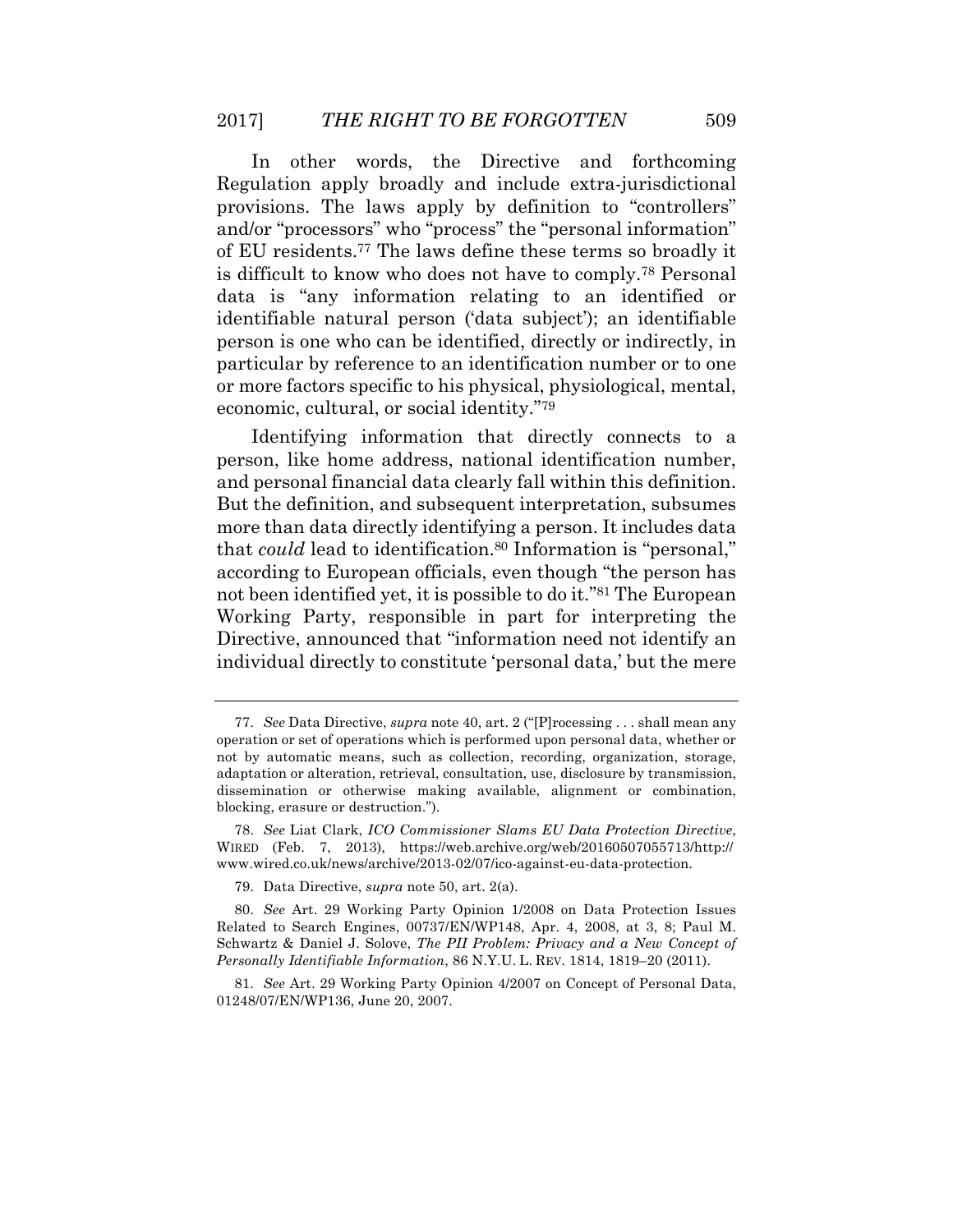fact that the information is related to an individual capable of being identified results in the data being 'personal data' under the Directive."82

The new Regulation builds on the capacious scope of "personal data" by defining it as "any information relating to a data subject."83 The operative character of these critical definitions is inclusion rather than delimitation. One professor quipped that "neighborhood children who record orders for Girl Scout cookies" are processors of personal information.84 Professors Paul Schwartz and Daniel Solove note that Europe's data privacy law arguably applies to anyone engaging in any commerce within the EU or with residents therefrom.85

As noted above, these broad definitions are not circumscribed to those within the territorial boundaries of the EU. The Directive and Regulation amplify broad definitions with extra-territorial provisions. First, both laws prohibit transfer of personal data outside the EU unless the law's requirements are met.<sup>86</sup> Only nations with "adequate" data privacy laws may receive data transfers from within the EU.87 European officials, however, have identified only eleven nations as adequate.<sup>88</sup> To avoid truncating Europe's

<sup>82.</sup> McKay Cunningham, *Privacy in the Age of the Hacker: Balancing Global Privacy and Data Security Law*, 44 GEO. WASH. INT'L L. REV. 643, 657 (2012).

<sup>83.</sup> Data Regulation, *supra* note 61, art. 4.

<sup>84.</sup> Fred H. Cate, *The Changing Face of Privacy Protection in the European Union and the United States*, 33 IND. L. REV. 173, 183 (1999).

<sup>85.</sup> *See* Schwartz & Solove, *supra* note 80, at 1817, 1874–76.

<sup>86.</sup> Data Directive, *supra* note 50, art. 25; Data Regulation, *supra* note 61, art. 41 ("A transfer may take place where the Commission has decided that the third country, or a territory or a processing sector within that third country, or the international organisation in question ensures an adequate level of protection.").

<sup>87.</sup> Data Directive, *supra* note 50, art. 25(1).

<sup>88.</sup> *Commission Decisions on the Adequacy of the Protection of Personal Data in Third Countries*, EUROPEAN COMM'N, http://ec.europa.eu/justice/dataprotection/international-transfers/adequacy/index\_en.htm (last visited Apr. 14, 2017) (listing Andorra, Argentina, Canada, Faeroe Islands, Guernsey, Israel, Isle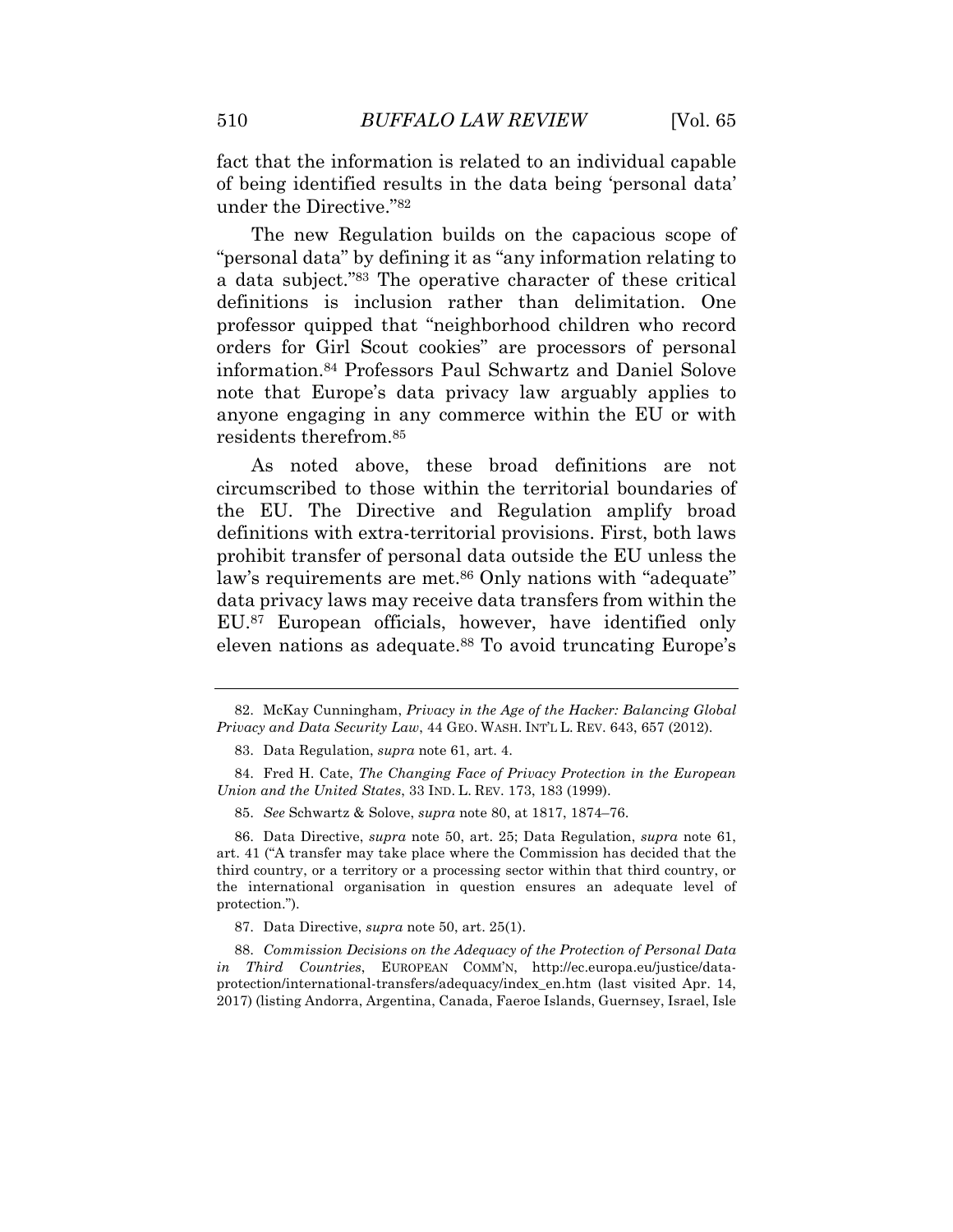international commerce by allowing data transfers to only eleven nations,89 the Directive offers other avenues for transfer to those countries that are inadequate.90 Strict contractual agreements and "Binding Corporate Rules," import the Directive's strictures to individual organizations.91 The Directive allows very little margin for parties to alter or manipulate the model contracts or binding corporate rules.92

Another extra-territorial provision ties the Directive's applicability to "equipment" within the EU. The provision disregards where the data processing takes place or where the processor resides. It focuses instead on whether any European equipment was involved in the data transfer.93

Each Member State shall apply . . . this Directive to the processing of personal data where: . . . (c) the controller is not established on Community territory and, for purposes of processing personal data makes use of equipment, automated or otherwise, situated on the territory of the said Member State, unless such equipment is used only for purposes of transit through the territory of the Community.94

Any transaction involving an EU resident likely falls within this provision if the transaction occurs online. It

91. *See* Data Directive, *supra* note 50, art. 26(2); Art. 29 Working Party Working Document on Transfers of Personal Data to Third Countries: Applying Article 26(2) of the EU Data Protection Directive to Binding Corporate Rules for International Data Transfers, 11639/02/EN/WP74, June 3, 2003, at 5, 6.

94. *Id.*

of Man, Jersey, New Zealand, Switzerland, and Uruguay as providing adequate protection). While the United States appears among the nations with adequate protections, it is included due to the EU-US Privacy Shield and not its adequate protections. *See id.*

<sup>89.</sup> *See* Shaffer, *supra* note 45, at 39.

<sup>90.</sup> The principal avenues for U.S. companies seeking to comply with the EU Directive and thereby receive personal information from the EU include obtaining actual consent of the data subject, standard contractual clauses, binding corporate rules, and until recently, participation in the Privacy Shield program. *See* Data Directive, *supra* note 50, art. 26.

<sup>92.</sup> *See* Data Directive, *supra* note 50, art. 26.

<sup>93.</sup> *Id.* art. 4.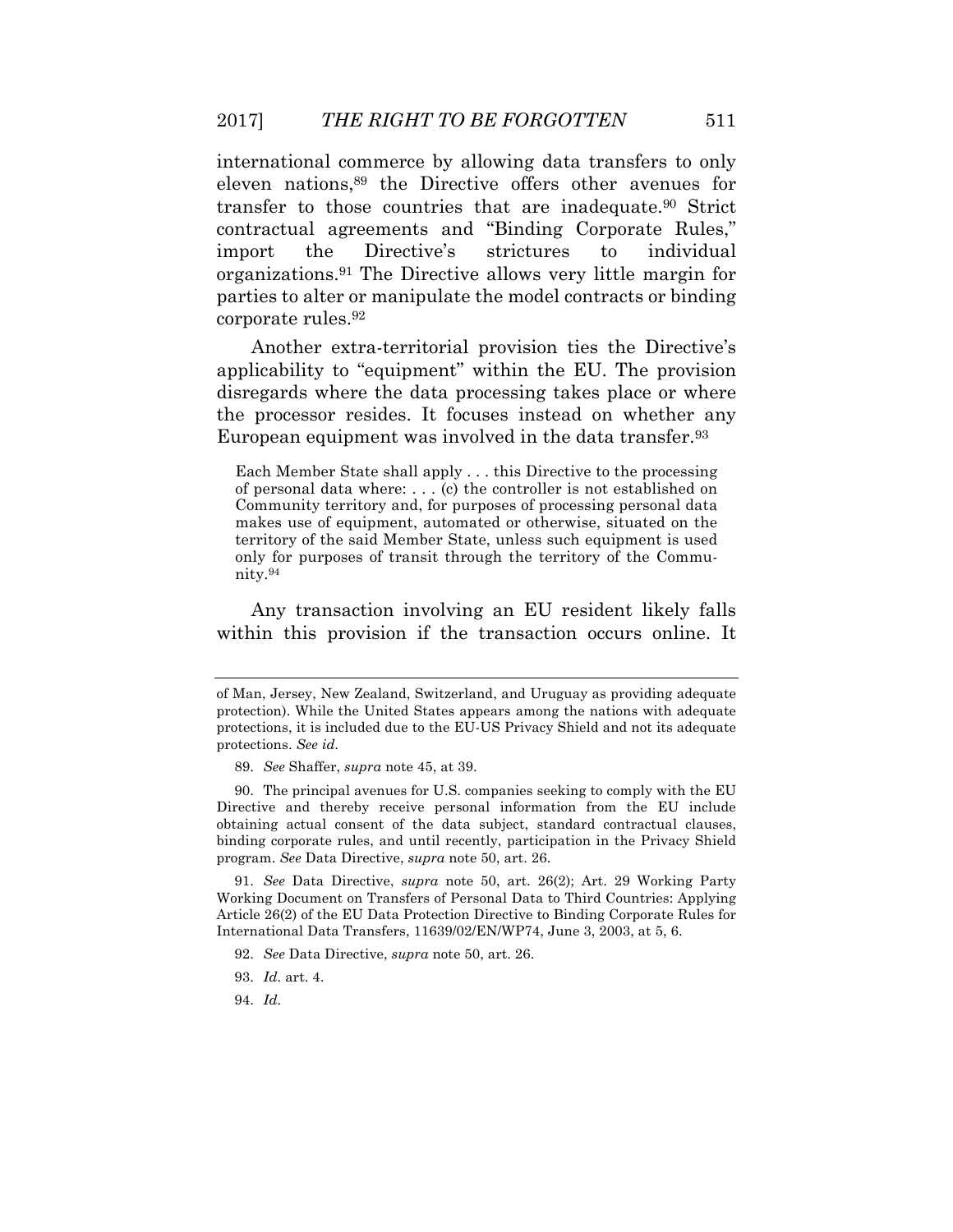captures all e-commerce with Europeans, presuming that EU residents use a laptop, smart phone, or other such device to facilitate the interaction.95

The new Regulation abandons the equipment nexus. The Regulation, however, does not abandon an extra-territorial reach. Instead of an equipment nexus, the Regulation applies to all non-EU entities that offer goods or services to persons in the EU.96 Dan Jerker B. Svantesson characterizes this provision as "bring[ing] all providers of Internet services such as websites, social networking services and app providers under the scope of the EU Regulation as soon as they interact with data subjects residing in the European Union."97

It appears that European policymakers sought to protect the personal data of EU residents regardless of where it is processed.98 "[B]ecause of the scope of the Data Protection Directive, any business that has contact with EU residents on anything other than an anonymous cash-only basis has effectively collected some form of personal data and thus would be subject to the Data Protection Directive."99 Accordingly, both the Directive and Regulation diverge from normative jurisdictional law.100

98. *See* Kuner, *supra* note 59, at 57.

<sup>95.</sup> *See* John T. Soma et al., *An Analysis of the Use of Bilateral Agreements Between Transnational Trading Groups: The U.S./E.U. E-Commerce Privacy Safe Harbor*, 39 TEX. INT'L L.J. 171, 205–06 (2004).

<sup>96.</sup> Data Regulation, *supra* note 61, art. 3.

<sup>97.</sup> DAN JERKER B. SVANTESSON, EXTRATERRITORIALITY IN DATA PRIVACY LAW 107 (2013).

<sup>99.</sup> Soma et al., *supra* note 95, at 205.

<sup>100.</sup> Data Directive, *supra* note 50, art. 4 (stating that if a data controller is located outside the EU, but uses equipment within the EU for any purpose other than transmission, the law of the Member State where the equipment is located will apply); *See* Yahoo! Inc. v. La Ligue Contre Le Racisme et l'Antisemitisme, 433 F.3d 1199, 1205–11 (9th Cir. 2006); Shaffer, *supra* note 45, at 39 ("Were a country that attracted little U.S. trade and investment to restrict data transfers to the United States, a ban would pose little harm to overall U.S. commercial interests because of the small size of the country's market.").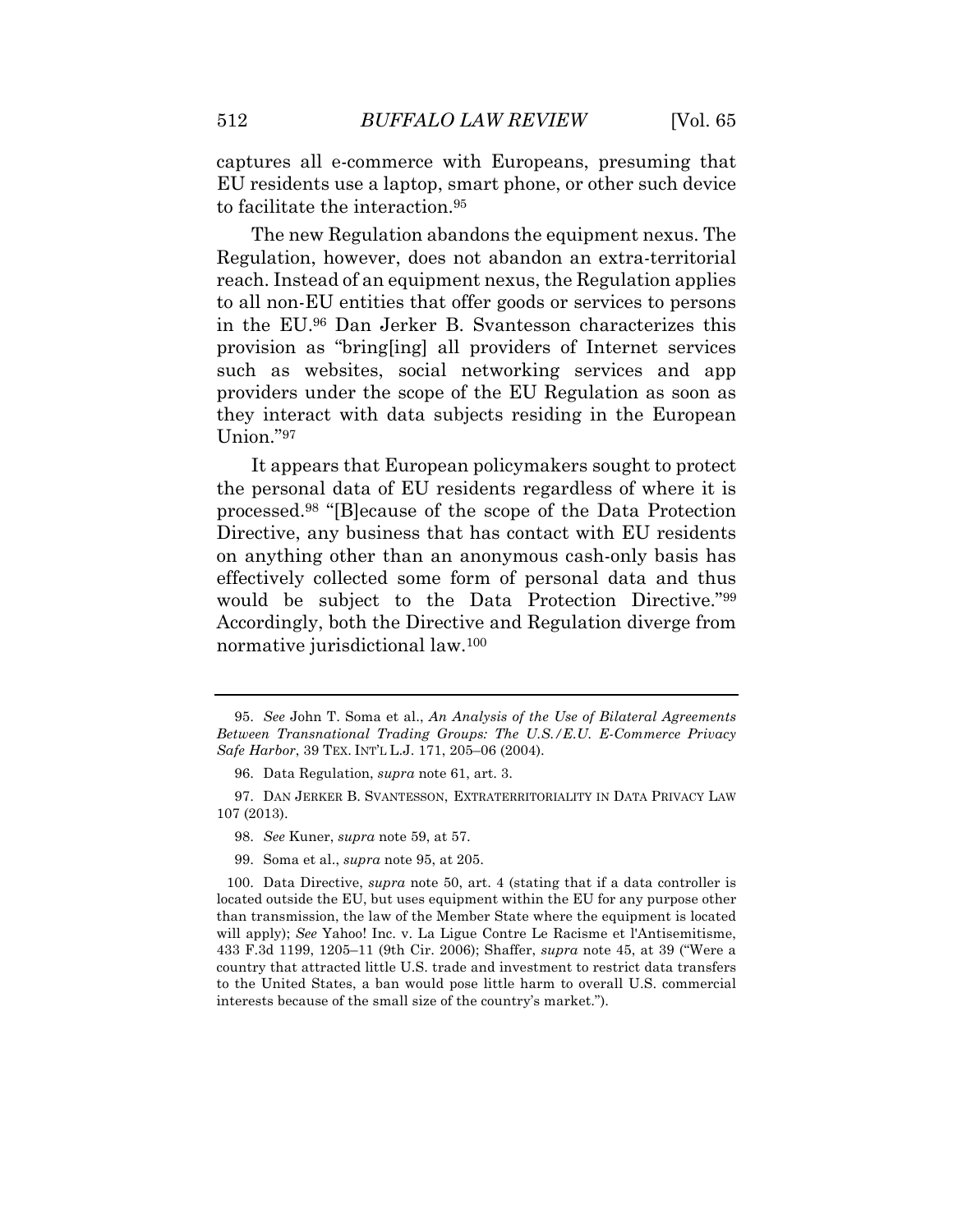In one sense, these extra-jurisdictional provisions are critical. They are vital to a privacy law modeled on pre-Internet progenitors. Without a scope that applies to anyone who "processes" information that feasibly relates to a European, the law is too easily circumvented by proxy servers and off-shore enterprises. But the law's over-broad scope generates a raft of negative secondary effects.101 It restricts a host of innocent companies and individuals, whose information use does not harm Europeans' privacy.102 It invites uneven enforcement by data privacy officials who can indiscriminately select disfavored entities for prosecution.103 Finally, it disregards the sovereignty of other nations by imposing European privacy law extra-jurisdictionally.104

### II. EU PRIVACY LAW, NEGATIVE SECONDARY EFFECTS

#### A. *Innocent (Harmless) Processing*

The extra-territorial reach of European privacy law, viewed as necessary to capture transnational information flow,105 renders the law grossly over-inclusive. Countless innocuous transactions fall within the law's ambit, exposing harmless individuals and organizations to liability under the extra-territorial provisions. A small business in rural Ohio violates European privacy law if it conducts any business of any kind with a European resident and fails to adhere to the Directive's mandates. Indirect connections to European data through social media, business contact lists, and websites that require registration, for example, also prompt compliance.106 The scope of innocents caught by the law broadens when considering the law's application to data that

<sup>101.</sup> *See supra* Part II.

<sup>102.</sup> *See supra* Section II.A.

<sup>103.</sup> *See supra* Section II.B.

<sup>104.</sup> *See supra* Section II.C.

<sup>105.</sup> *See supra* Section II.C.

<sup>106.</sup> *See* Cate, *supra* note 84, at 183.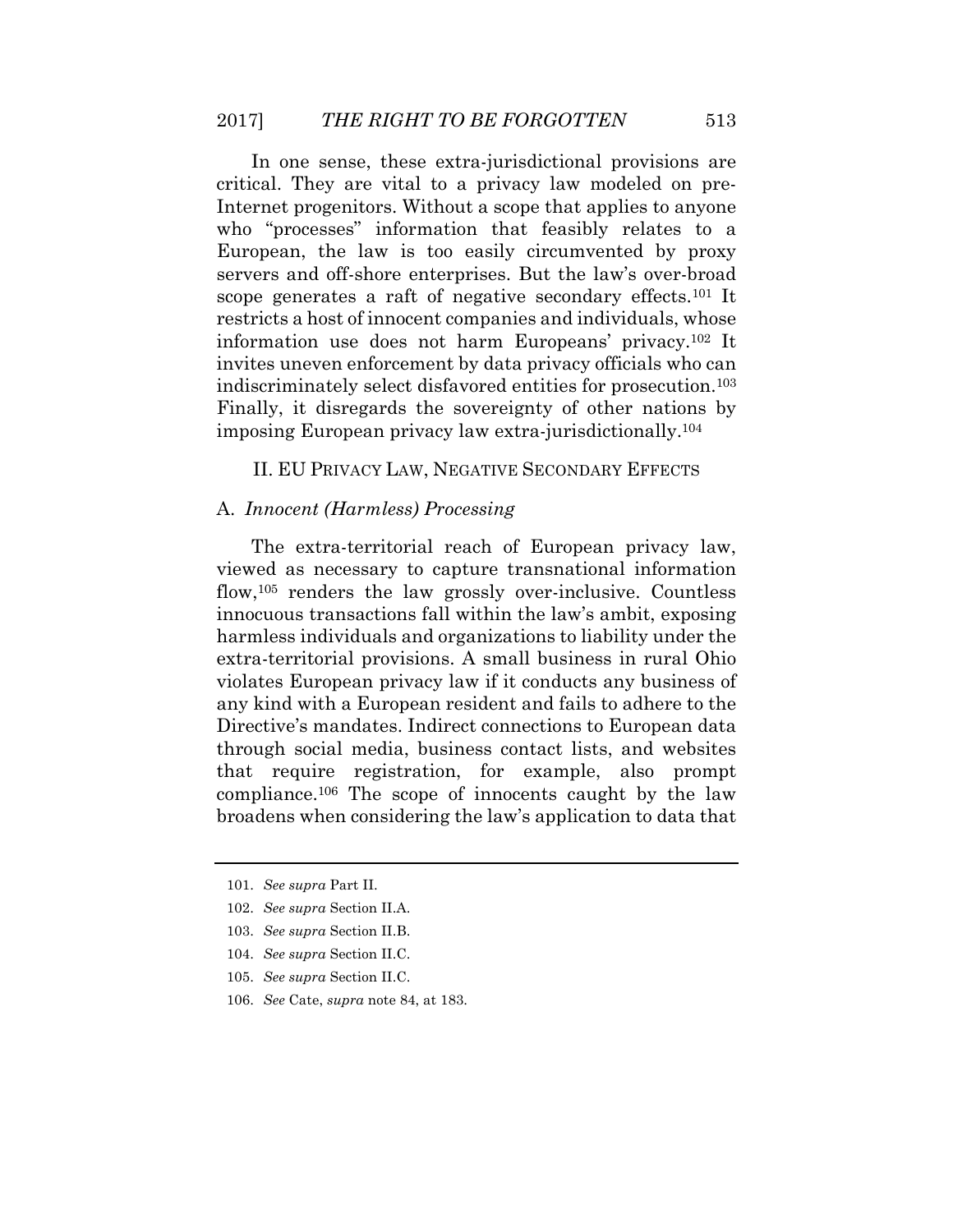could feasibly *enable* the holder to connect it to a specific person, even if the holder herself cannot make the connection.107 Through such a capacious scope, the law captures an ocean of "innocent" activities—data processing that threatens no privacy harm to European citizens.108

Some institutions, seeking to avoid European privacy restrictions, attempted to anonymize European personal information and thus claim that they had not processed "personal information" and need not comply with the law. Re-identification software, however, forestalls such a strategy, broadening the law's reach over harmless transactions even further. Professor Paul Ohm, among others, confirms that even information that remotely or tangentially relates to a person can be de-coded and matched once again with the proper individual.109 "The emergence of powerful re-identification algorithms demonstrates . . . the fundamental inadequacy of the entire privacy protection paradigm based on 'de-identifying' the data."110 Deanonymizing algorithms can leverage as few as three data points to connect "anonymous" data to an individual.<sup>111</sup> Given the ubiquity of data points already available, "any attribute can be identifying in combination with others."112

<sup>107.</sup> *See id*.

<sup>108.</sup> Applying this definition of "personal information" to the right to be forgotten also broadens the scope of the right to be forgotten. It amplifies the range of data that is subject to deletion since the right to be forgotten is tethered to an EU resident's "personal information." As noted above, the definition and subsequent interpretation of that term reaches far beyond its denotation. It reaches beyond a request to delete photographs or links to Facebook profiles. It includes IP addresses, search histories, anonymized locational data, meta-data, and a host of other data because that data could enable the holder to eventually link it to the data subject. *See generally* Schwartz & Solove, *supra* note 80.

<sup>109.</sup> Paul Ohm, *Broken Promises of Privacy: Responding to the Surprising Failure of Anonymization*, 57 UCLA L. REV. 1701, 1706–18 (2010).

<sup>110.</sup> Arvind Narayanan & Vitaly Shmatikov, *Privacy and Security: Myths and Fallacies of "Personally Identifiable Information*,*"* COMM. ACM, June 2010, at 24, 24–26 (2010).

<sup>111.</sup> *See id*. at 26.

<sup>112.</sup> *Id.* at 26 (emphasis omitted).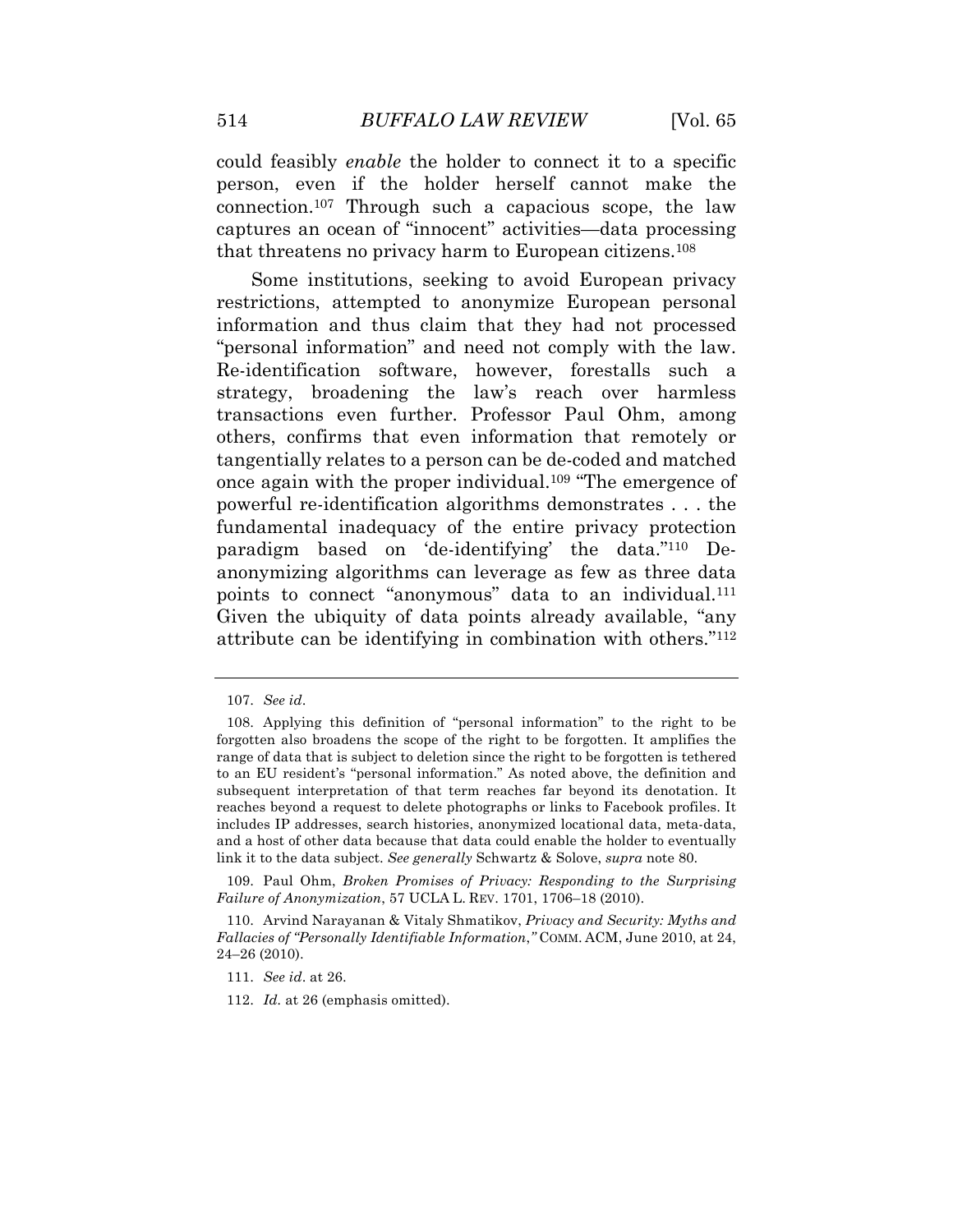In fact, "the more data [available], the less any of it can be said to be private. . . . . . . . Through broad definitions of "personal data" and "processing" and through extraterritorial provisions that expand its applicability, European privacy law captures a sea of innocuous transactions, revealing the wide gap between the privacy law and the harms it purports to redress.

#### B. *Discretionary Enforcement*

Europe's privacy law has been criticized due to inherent unfairness that attends enforcement of an over-broad law.114 Applied literally, officials could seize almost any laptop or smartphone at the European border in light of the Directive's near-universal application.115 Enforcement of laws that incriminate a disproportionately large ratio of those governed by it, or that are so broad as to capture the entire body politic, have historically been declared invalid in the United States.116 They give enforcement officers carte blanche authority to prosecute disfavored citizens, prompting corruption over compliance.<sup>117</sup>

117. *See Morales*, 527 U.S. at 50–52. *But see* John C. O'Quinn, *None of Your Business: World Data Flows*, *Electronic Commerce*, *and the European Privacy Directive*, 12 HARV. J.L. & TECH. 683, 691 (2000) (book review) ("the more cooperative approach to enforcement generally taken toward regulatory regimes in Europe, . . . and . . . the role of discretionary approach to enforcement that is

<sup>113.</sup> Patrick Tucker, *Has Big Data Made Anonymity Impossible?*, MIT TECH. REV. (May 7, 2013), https://www.technologyreview.com/s/514351/has-big-datamade-anonymity-impossible/.

<sup>114.</sup> *See generally* Cate, *supra* note 84.

<sup>115.</sup> *See generally id.*

<sup>116.</sup> *See, e.g.*, Chicago v. Morales, 527 U.S. 41, 50–52 (1999) (holding a law cannot be so vague that a person of ordinary intelligence cannot figure out what is innocent activity and what is illegal); People v. Golb, 15 N.E.3d 805 (N.Y. 2014) (striking down harassment statute where language was overbroad); People v. Dietze, 549 N.E.2d 1166 (N.Y. 1989) (striking down a similar harassment statute, former Penal Law, Section 240.25, which prohibited the use of abusive or obscene language with the intent to harass, annoy or alarm another person); John Leland, *Top Court Champions Freedom to Annoy*, N.Y. TIMES (May 13, 2014), nytimes.com/2014/05/14/nyregion/top-court-champions-freedom-toannoy.html?\_r=0 (discussing People v. Golb).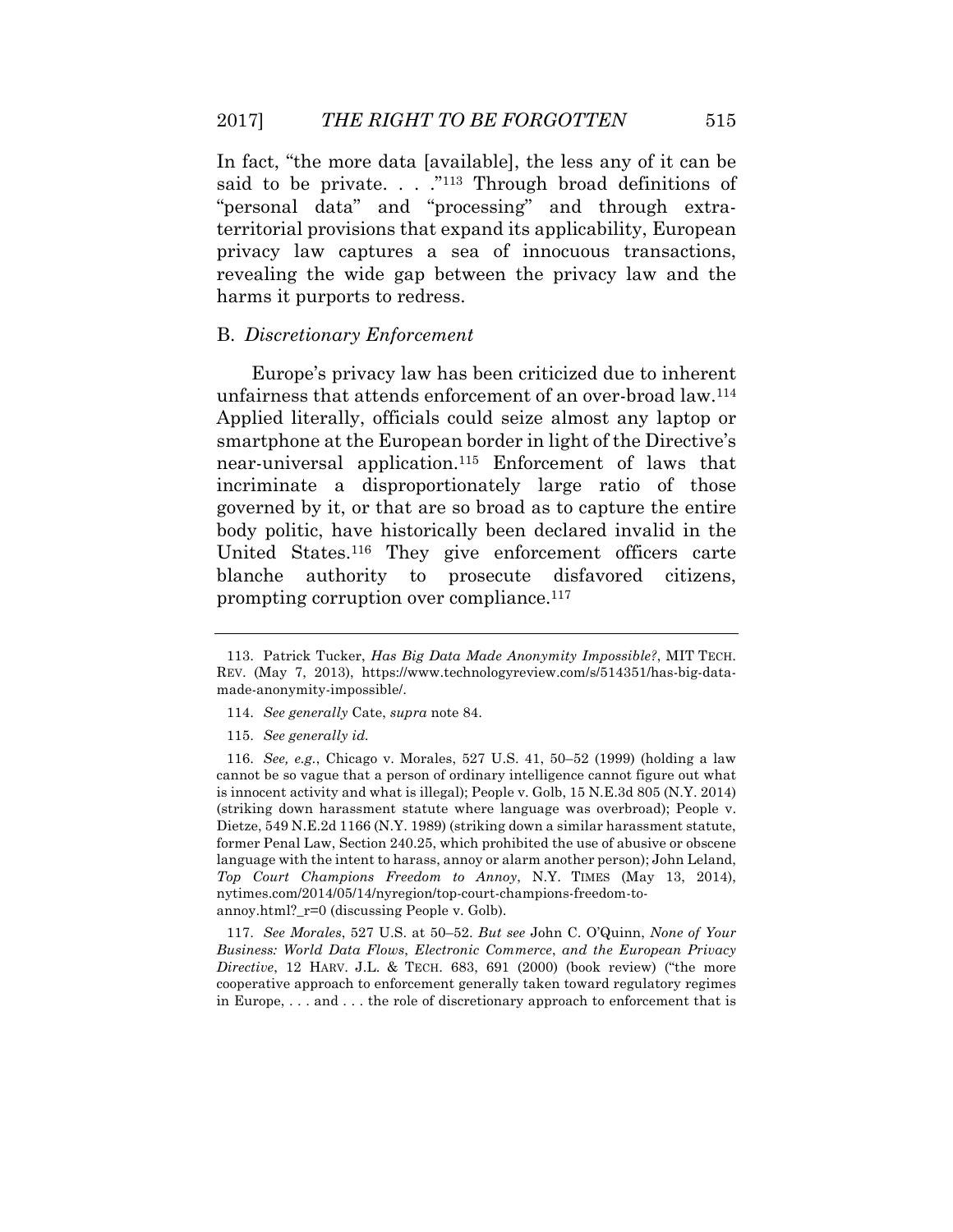By reaching anyone who processes EU personal data or data that could eventually lead to personal data, the law creates a conundrum; "Europe cannot strictly enforce the letter of the Directive and at the same time announce that organizations can routinely ignore it."118 As a result, some commentators questioned whether the Directive was itself a bluff.119 "Because the data-flow restrictions are potentially so harmful not only to third-party nation economies, but also to Europe's economy itself, one has to wonder whether the risk of noncompliance is really significant."120 Literal enforcement would effectively truncate the European market from the international economy.121

And yet, European officials have prosecuted multiple companies and imposed millions of dollars in fines. In December 2014, a German data protection commissioner levied a  $\epsilon$ 1,300,000 fine on the insurance group Debeka for failing to administer internal controls over personal information.122 In France, data protection officials fined Google €150,000 because Google had not adequately informed users how it processes personal information, including violations relating to consent for cookie usage, unclear data retention terms, and personal data collected without adequate legal basis.<sup>123</sup> There is an abundance of other enforcement actions under the Data Directive, mostly

taken . . . in Europe").

<sup>118.</sup> PETER P. SWIRE & ROBERT E. LITAN, NONE OF YOUR BUSINESS: WORLD DATA FLOWS, ELECTRONIC COMMERCE, AND THE EUROPEAN PRIVACY DIRECTIVE 155 (1998).

<sup>119.</sup> *See id.*

<sup>120.</sup> Steven R. Salbu, *Regulation of Borderless High-Technology Economies: Managing Spillover Effects*, 3 CHI. J. INT'L L. 137, 141 (2002).

<sup>121.</sup> *Id*.

<sup>122.</sup> Johanna Laas, *Germany: DPA Imposes Fine on Insurance Company*, PRIVACY EUROPE (Jan. 7, 2015, 12:05 PM), https://www.privacy-europe.com/ blog/germany-dpa-imposes-fine-insurance-company/.

<sup>123.</sup> Geert De Clercq, *France Fines Google Over Data Privacy*, REUTERS (Jan. 8, 2014, 3:32 PM), http://www.reuters.com/article/us-france-google-fineidUSBREA0719U20140108.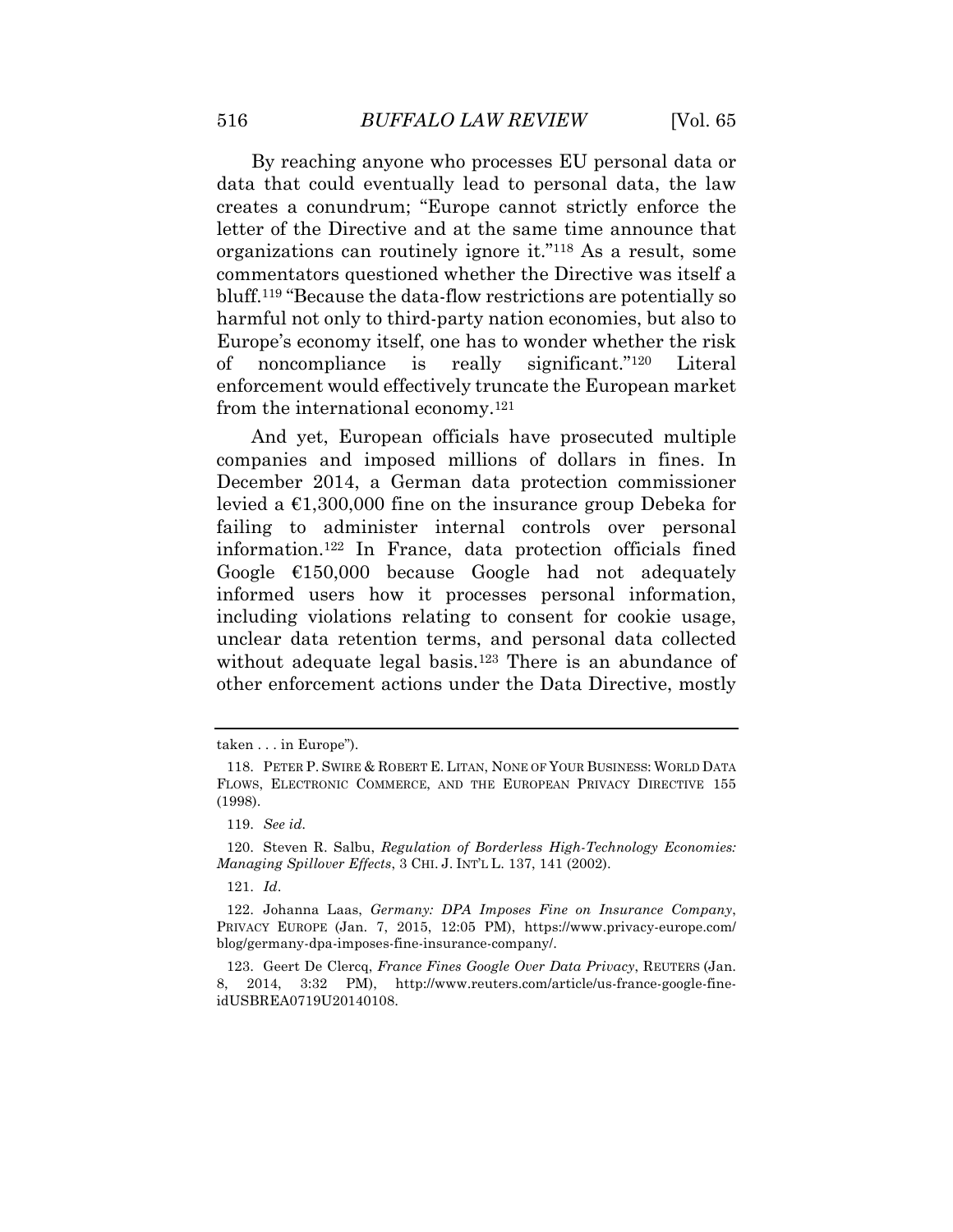prosecuting a selection of large businesses.124 These prosecutions suggest uneven application of the law because they target specific entities among a ubiquity of violations.125

Notably, the Directive does not directly bind Member States. Instead, it requires that each Member State enact its own privacy law consonant with the Directive's spirit.126 As a result, each Member State drafted discrete privacy laws and each Member State retains discretion regarding implementation and enforcement.127 This fragmented approach compounds inconsistent enforcement. It will change, however, with the enactment of the forthcoming Regulation, which directly binds Member States and which carries a heightened price for non-compliance: the greater of  $\epsilon$ 10,000,000 or 2 percent of annual worldwide turnover or the greater of  $\epsilon$ 20,000,000 or 4 percent of annual worldwide turnover depending on the violation.128 Although the Regulation harmonizes previously disparate laws of the twenty-eight Member States, discretionary enforcement will continue under the Regulation due to its nebulously broad scope.

# C. *Spurned Sovereignty*

As noted above, both the Directive and Regulation include extra-jurisdictional provisions. Those provisions, in part, seek to prevent the exodus of data-reliant businesses.129

129. *Data Transfers Outside the EU*, EUROPEAN COMM'N (Nov. 24, 2016),

<sup>124.</sup> *See* SOTTO, *supra* note 49, at § 18.02(A)(4)(b)(9) (listing notable enforcement examples).

<sup>125.</sup> *See id.*

<sup>126.</sup> *See* Treaty on European Union, *supra* note 62; Data Directive, *supra* note 50, art. 28.

<sup>127.</sup> *Data Directive*, *supra* note 50, art. 28.

<sup>128.</sup> Regulation (EU) 2016/679, of the European Parliament and of the Council of 27 April 2016 on the Protection of Natural Persons with Regard to the Processing of Personal Data and on the Free Movement of Such Data, and repealing Directive 95/46/EC (General Data Protection Regulation) art. 83, 2016 O.J. (L 119) 1.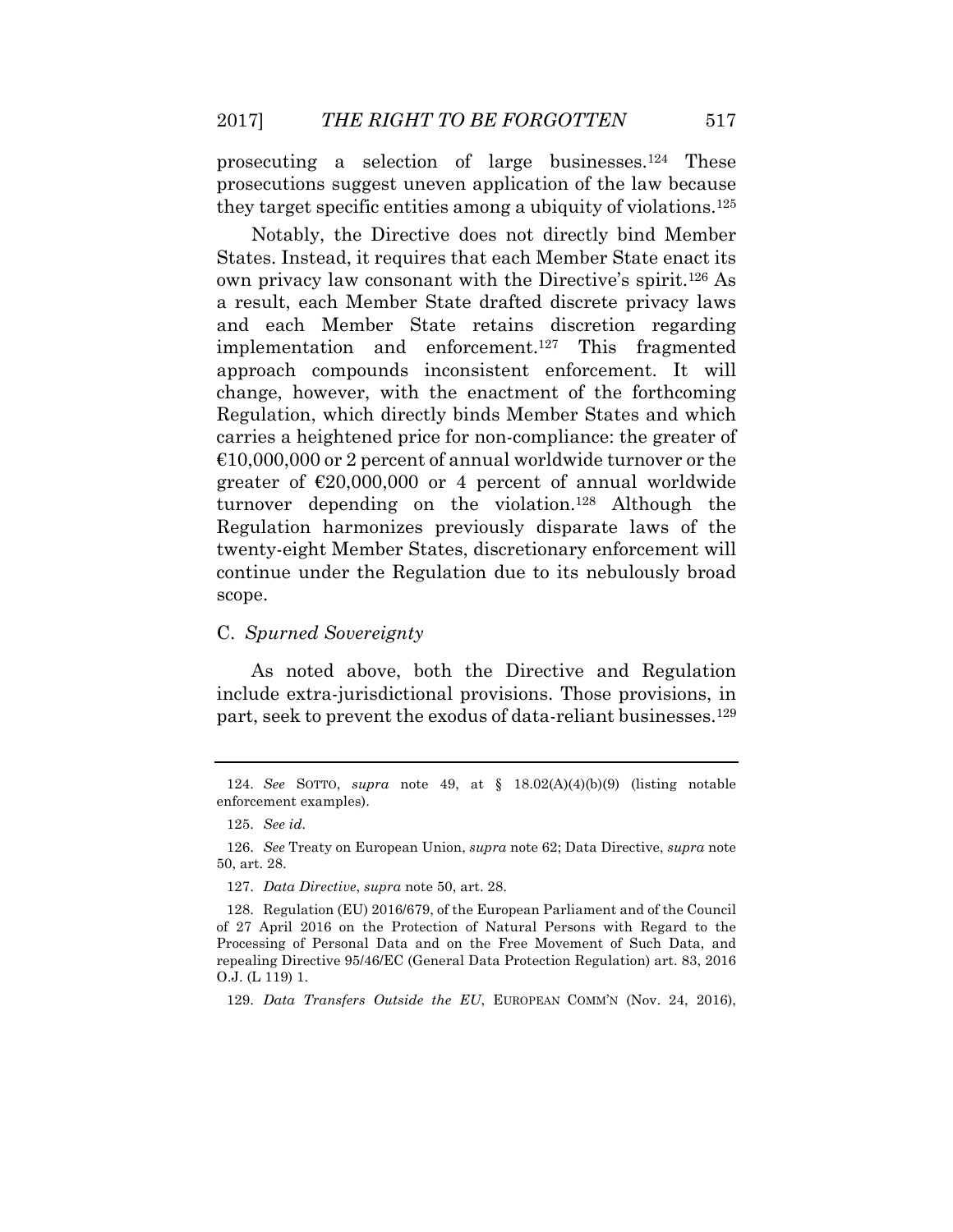They also purport to capture transnational data flow by restricting entities that have no physical presence in Europe.130 If a European citizen contacts an Idaho company, which then sells its product through an Internet exchange, the Directive applies to the Idaho company, which otherwise had no contact with Europe.<sup>131</sup> By using "equipment" located in Europe (the buyer's laptop or smart phone) to consummate the Internet sale, Article 4 of the Directive purports to capture the Idaho company.132

The right to be forgotten, in like manner, will soon stretch beyond Europe's borders. Google resists universal application of the right to be forgotten, arguing that it only applies to European domain names—searches that are directed toward users in Europe.133 A request for data erasure from a Frenchman, for example, would only affect google.fr rather than searches under all Google domain names.134 Google has a strong argument, given the fact that ninety-five percent of European users search Google under their respective country's domain name.135

Limiting the scope of the right to be forgotten through domain names is not the only alternative. Geographic

http://ec.europa.eu/justice/data-protection/data-collection/data-transfer/ index\_en.htm ("Without such precautions, the high standards of data protection established by the Data Protection Directive would quickly be undermined, given the ease with which data can be moved around in international networks.").

<sup>130.</sup> Data Directive, *supra* note 50, art. 4; Data Regulation, supra note 61, art. 3; Soma et al., *supra* note 95, at 205–06.

<sup>131.</sup> *See* Data Directive, *supra* note 50, art. 4

<sup>132.</sup> *See id.*; Soma et al., *supra* note 95, at 205–06.

<sup>133.</sup> *See* Sam Schechner & Frances Robinson, *EU Says Google Should Extend 'Right to Be Forgotten' to '.com' Websites*, WALL ST. J. (Nov. 26, 2014, 10:59 AM), http://www.wsj.com/articles/eu-says-google-should-extend-right-to-be-forgottento-com-websites-1417006254.

<sup>134.</sup> *See* Antani, *supra* note 22, at 1178.

<sup>135.</sup> *See* Brendan Van Alsenoy & Marieke Koekkoek, *The Extra-Territorial Reach of the EU's "Right to be Forgotten"* 16 (Ctr. for IT & IP Law, Working Paper No. 20/2015); Letter from Peter Fleischer to Isabelle Falque-Pierrotin (July 31, 2014), http://online.wsj.com/public/resources/documents/google.pdf.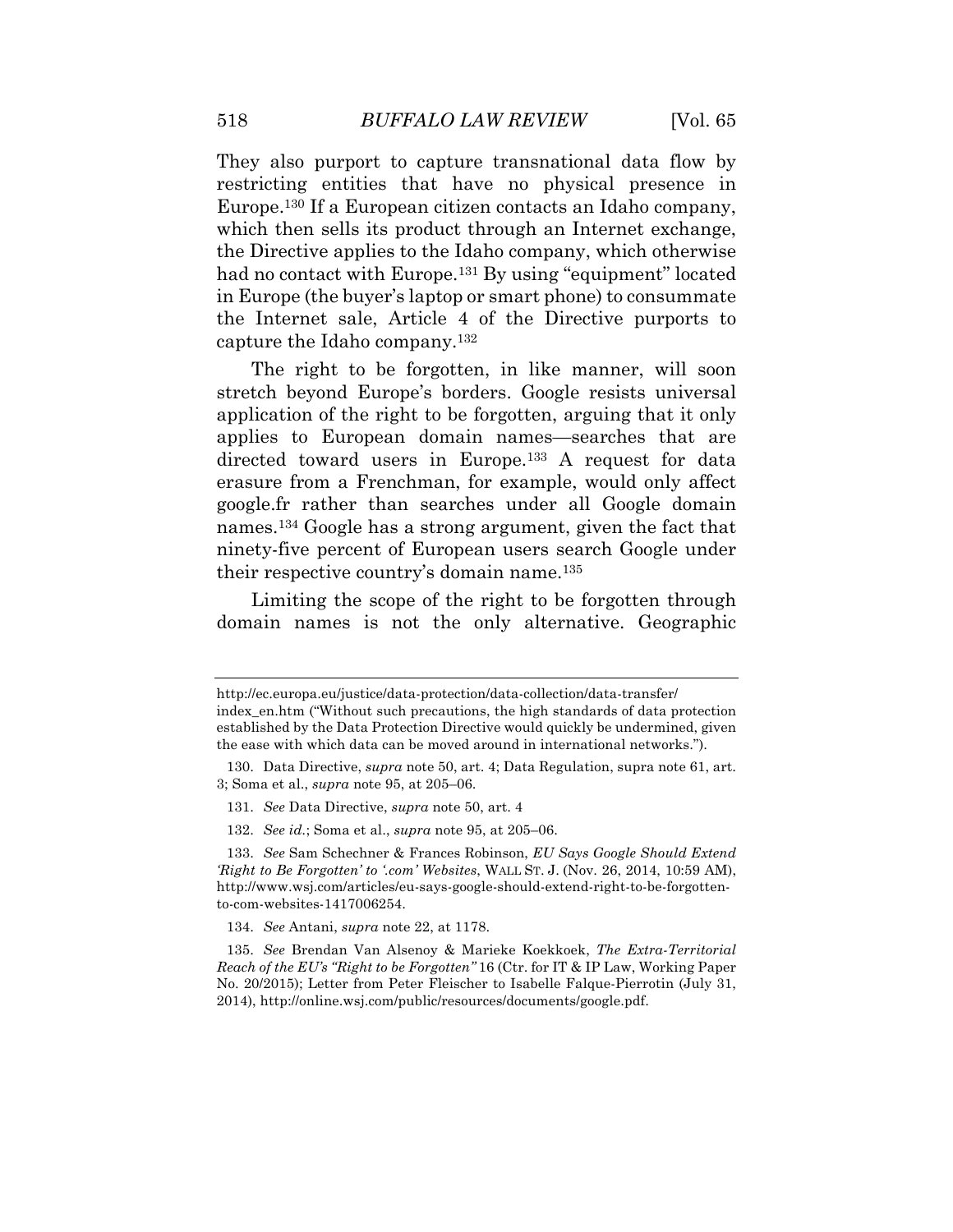filtering, for which software already exists, more closely approximates territorial jurisdictional limitations by deleting data under the right to be forgotten only for those searches conducted in relevant European countries.136 All searches conducted in Germany, for example, would conceal personal information that Germans and/or Europeans successfully erased under the right to be forgotten. Identical searches conducted in the United States would not.

The CJEU's ruling was unclear on this point.137 It did not specify that Google must de-list all links across all domain extensions and/or all geographic boundaries.<sup>138</sup> As a result, Google currently limits data deletions to European domains.139 A search for Mario Costeja on "google.fr" will reveal his old debt; the same search under Google's Spanish domain will not.140 Google searches under European domains prompt the following alert: "[s]ome results may have been removed under data protection law in Europe."141 This present-day disclaimer reveals that Jennifer Granick's prediction was not too far afield when she posited that the right to be forgotten "marks the beginning of the end of the global Internet, where everyone has access to the same information, and the beginning of an Internet where there

- 139. Antani, *supra* note 22, at 1177–79.
- 140. *Id*. at 1178.

<sup>136.</sup> *See generally* Kevin F. King, *Personal Jurisdiction*, *Internet Commerce*, *and Privacy: The Pervasive Legal Consequences of Modern Geolocation Technologies*, 21 ALB. L.J. SCI. & TECH. 61, 66–68, 91–92 (2011) (discussing how geotechnologies provide an automated means of identifying a user's location); A. Benjamin Spencer, *Jurisdiction and the Internet: Returning to Traditional Principles to Analyze Network-Mediated Contacts*, 2006 U. ILL. L. REV. 71, 80–85 (2006) (discussing the legal framework for determining personal jurisdiction in cyberspace).

<sup>137.</sup> *See* Case C-131/12, *Google Spain SL*.

<sup>138.</sup> *See id.*

<sup>141.</sup> Charles Arthur, *What Is Google Deleting Under the 'Right to Be Forgotten'—and Why?*, GUARDIAN (June 4, 2014), http://www.theguardian.com/ technology/2014/jul/04/what-is-google-deleting-under-the-right-to-be-forgottenand-why (internal quotations omitted).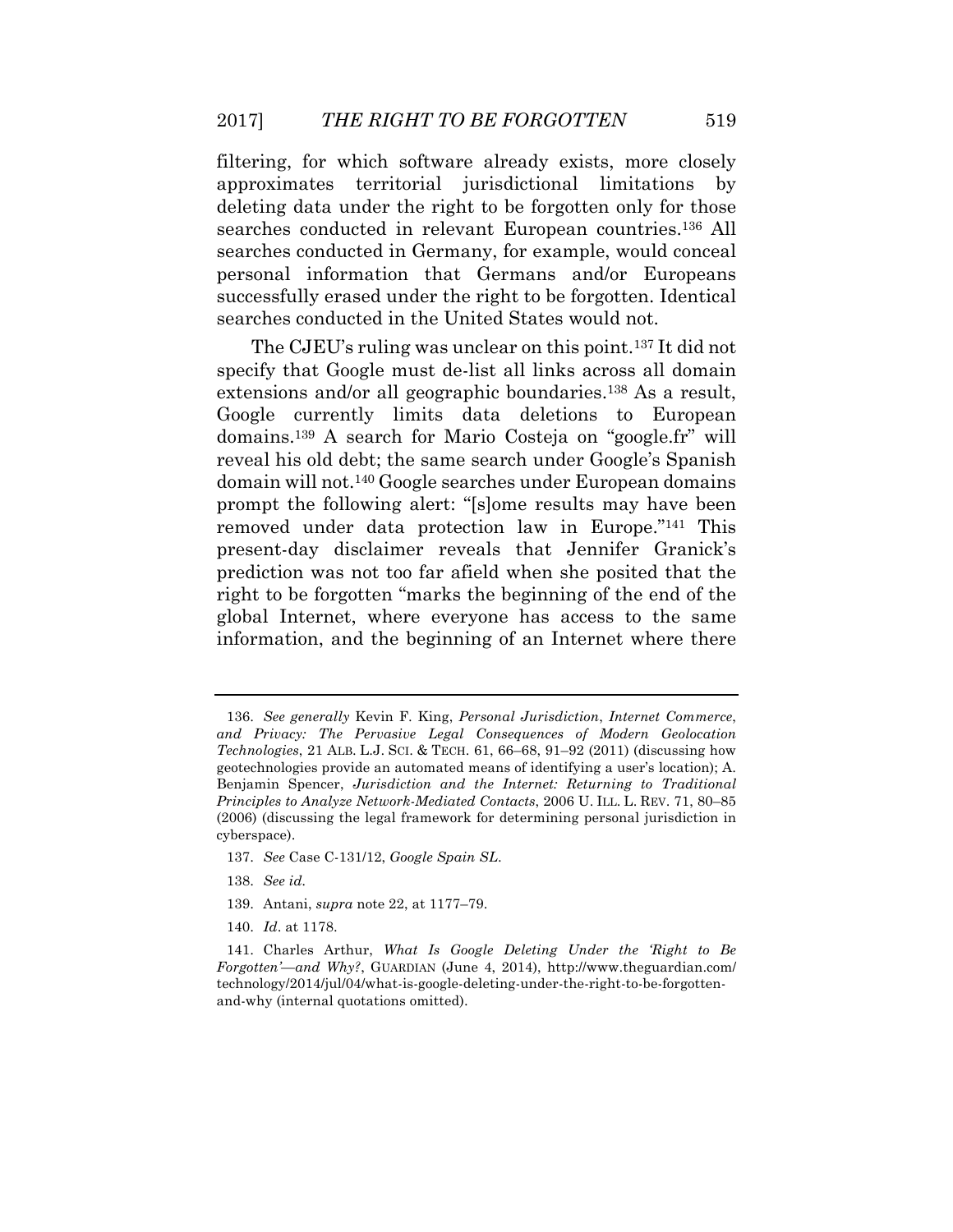are national networks."142 The Internet of Spain is not the Internet of France or the Internet of the United States.143

But national differences in information access may not last long. European officials recently signaled disapproval of the approach, characterizing it as unsatisfactory and easily circumvented. The Article 29 Working Party, tasked with implementation of European data privacy law, unequivocally rejected application of the right to be forgotten through domain extensions:

[D]e-listing decisions must be implemented in a way that guarantees the effective and complete protection of these rights and that EU law cannot be easily circumvented. In that sense, limiting delisting to EU domains on the grounds that users tend to access search engines via their national domains cannot be considered a sufficient means to satisfactorily guarantee the rights of data subjects according to the judgment. In practice, this means that in any case de-listing should also be effective on all relevant domains, including .com.144

A French data protection authority recently confirmed this admonition when it ordered Google to remove links from its database entirely, across all domains.145 Harvard Professor, Jonathan L. Zittrain, noted that "France is asking Google to do something here in the U.S. that if the U.S. government asked for, it would be against the First Amendment."146 Google has thus far refused to comply, but the French pronouncement reflects the Working Party's statement as well as the forthcoming Regulation.147 The

<sup>142.</sup> Toobin, *supra* note 5 (internal quotations omitted).

<sup>143.</sup> *See* Antani, *supra* note 22, at 1178.

<sup>144.</sup> Art. 29 Working Party Guidelines on The implementation of the Court of the Justice of the European Union judgment on "Google Spain and Inc. v. Agencia Espanola de Proteccion de Datos (AEPD) and Mario Costeja Gonzales" C-131/12, 14/EN/WP225, Nov. 26, 2014, at ¶ 20.

<sup>145.</sup> Farhad Manjoo, '*Right to be Forgotten' Online Could Spread*, N.Y. TIMES (Aug. 5, 2015), http://www.nytimes.com/2015/08/06/technology/ personaltech/right-to-be-forgotten-online-is-poised-to-spread.html?\_r=0.

<sup>146.</sup> *Id.* (internal quotations omitted).

<sup>147.</sup> *See* Julia Fioretti & Mathieu Rosemain, *Google Appeals French Order for*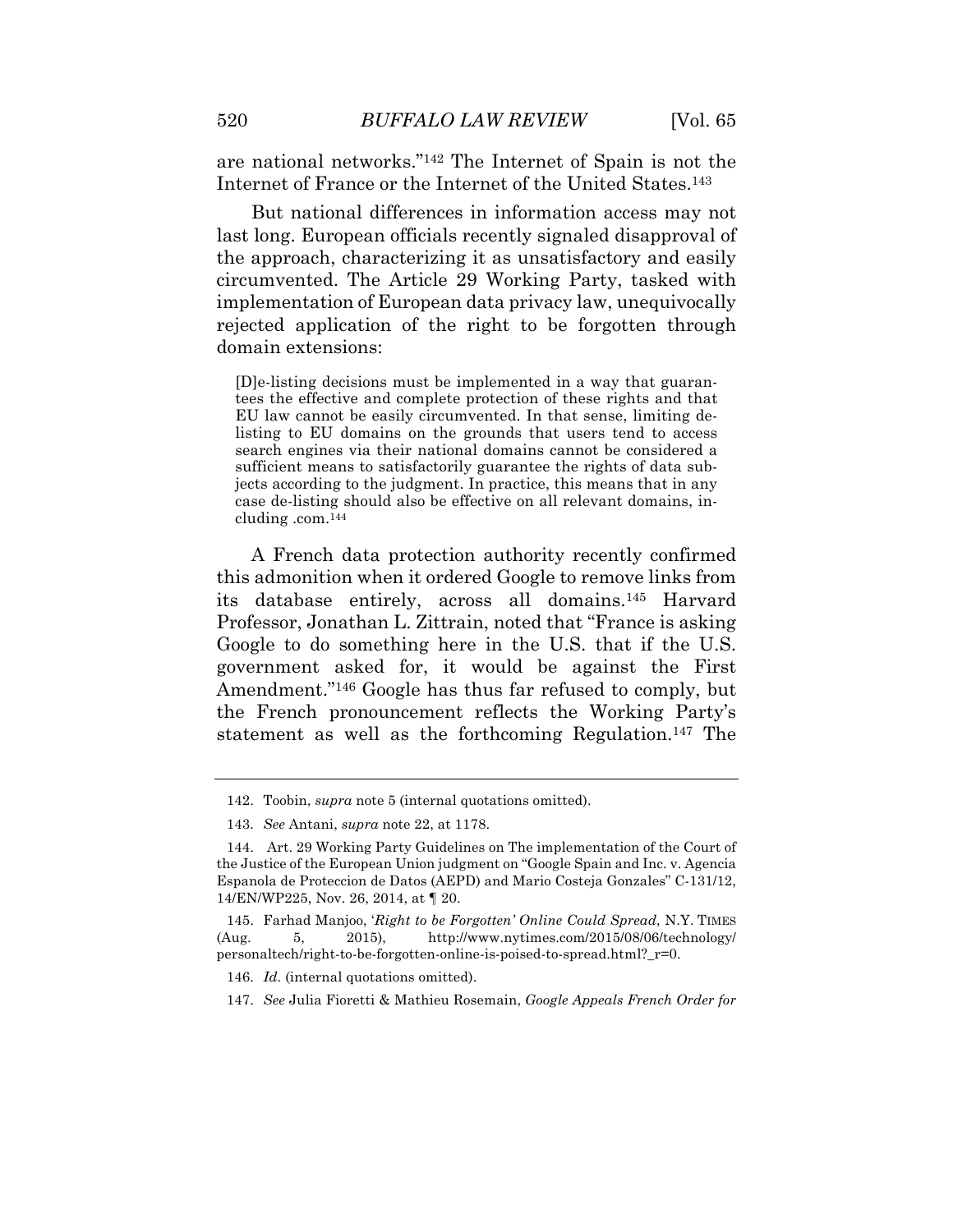Regulation not only legislatively memorializes the right to be forgotten, but according to the European Commission website, it also "leaves no legal doubt that no matter where the physical server of a company processing data is located, non-European companies, when offering services to European consumers, must apply European rules."148

Upon the Regulation's enactment, one person on the other side of the globe will determine what the rest of us see. A German citizen's request to erase Internet content will blot that information not only from searches conducted on google.de but also on google.com.149 It will delete links not only in Munich, but also in Philadelphia, New Delhi, Auckland, and all points in between.150 The 732,550 links that have already been de-listed in Europe under the right to be forgotten would disappear from Google searches entirely, or as the Working Party terms it, "effective[ly] and complete[ly]."151 Under this approach, European law unilaterally determines global information access.

Extra-territorial laws, like Europe's privacy Regulation, undermine national sovereignty and democratic principles. "France has no territorial jurisdiction over the U.S., but it's purporting to tell Google to delete content from the U.S. market, the Canadian and Mexican markets, and others."152 Citizens of non-European countries did not vote and had no representation in determining the right to be forgotten, but the law purports to directly impact non-European citizens.

- 150. *See id.*
- 151. Art. 29 Working Party Guidelines, *supra* note 144.

152. Terry Carter, *Erasing the News: Should Some Stories Be Forgotten?* A.B.A. J. (Jan. 1, 2017, 12:10 AM), http://www.abajournal.com/magazine/ article/right\_to\_be\_forgotten\_US\_law (quoting Jonathan Peters, Chair of the First Amendment subcommittee of the ABA Section of Litigation) (internal quotations omitted).

*Global 'Right to be Forgotten*,*'* REUTERS (May 19, 2016), http://www.reuters.com/ article/us-google-france-privacy-idUSKCN0YA1D8.

<sup>148.</sup> EUROPEAN COMM'N, *supra* note 1.

<sup>149.</sup> *See* Data Regulation, *supra* note 61.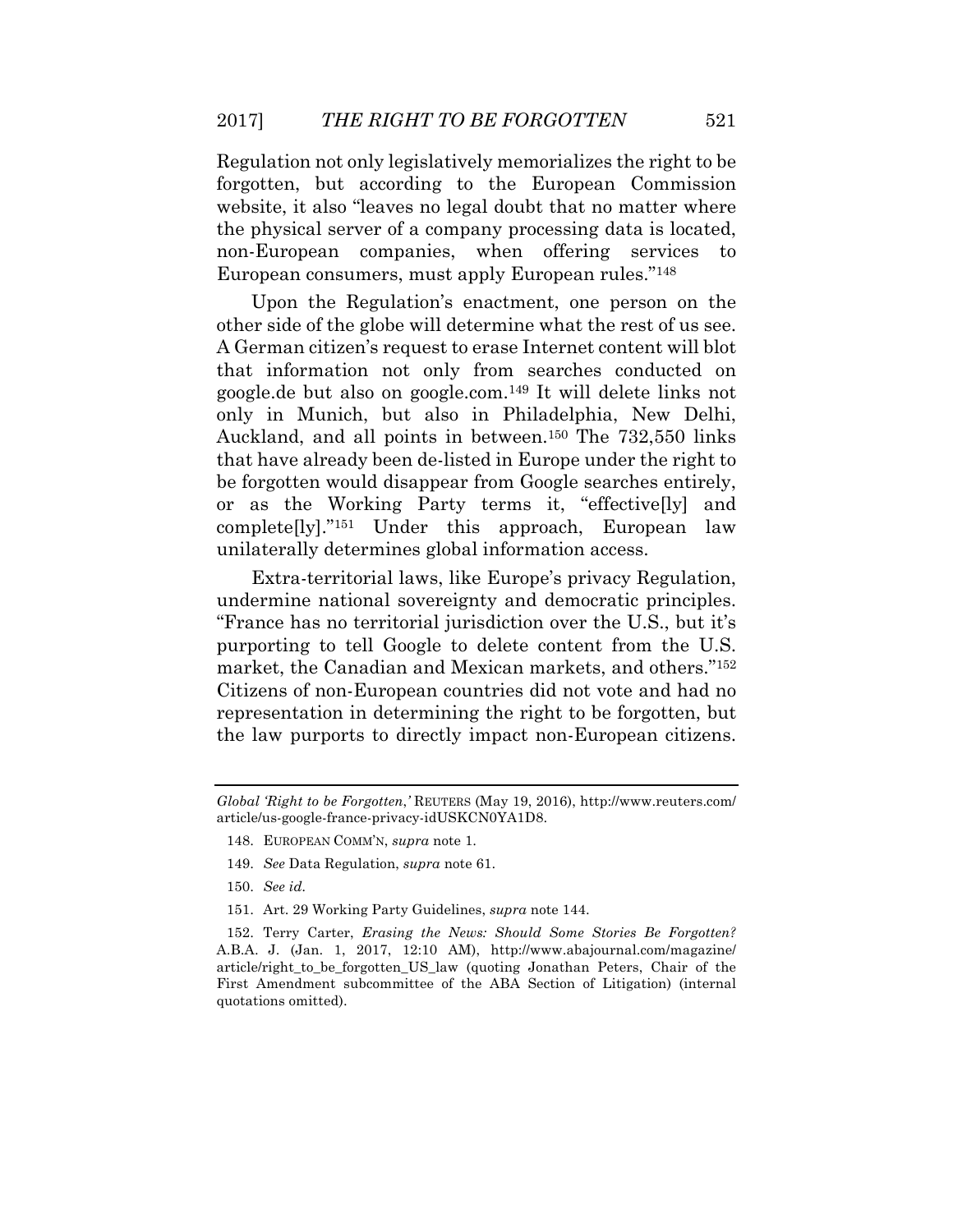One European commentator blithely acknowledged the lack of comity:

[W]e may be tempted to say that when our courts conclude that certain content is to be blocked or removed, we want that blocking or removal to be global. However, [many people] . . . may not necessarily wish for Internet intermediaries to engage in global blocking/removal based on court orders from all other countries in the world—particularly where such court orders stem from restrictive, undemocratic laws with an extraterritorial effect.153

Unilateral and extra-jurisdictional laws derogate normative international comity.154 They ignore democratic values,<sup>155</sup> and in many cases, they upend alternative privacy protection regimes that tailor legal restrictions to the harms that result from privacy breaches.156 Extra-territorial privacy laws promote one culture's devotion to privacy over another culture's preference for free expression.157 Finally, they lay out an unfortunate blueprint for other nations to do likewise.158 The EU Directive and Regulation are one-way ratchets. Other nations, in the name of privacy, can restrict more information than the EU, but they cannot go the other way by providing more access to information.<sup>159</sup> It is entirely possible that "there will be a race to the bottom towards adopting the norms of the most restrictive legal system."160

- 155. Svantesson, *supra* note 9, at 155.
- 156. See *infra* Part V.

<sup>153.</sup> Svantesson, *supra* note 9, at 155.

<sup>154.</sup> *See* Rustad & Kulevska, *supra* note 23, at 409 (asking what country's law applies among the hundreds of countries regulating the Internet) ("An Islamic fundamentalist female might be held in contempt for appearing on a website that shows her unveiled face" in some countries but not others.).

<sup>157.</sup> *See* Robert Kirk Walker, *The Right to Be Forgotten*, 64 HASTINGS L.J. 257, 274–76 (2012); Robert Krulwich, *Is the 'Right to Be Forgotten' the 'Biggest Threat to Free Speech on the Internet'?*, NPR (Feb. 24, 2012, 9:06 AM), http://www.npr.org/blogs/krulwich/2012/02/23/147289169/is-the-right-to-beforgotten-the-biggest-threat-to-free-speech-on-the-internet.

<sup>158.</sup> Rustad & Kulevska, *supra* note 23, at 409.

<sup>159.</sup> *See id.*

<sup>160.</sup> *Id.*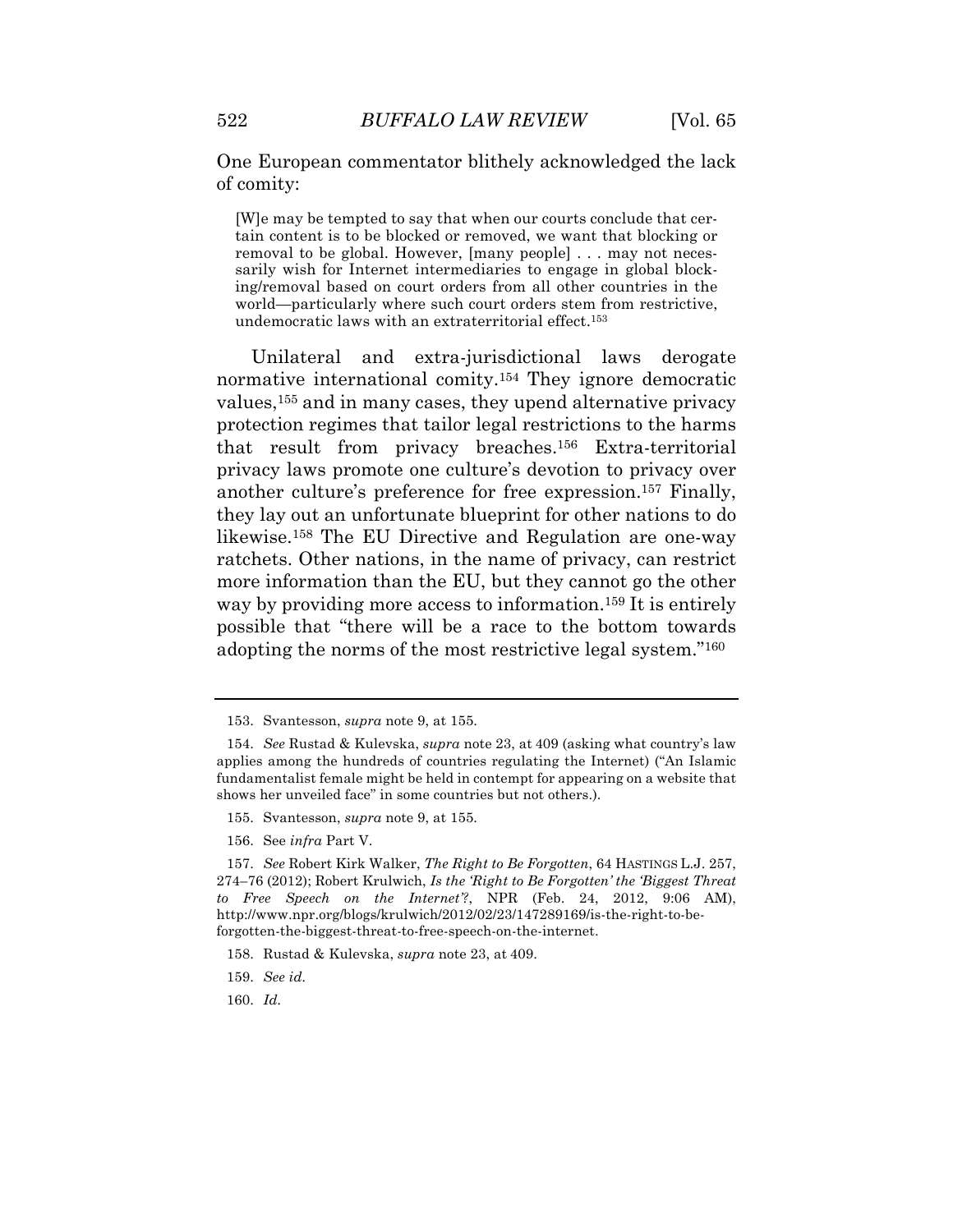#### III. EU PRIVACY LAW, IMPOTENT PRIMARY EFFECT

The Directive and Regulation attempt to capture borderless digital information through provisions that have near-universal application. The breadth of the law carries secondary negative effects, including discretionary enforcement and a disregard for international sovereignty.161 But perhaps these negative secondary effects are necessary to achieve the law's primary goal—European data privacy. The central tenant of this Article suggests that even broadly applicable laws flounder when purporting to regulate personal information because they do not account for the Internet's resilience and the digital architecture of information flow.

### A. *Search Engines*

The right to be forgotten applies to search engines, not individual web pages.162 In *Google Spain*, the CJEU required only that Google de-link Costeja's name from the newspaper article that originally published Costeja's debt.163 The Court did not require the newspaper to take down the offending information from its website.164 In thousands of deletion requests that followed, implementation was similarly limited to de-listing links rather than requiring data erasure from websites.165

The BBC, Wikipedia, and others continue to publish articles on their respective websites even though Google delisted links to those websites in compliance with the right to

165. *See* EUROPEAN COMM'N, *supra* note 1.

<sup>161.</sup> *See supra* Part III.

<sup>162.</sup> Rustad & Kulevska, *supra* note 23, at 374 ("After Google approves a takedown request, the requestor's name and other personal information would still exist on other web pages, which would not lead to the actual 'forgetting' of any such information.").

<sup>163.</sup> Case C-131/12, *Google Spain SL*.

<sup>164.</sup> *See id.*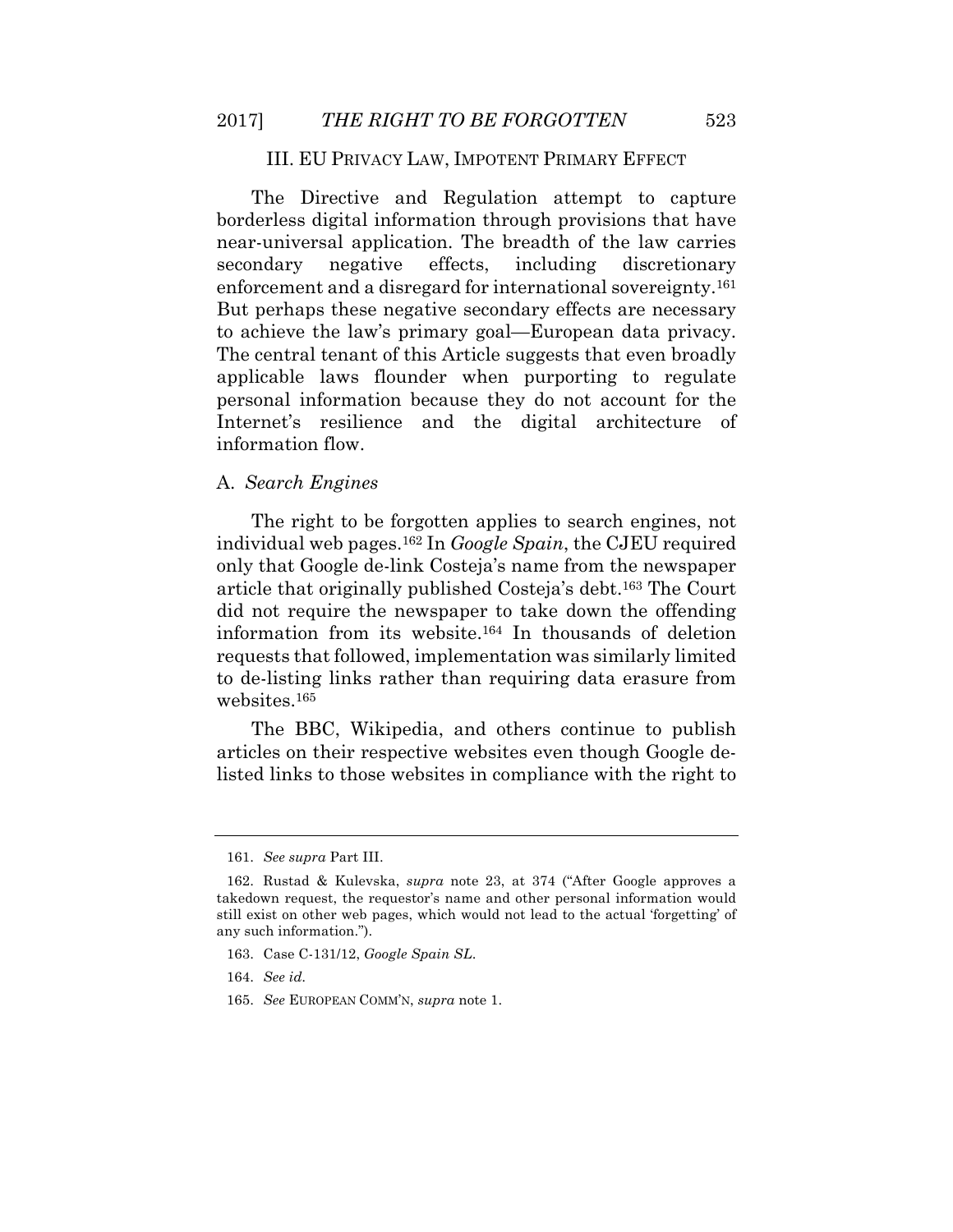be forgotten.166 In other words, the websites that contain illicit EU personal information still exist; the most frequently used path to that information does not. The European Commission tacitly confirmed this approach, positing a hypothetical in which a deletion request results in Google de-listing links rather than requiring that each website scrub the offending personal information.<sup>167</sup> The personal information remains; it is just more difficult to access using a Google search.

Implementing the right to be forgotten in this way presupposes only one or two search engines, a logical supposition in 2011 when Google dominated the market with over 83 percent market share.168 By 2015, however, Google's market share had slipped to  $66.41$  percent,<sup>169</sup> and "is now likely in permanent decline."170 The search engine DuckDuckGo, by contrast, grew over seventy percent in 2015, receiving 3.25 billion search queries.171 It attracted three million new searchers in October 2015 alone, "represent[ing] more than 100 percent year-over-year growth  $\dots$  ."172

Google, Bing, Yahoo!, AOL, and Ask formerly comprised

<sup>166.</sup> *See* McIntosh, *supra* note 34; *supra* note 35 and accompanying text.

<sup>167.</sup> *See* EUROPEAN COMM'N, *supra* note 1.

<sup>168.</sup> *Desktop Search Engine Market Share*, NETMARKETSHARE (Dec. 1, 2011), https://web.archive.org/web/20111201121858/http://www.netmarketshare.com/s earch-engine-market-share.aspx?qprid=4&qpcustomd=0&qptimeframe=Y. In the United States, one 2015 study showed Google's share at 63.8 percent. *comScore Releases August 2015 U.S. Desktop Search Engine Rankings*, COMSCORE (Sept. 16, 2015), https://www.comscore.com/Insights/Rankings/ comScore-Releases-August-2015-U.S.-Desktop-Search-Engine-Rankings.

<sup>169.</sup> *Desktop Search Engine Market Share*, *supra* note 40.

<sup>170.</sup> Frommer, *supra* note 41.

<sup>171.</sup> Dan Frommer, *DuckDuckGo*, *the Search Engine that Doesn't Track its Users*, *Grew More than 70% this Year*, QUARTZ (Dec. 16, 2015), http://qz.com/574853/duckduckgo-the-search-engine-that-doesnt-track-its-usersgrew-more-than-70-this-year/.

<sup>172.</sup> *Id*.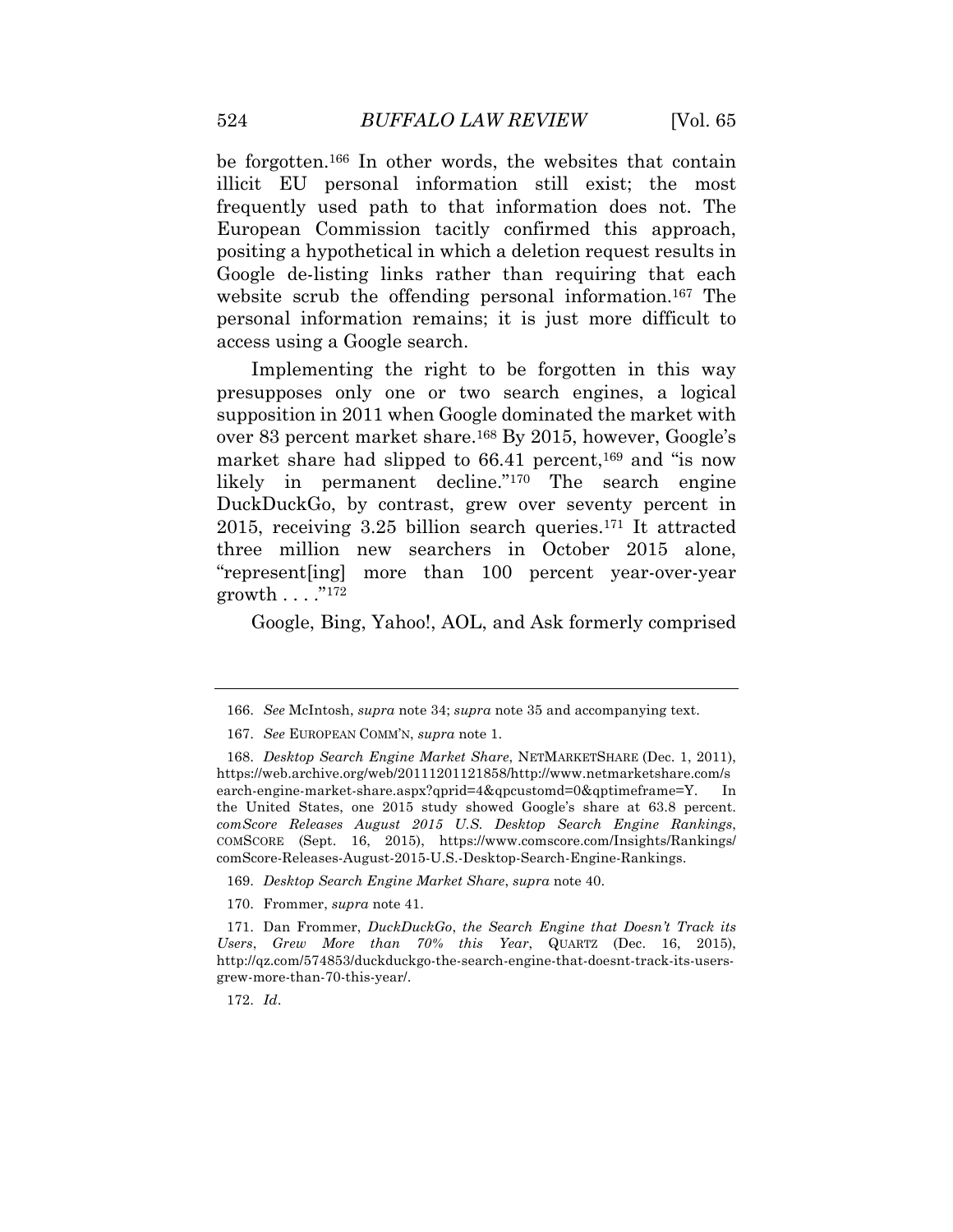the world's most popular search engines,173 but scores of others exist, and several are regionally dominant.174 Yandex has a sixty-two percent market share in Russia, while Baidu is China's most popular search engine.175 Naver accounts for over seventy percent of South Korea's searches, and Yahoo! Japan services most searches in that country.176 Other general search engines include Exalead, Gigablast, Munax, Qwant, Sogou, and Youdao.177

Not only are the number and popularity of alternative search engines growing, so is their diversity. Generalized web search engines like Google now compete with selectionbased search engines, metasearch engines, web portals, apps, and vertical market websites that embed search functions within them.178 Others are customized to trades, like IFACnet (accountancy); Fashion Net (fashion); and GlobalSpec (business).179 Importantly, some search engines self-restrict by geography, including Accoona (China and United States); Ansearch (Australia, United States, United Kingdom, and New Zealand); Biglobe (Japan); Maktoob

176. Bedas, *supra* note 174.

178. *See* Sullivan, *supra* note 39.

<sup>173.</sup> *See* Amy Gesenhues, *Study: Top 5 Search Engines See Search Traffic Drop by as Much as 31% Since December 2013*, SEARCH ENGINE LAND (June 24, 2014, 11:00 AM), http://searchengineland.com/study-google-bing-yahoo-ask-aol-see-17- 32-decline-search-traffic-last-6-months-194634.

<sup>174.</sup> *See* Julie Marie Bedas, *Search Engines Across the Globe*, FOUNDER'S GUIDE (July 10, 2015), http://foundersguide.com/search-engines-across-the-globe/.

<sup>175.</sup> *Id*. Baidu is the second largest search enginge in the world. Konrad Krawczyk, *Google Is Easily the Most Popular Search Engine*, *but Have You Heard Who's in Second?*, DIGITAL TRENDS (July 3, 2014, 11:34 AM), http://www.digitaltrends.com/web/google-baidu-are-the-worlds-most-popularsearch-engines/.

<sup>177.</sup> *See If You Search Only with Google then you Miss A LOT!!!! About 95%*, SEARCH (Aug. 19, 2015), http://srch.3dmovies.com/2015/08/19/hello-world/ [hereinafter *If You Search Only with Google*].

<sup>179.</sup> A list of search engines delineated by trade, geographic scope, specific type of information sought and more can be found at *Search Engines*, FASHION, http://efemale.blogspot.com/2015/01/search-engines.html (last visited Apr. 2, 2017).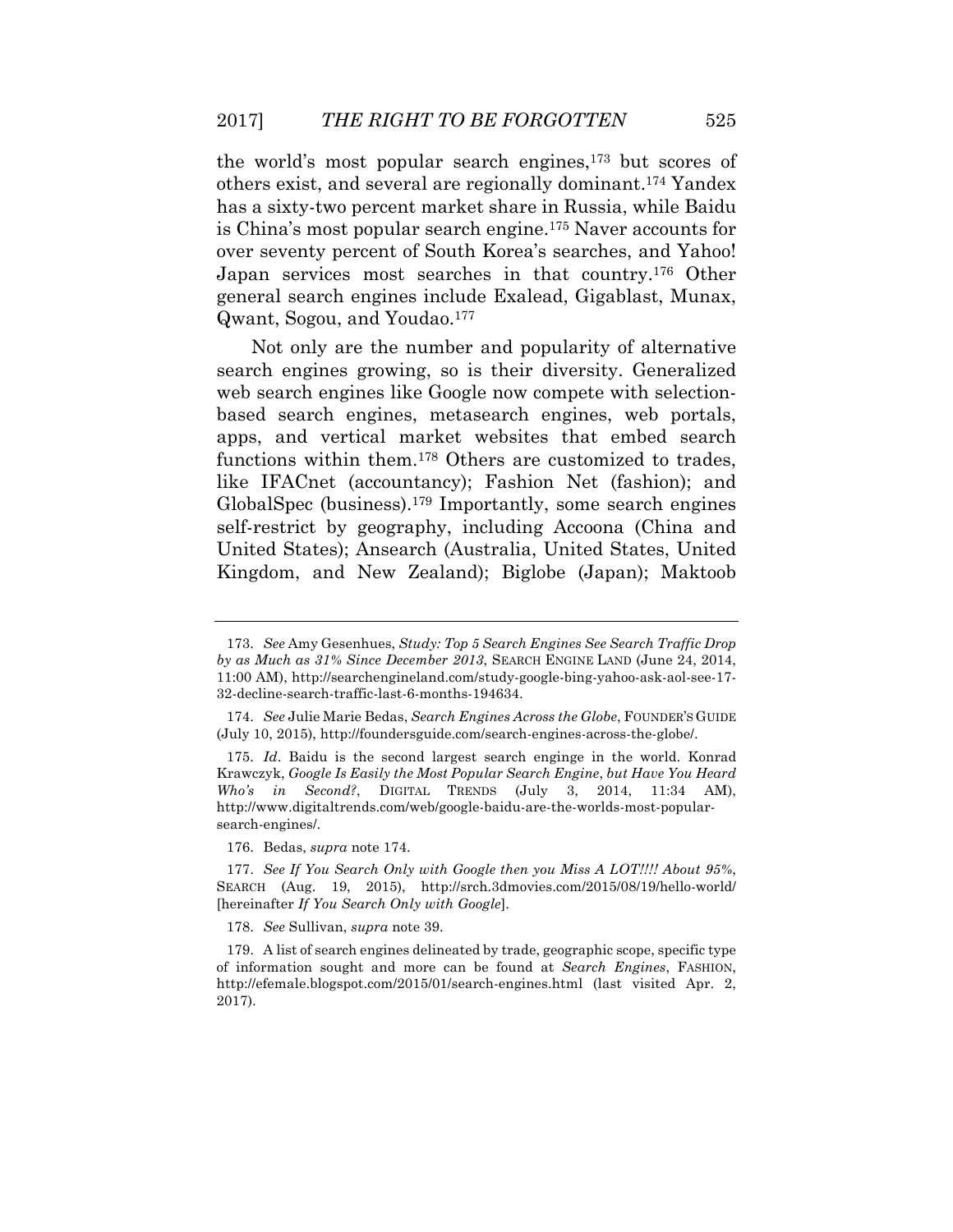(Arab world); Rediff (India); Seznam (Czech Republic); and many more.180 Customized search engines exist for food recipes, job searches, legal and medical information, news, real estate, and more.181

This proliferation reflects the decline in traditional and generalized desktop searching.182 One study shows that the total number of people using traditional search engines decreased from fifty-five percent in the first quarter of 2014 to forty-nine percent in the first quarter of 2015.183 More and more searches occur on mobile devices, through apps, and through social media.184 According to Abid Chaudhry, a senior director at BIA/Kelsey, local searches on mobile apps are increasingly taking share, given that eighty-six percent of users' time on a mobile device is spent on an app.185 "Mobile behavior, marketplaces like Amazon, social sites such as Facebook, and shrinking screen sizes continue to introduce quicker, smarter and more vocal ways of finding information, services and products. In fact[,] the number of people using search engines continues to decline."186

These developments exacerbate enforcement of the right to be forgotten. An Australian-based search platform, for example, that specializes in legal information might link Costeja to his 1998 debt, even if that 1998 debt does not appear through a similar search on Google. If websites containing European information can be accessed through a litany of evolving search capabilities operated by various and multiplying entities around the world—many without assets in Europe—the right to be forgotten offers little anonymity. One commentator identified this easy "workaround" by

180. *If You Search Only with Google*, *supra* note 177.

- 182. *See* Sullivan, *supra* note 39.
- 183. *See id.*
- 184. *Id.*
- 185. *Id.*
- 186. *Id.*

<sup>181.</sup> *Search Engines*, *supra* note 179.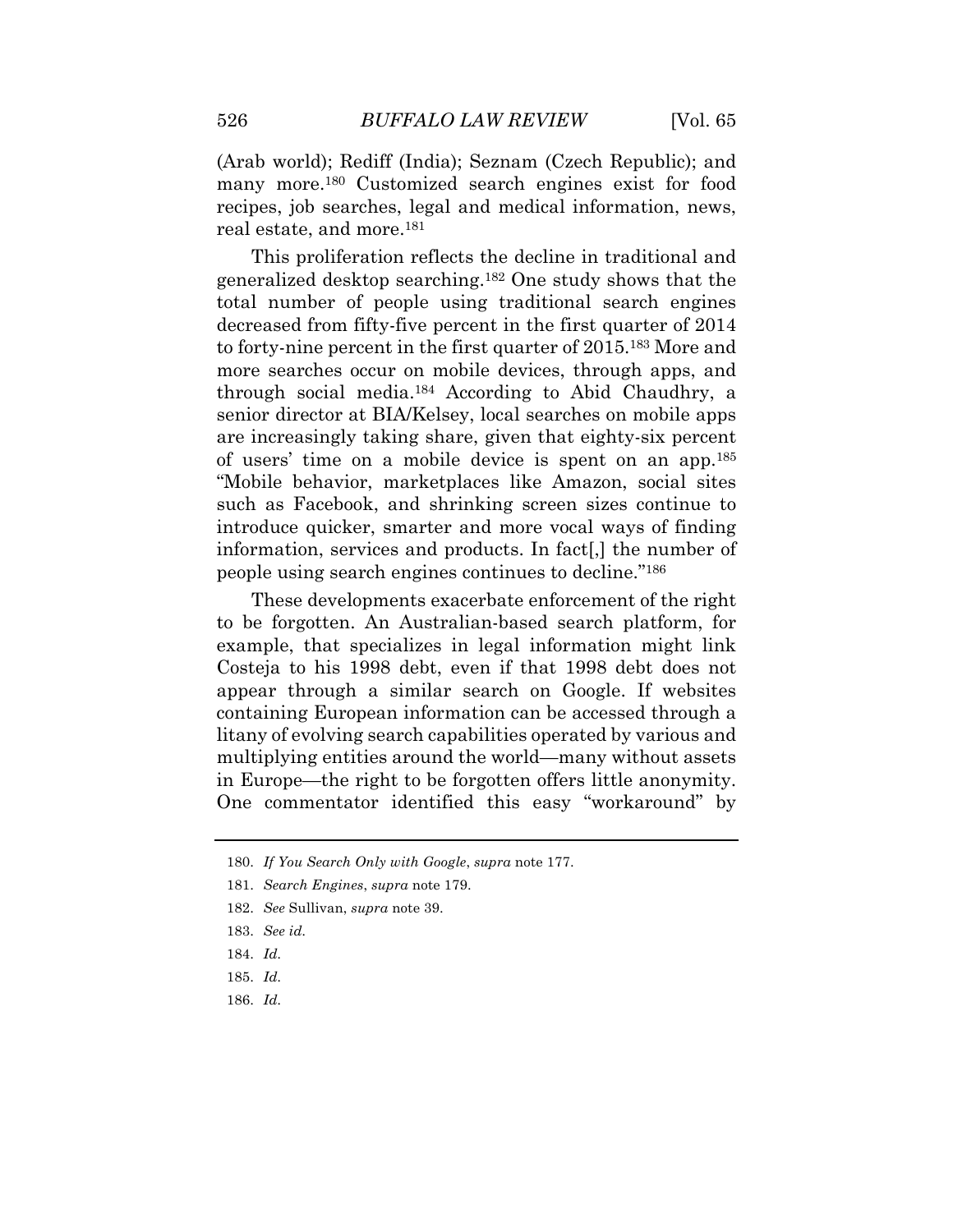simply switching search engines to "DuckDuckGo, which has no EU footprint and also doesn't track cookies—and for now, you'll see the full unfiltered results."187

### B. *Web Wardens*

In conjunction with diversifying search platforms, more and more entities track and re-publish information that was "erased" under the right to be forgotten. Afaq Tariq's website, "Hidden from Google," was among the first,188 but larger players followed, including the BBC, Reddit, and the Wikimedia Foundation.189

Wikipedia's page entitled, "Notices received from search engines," catalogues erasure requests by country of origin, website, and file.190 Screen shots of the erasure requests are also included.191 While these sites do not pinpoint the identity of the person who requested data erasure, they do highlight the webpages targeted for anonymity. Webpages involving criminal activity in Italy, murderers in Germany, and a "porn star" in France vanish from Google searches in Europe, but re-emerge on an increasing number of websites in the digital commons that are accessible through a growing number of alternative search capabilities.<sup>192</sup>

News media also report on websites and stories that were de-linked under European law. *The Daily Mail*, for instance, reported on deleted links about Josef Fritzl who criminally held his family in captivity, and "Ronald Castree,

<sup>187.</sup> James Ball, *EU's Right to Be Forgotten: Guardian Articles Have Been Hidden by Google*, GUARDIAN (July 2, 2014), http://www.theguardian.com/ commentisfree/2014/jul/02/eu-right-to-be-forgotten-guardian-google.

<sup>188.</sup> *Hidden from Google*, *supra* note 32; *see* Charlie Osborne, "*Hidden from Google" Tracks Sites Removed from Internet Searches*, CNET NEWS (July 16, 2014), http://www.cnet.com/news/hidden-from-google-tracks-sites-removedfrom-internet-searches (describing Tariq's efforts).

<sup>189.</sup> *See* McIntosh, *supra* note 34; sources cited *supra* note 35.

<sup>190.</sup> *Notices Received from Search Engines*, *supra* note 35.

<sup>191.</sup> *Id.*

<sup>192.</sup> *See e.g*., *id*.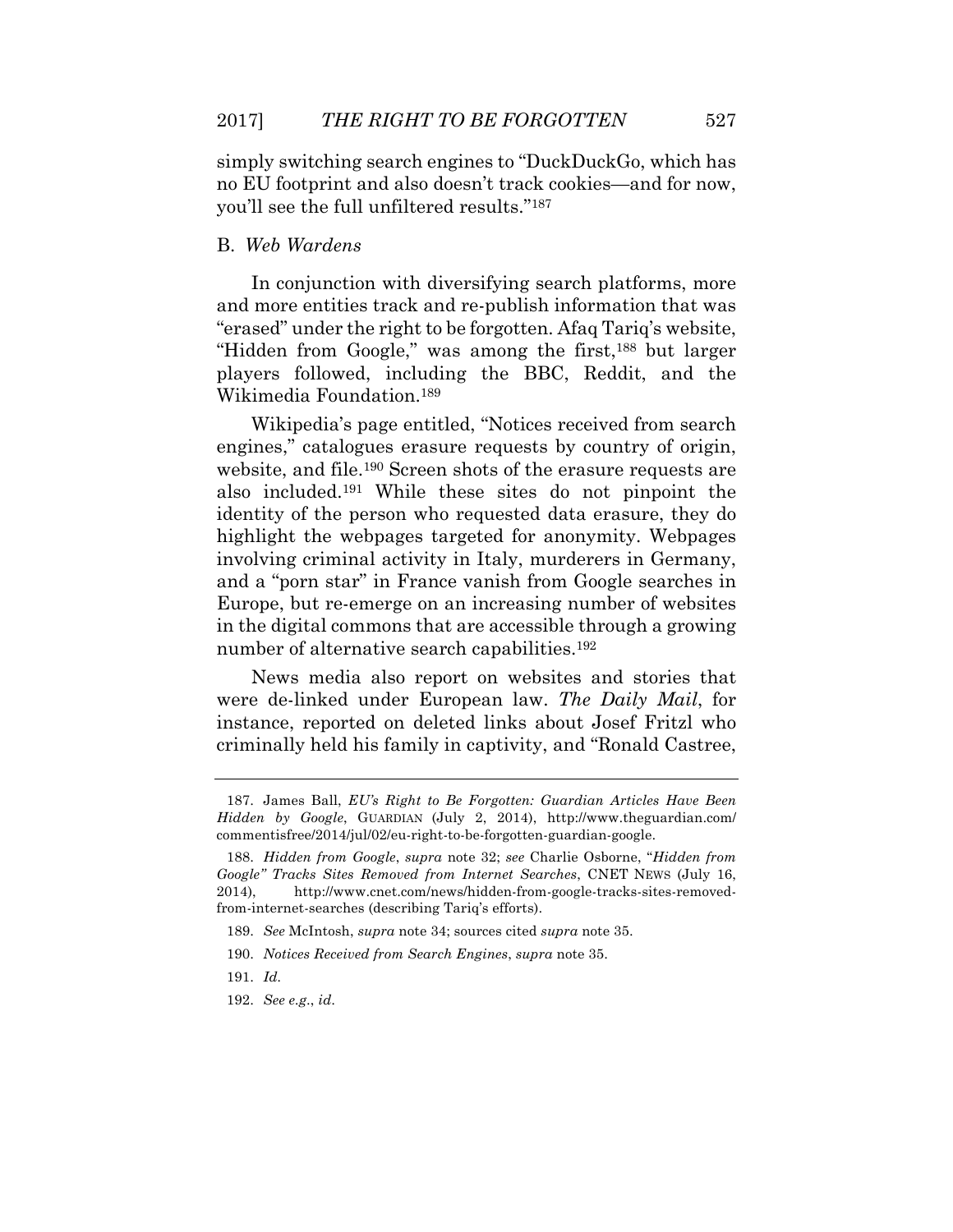61, a pedophile who abducted an 11-year old girl with learning difficulties before abusing and murdering her."193 News media reported on vanishing data about Scottish football referee Dougie McDonald, who admitted to lying about reversing a penalty, Paul Baxendale-Walker being accused of fraud, and about Stan O'Neal, the former chair of Merrill Lynch.194

Europeans sought suppression of all these stories, which ironically boosted them further into the spotlight, creating a "Streisand effect," an attempt to hide information that spurs the unintended consequence of publicizing it more widely.195 *The Guardian*, *The New York Times*, *The Wall Street Journal*, *The Daily Mail*, and scores of others publish stories about the right to be forgotten generally and often cite to particular stories targeted for erasure.196

C. *Deep Web*

The futility of implementing the right to be forgotten extends beyond diversifying search platforms and republication of content from deleted links. Wikipedia, BBC,

195. T.C., *What Is the Streisand Effect?*, ECONOMIST (Apr. 16, 2013), http://www.economist.com/blogs/economist-explains/2013/04/economist-

explains-what-streisand-effect (noting the term was coined after American entertainer Barbara Streisand's attempt to suppress photographs of her Malibu Home resulted in extensive publicity, videos, spoof songs, and more).

196. *See generally* Greg Sterling, *Media Companies Republishing Google Right-To-Be-Forgotten Links*, SEARCH ENGINE LAND, (Oct. 17, 2014), http://searchengineland.com/media-companies-republishing-google-right-

forgotten-removals-206101. Of course, the right to be forgotten is not the only avenue for attempting to scrub Internet data. Copyright law, defamation law, and non-legal strategies, have been employed to bar or limit access to personal data.

<sup>193.</sup> Katherine Rushton, *More than 280*,*000 People Ask Google for the Right to Be Forgotten and Request more than a MILLION Pages Are Wiped from the Search Engine's Results*, DAILY MAIL (July 10, 2015), http://www.dailymail.co.uk/ news/article-3156779/More-280-000-people-ask-Google-right-forgotten-request-MILLION-pages-wiped-search-engine-s-results.html.

<sup>194.</sup> Ball, *supra* note 187; Danny Sullivan, *Thanks To "Right To Be Forgotten*,*" Google Now Censors The Press In The EU*, MARKETING LAND (July 2, 2014), http://marketingland.com/eu-right-to-be-forgotten-censorship-89783.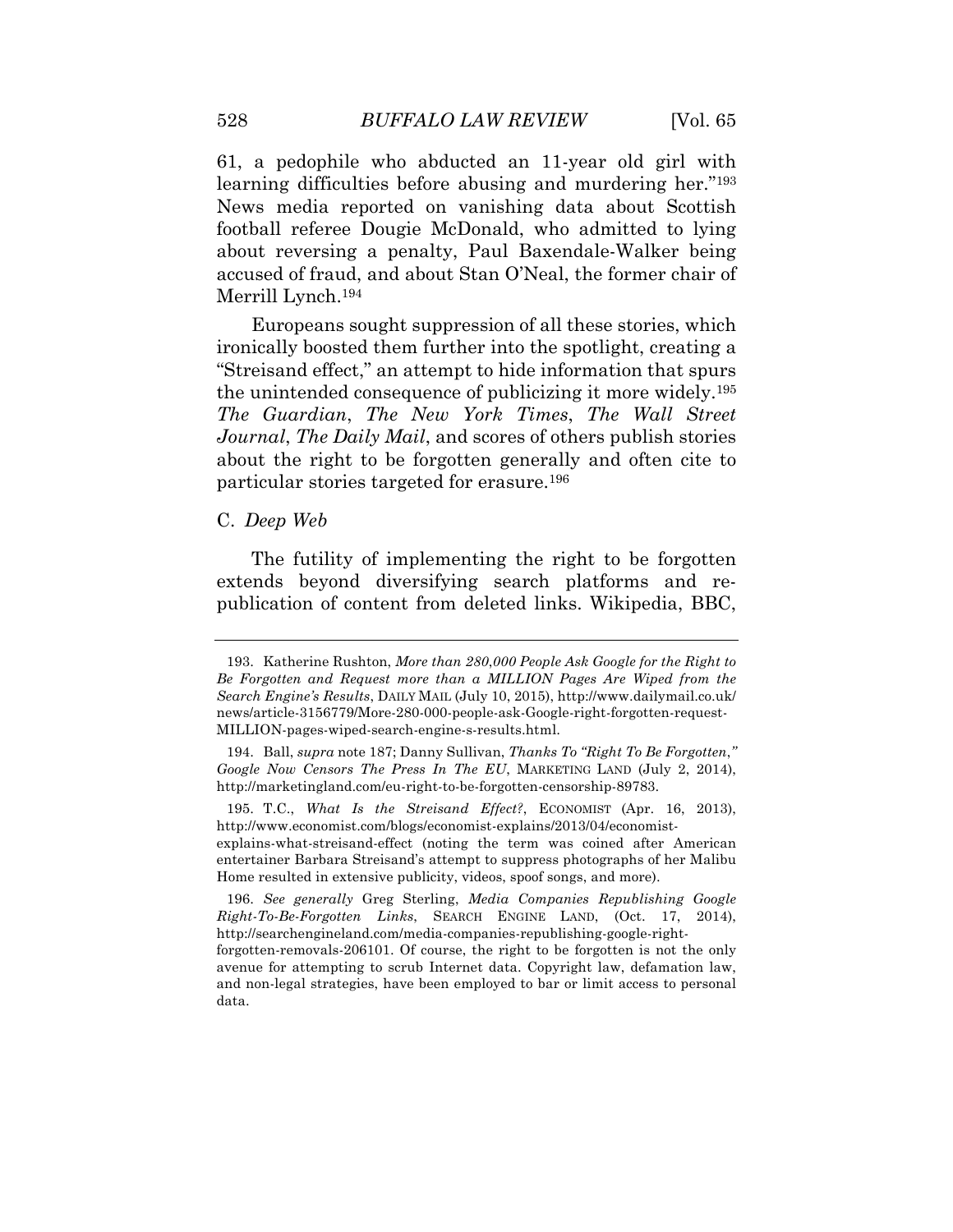Reddit, and others republish de-listed content, but these efforts take place on the surface web.197 The surface web is the entire Internet for most users, but it represents a fraction of available content. The surface web is that part of the Internet that is accessible by standard search engines, either by indexing, or through use of the site's IP address.198

By contrast, the deep web is unfamiliar to most of the public and is larger by orders of magnitude. Characterized as the submerged part of the iceberg,199 researchers describe the deep web's size in various and conflicting ways: over 96 percent of content on the world wide web,  $200$  unguessable,  $201$ 7500 terabytes,202 infinite,203 and 500x the size of the surface web.204 Although imprecise, these estimates indicate that the deep web contains much more content than the surface web.

Generally speaking, the deep web is the content not indexed by standard search engines, like Google.205 The only U.S. court that has attempted to define the deep web,

201. *See* Jose Pagliery, *The Deep Web You Don't Know About*, CNN MONEY (Mar. 10, 2014, 9:18 AM), http://money.cnn.com/2014/03/10/technology/deepweb/.

202. Bergman, *supra* note 198.

204. SCH. INFO. MGMT. & SYS., HOW MUCH INFORMATION? at 4 (2003), http://groups.ischool.berkeley.edu/archive/how-much-info-

2003/printable\_report.pdf ("[T]he 'deep web' is perhaps 400 to 550 times larger than the information on the 'surface.'").

205. *See* Bergman, *supra* note 198.

<sup>197.</sup> *See* McIntosh, *supra* note 34; sources cited *supra* note 35.

<sup>198.</sup> Michael K. Bergman, White Paper: The Deep Web: Surfacing Hidden Value, J. Elec. Publ'g (Aug. 2001), http://quod.lib.umich.edu/j/jep/ 3336451.0007.104?view=text;rgn=main.

<sup>199.</sup> Sharon D. Nelson & John W. Simek, *Ashley Madison and the Deep (and Sometimes Dark) Web*, MONT. LAW., Nov. 2015, at 18.

<sup>200.</sup> *Id.*; *see* Joseph Hirschhorn Howard, *Searching the Deep Web and the Unmapped Internet*, WEEKLY PIQUE (Oct. 16, 2015), http://www.weeklypique.com/ 2015/10/16/searching-the-deep-web/.

<sup>203.</sup> *Common Deep Web and Big Data Questions Answered—Part 1*, BRIGHTPLANET (Nov. 25, 2014), https://brightplanet.com/2014/11/common-deepweb-big-data-questions-answered-part-1/ ("The Internet has grown so vast and so large that we now classify the Deep Web as infinite.").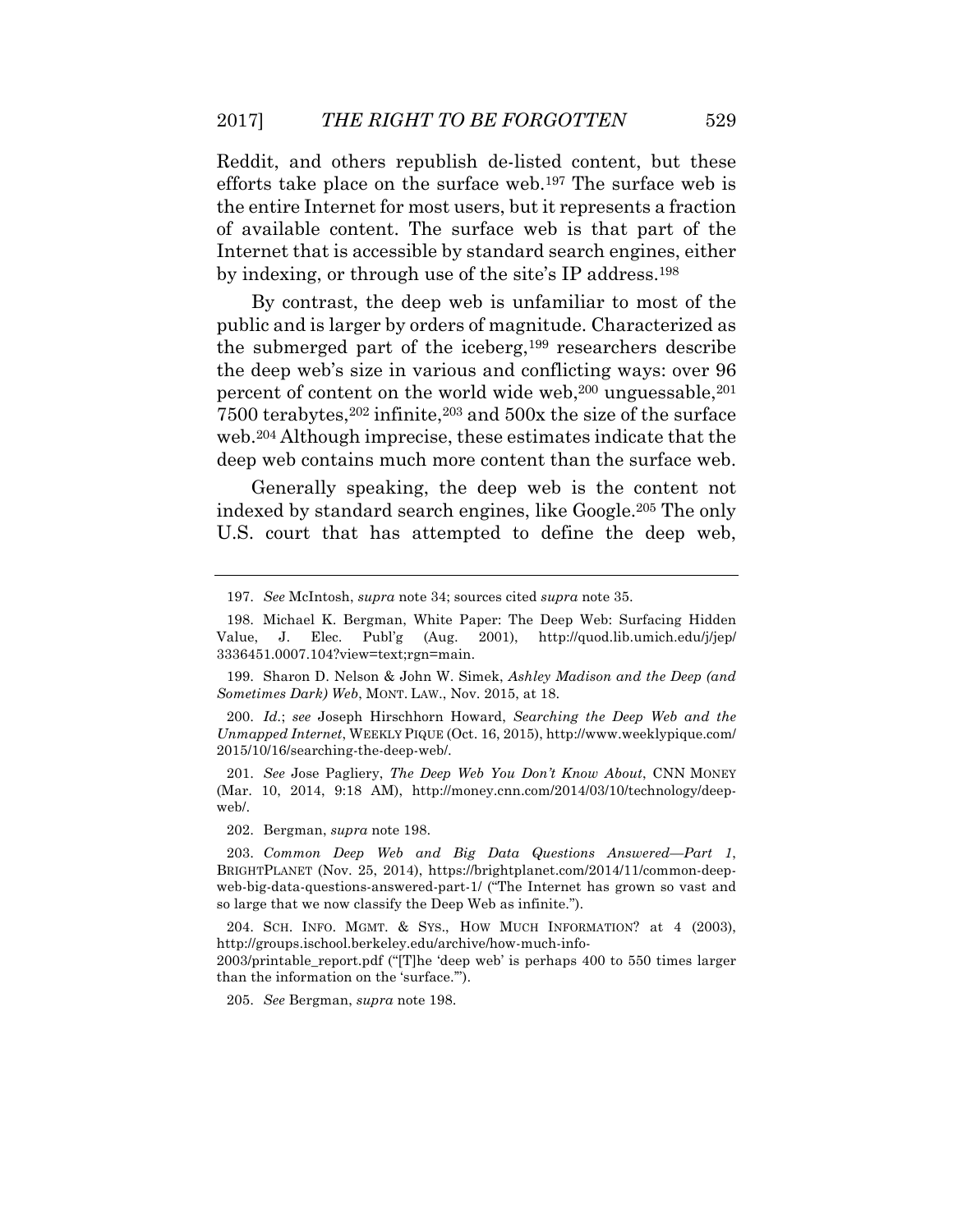described it as follows:

The portion of the Web that is not theoretically indexable through the use of "spidering" technology, because other Web pages do not link to it, is called the "Deep Web." Such sites or pages can still be made publically accessible without being publically indexable by, for example, using individual or mass emailings (also known as "spam") to distribute the URL to potential readers or customers, or by using types of Web links that cannot be found by spiders but can be seen and used by readers.206

The deep web contains all manner of content including text, photographs, videos, and music.207 Large academic, library, and proprietary databases are stored on the deep web,<sup>208</sup> including core content from the U.S. Patent and Trademark Office, Thomson Reuters Westlaw, and NASA.209 The distinctions between the deep web and the surface web are sometimes imprecise because content on the deep web can be "surfaced" in several ways.210 Similarly, the deep web can be searched even though it is not indexed like the surface web.211 While research in the deep web requires considerable technical facility, specialized deep web browsers, like Tor, allow visitors to browse the deep web without having to rely entirely on pre-identified URLs.<sup>212</sup>

The dark web has been characterized as a subset of the deep web.213 Controversial and illicit transactions reputedly

209. *Id.*

210. *Id.*

211. *See Tor: Overview*, TORPROJECT, https://www.torproject.org/about/ overview.html.en (last visited Apr. 14, 2017).

212. *See* Stephanie Minnock, *Should Copyright Laws Be Able to Keep Up with Online Piracy?*, 12 J. ON TELECOMM & HIGH TECH. L. 523, 539–40 (2014).

213. *See* Stuart Andrews, *The Dark Side of the Web*, ALPHR (Mar. 9, 2010), http://www.alphr.com/features/356254/the-dark-side-of-the-web.

<sup>206.</sup> *Am. Library Ass'n v. United States*, 201 F. Supp. 2d 401, 418–19 (E.D. Pa. 2002), *rev'd*, 539 U.S. 194 (2003).

<sup>207.</sup> *See* Pagliery, *supra* note 201.

<sup>208.</sup> *See* Bergman, *supra* note 198 (listing sixty of the largest deep web databases, including NASA, National Climatic Data Center, U.S. Trademarks and Patents, U.S. Census, SEC EDGAR, and more).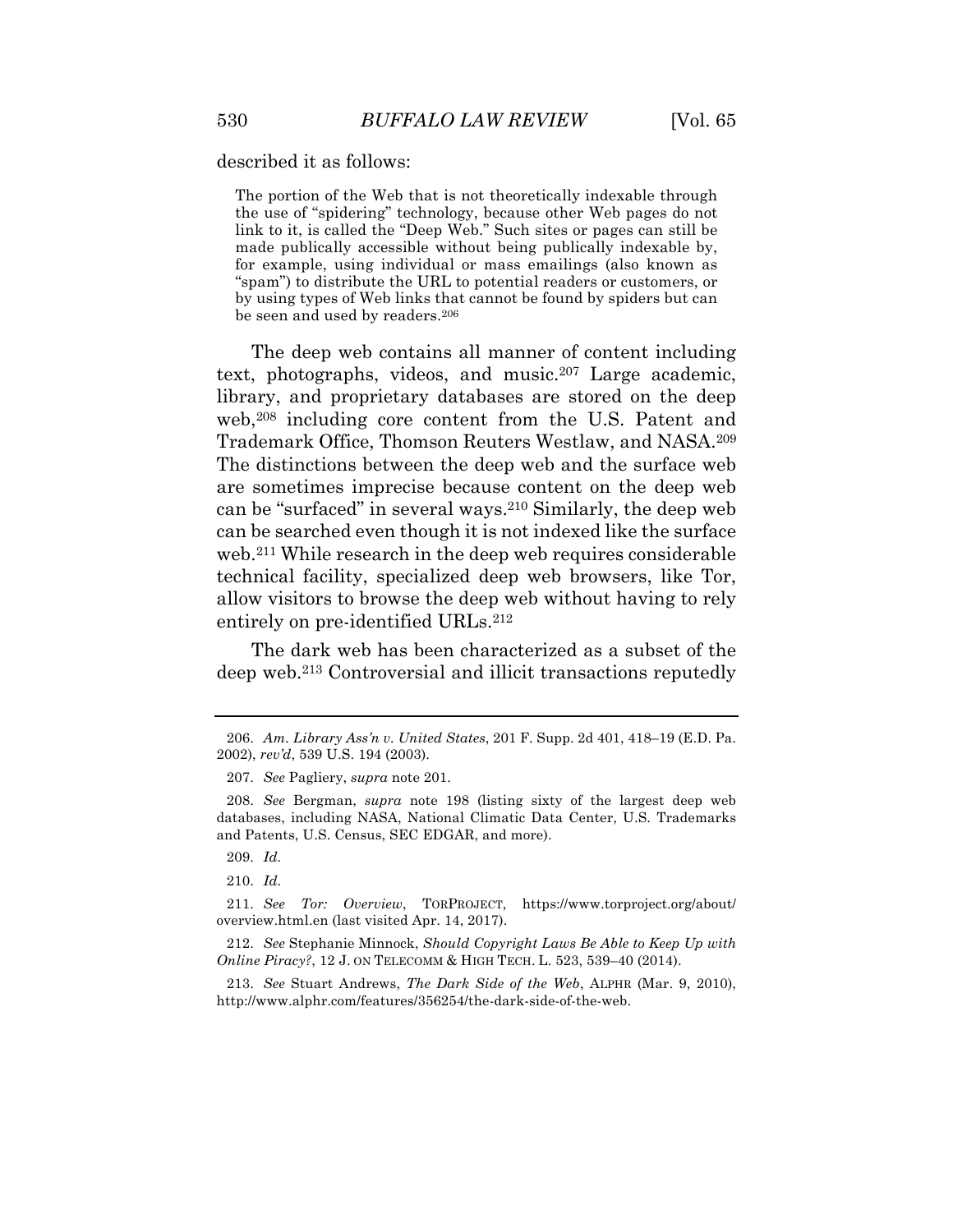transpire on the dark web, including human trafficking, narcotic sales, and contracts for killings.214 The dark web relies on anonymity tools to conceal both the seeker and the provider of such services.215 It is not accessible through surface web browsers like Internet Explorer or Firefox, but is accessible via specialized and anonymized browsers such as Tor or I2P.216 Tor facilitates browsing of dark web services without disclosing the user's IP address, which would otherwise reveal the user's network identity and location.217 The Tor protocol leverages pseudomains like .onion as well as anonymous introduction points and relays between users, making de-anonymization difficult.218

While the dark web and deep web contain criminal elements, both are routinely used for less nefarious purposes by those seeking anonymity. The U.S. Navy uses Tor for intelligence gathering.219 Journalists pursue controversial leads in the deep web to avoid government monitoring.220 An array of law enforcement agencies search for illicit conduct using Tor because Tor hides government IP addresses, ensuring covert surveillance.<sup>221</sup> Whistleblowers reveal corporate and governmental malfeasance on the deep web to avoid retribution.222

<sup>214.</sup> *See* Abdulmajeed Alhogbani, *Going Dark: Scratching the Surface of Government Surveillance*, 23 COMMLAW CONSPECTUS 469, 482 (2015).

<sup>215.</sup> *Id.* at 482–83.

<sup>216.</sup> *See id.*

<sup>217.</sup> Keith D. Watson, Note, *The Tor Network: A Global Inquiry Into the Legal Status of Anonymity Networks*, 11 WASH. U. GLOB. STUD. L. REV. 715, 721 (2012).

<sup>218.</sup> *See* Stephanie K. Pell, *Jonesing for a Privacy Mandate*, *Getting a Technology Fix—Doctrine to Follow*, 14 N.C. J.L. & TECH. 489, 525–26 (2013) ("Tor is an 'onion routing' technology which hides a user's IP address, making it appear to originate from a Tor server rather than the actual address from which the user is connecting to the Internet.").

<sup>219.</sup> TORPROJECT, *supra* note 211.

<sup>220.</sup> *See* Nelson & Simek, *supra* note 199, at 18.

<sup>221.</sup> Pell, *supra* note 218, at 528.

<sup>222.</sup> Watson, *supra* note 217, at 723.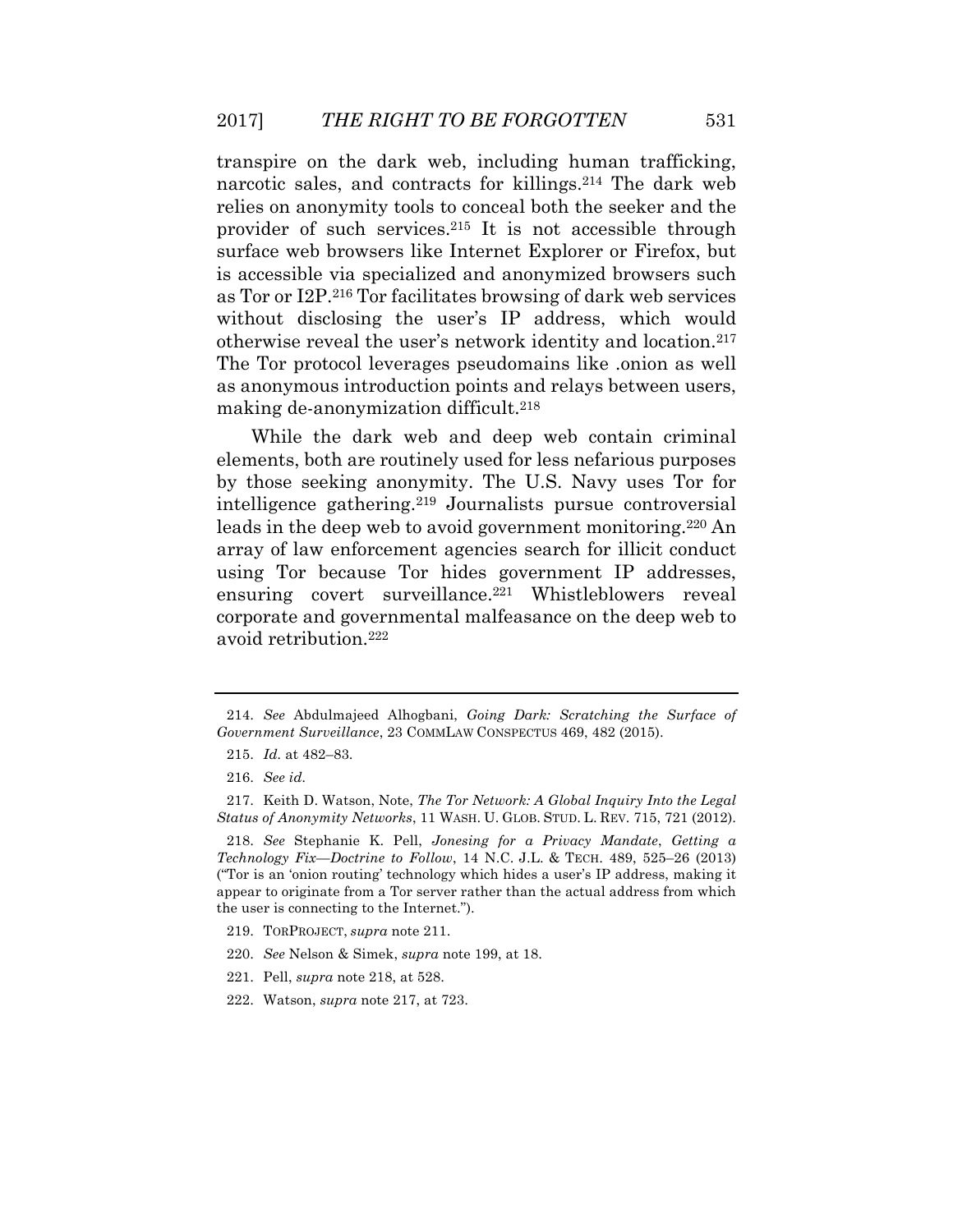But increasingly, normal Internet users opt for deep web browsing simply for additional privacy.223 Tor's website states that Tor "prevents somebody watching your Internet connection from learning what sites you visit, and it prevents the sites you visit from learning your physical location."224 Invasive commercial browsers and search engines cannot monitor, collect, aggregate, and sell user information, like browsing history, if the user is effectively hidden while searching the web. Similarly, governmental surveillance is rendered substantially more difficult.

In such a landscape, it is difficult to imagine how EU authorities could enforce the right to be forgotten. Both content providers and users are effectively anonymous.225 Regulating browsers like Tor would be highly difficult and ultimately futile, as browsers differ materially from search engines and regulation of one international browser would only spawn regional browsers outside European reach. It is somewhat ironic that the deep web, used increasingly by those seeking privacy, undermines the privacy objective at the heart of the right to be forgotten.

# D. *Internet of Things*

The right to be forgotten must also confront the Internet of Things, a context in which everyday objects communicate autonomously online.226 Technology infused objects gather, analyze, and send data through the Internet automatically, without an individual's prompting, and often without that individual's awareness.227 Some libraries, for example,

<sup>223.</sup> *See* TORPROJECT, *supra* note 211.

<sup>224.</sup> TOR, https://www.torproject.org/ (last visited Apr. 14, 2017).

<sup>225.</sup> *See id.*

<sup>226.</sup> See Scott R. Peppet, *Regulating the Internet of Things: First Steps Toward Managing Discrimination, Privacy, Security, and Consent*, 93 TEX. L. REV. 85, 98– 117 (2014) (explaining the functioning of the Internet of Things).

<sup>227.</sup> *See id.*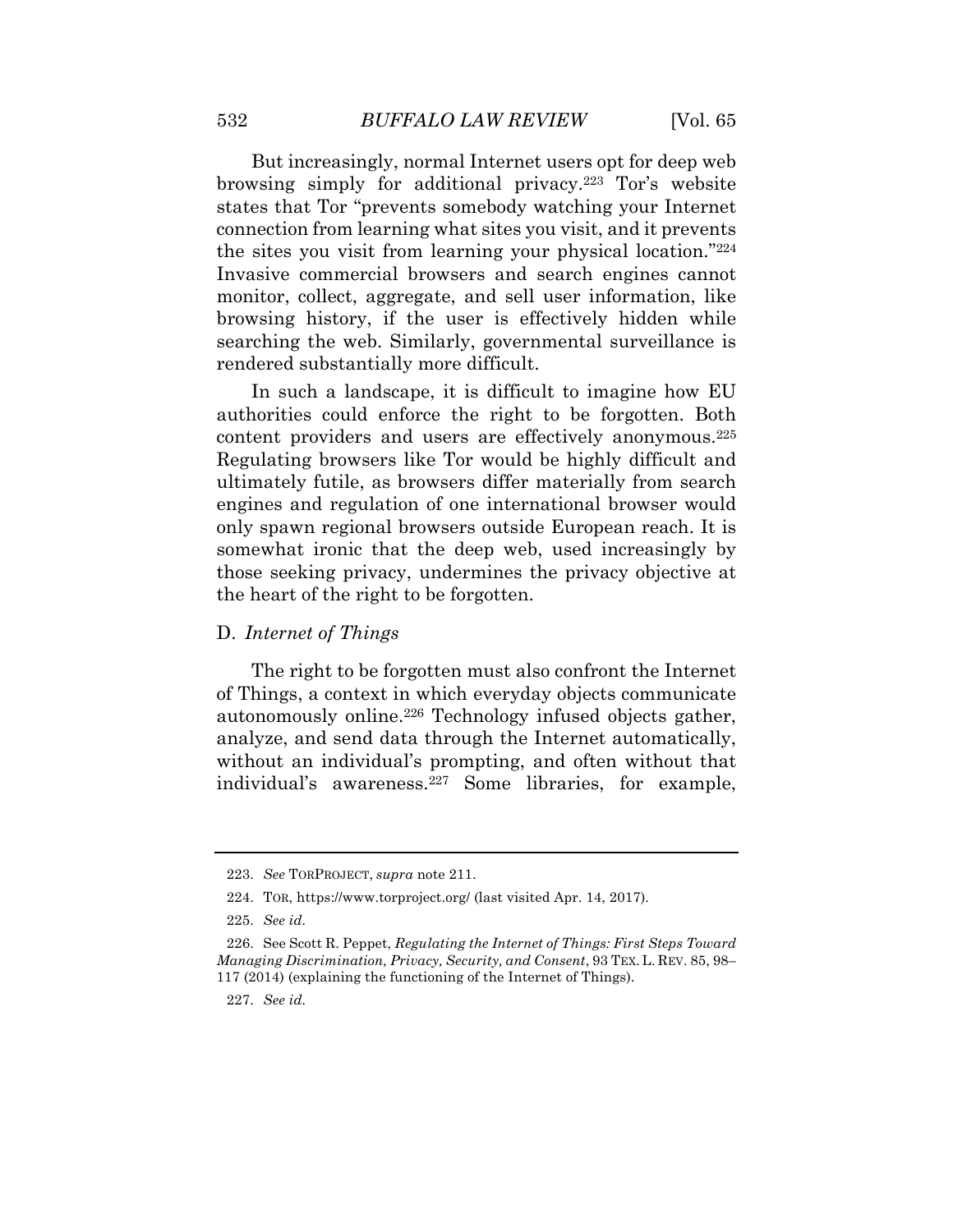electronically tag every book in the collection,<sup>228</sup> while tech savvy dentists prescribe toothbrushes engrafted with tiny sensors to determine hygiene behavior.<sup>229</sup> A pint of beer with tilt sensors records, analyzes, and transmits consumption rates.230 Of course, smart watches, smart phones, and computer tablets absorb gigabytes of data exhaust. From steps taken in a day, to hours clocked in sleep, the technology in our pockets and on our wrists absorb everything we allow, and even more of which we are unaware.231 Precise locational data is captured by license plate readers, automobile GPS, and smart phones.232

"Smart meters," another interesting example, produce meaningful efficiencies in utility consumption.233 Replacing monthly inspections by utility employees, smart meters capture and transmit precise utility usage in real time.234 While still in the nascent stages in the United States,<sup>235</sup> over

231. *See* Jeremy Andrew Ciarabellini, *Trading Privacy for Angry Birds*: *A Call for Courts to Reevaluate Privacy Expectations in Modern Smartphones*, 38 SEATTLE U. L. REV. 1491, 1491–92 (2015).

234. Id. at 165.

<sup>228.</sup> *See* Kendra Mayfield, *Tagging Books to Prevent Theft*, WIRED (May 20, 2002, 12:00 PM), http://www.wired.com/2002/05/tagging-books-to-prevent-theft/.

<sup>229.</sup> *See* Marcia Simon, *How the Kolibree 'Smart Toothbrush' Improves Dental Hygiene*, DENTISTRY IQ, (May 19, 2016), http://www.dentistryiq.com/articles/ 2016/05/how-the-kolibree-smart-toothbrush-improves-dental-hygiene.html.

<sup>230.</sup> *See* Kelsey Campbell-Dollaghan, *Vessyl: A Cup That Uses Molecular Sensors To Track Everything You Drink*, GIZMODO (June 12, 2014, 1:27 PM), http://gizmodo.com/vessyl-a-cup-that-uses-molecular-analysis-to-track-eve-

<sup>1589975359 (&</sup>quot;[A] cup that can calculate detailed information about what your [sic] drinking—and sync that information with your fitness tracker and peripheral apps.").

<sup>232.</sup> VICTOR MAYER-SCHÖNBERGER & KENNETH CUKIER, BIG DATA: A REVOLUTION THAT WILL TRANSFORM HOW WE LIVE, WORK, AND THINK 88–89 (2013).

<sup>233.</sup> *See* Cheryl Dancey Balough, *Privacy Implications of Smart Meters*, 86 CHI.-KENT L. REV. 161, 161 (2011).

<sup>235.</sup> *See Smart Meter Deployments Continue to Rise*, U.S. ENERGY INFO. ADMIN. (Nov. 1, 2012), https://www.eia.gov/todayinenergy/detail.php?id=8590 (identifying approximately thirty-six million smart meters recording and transmitting energy use in the United States as of 2012).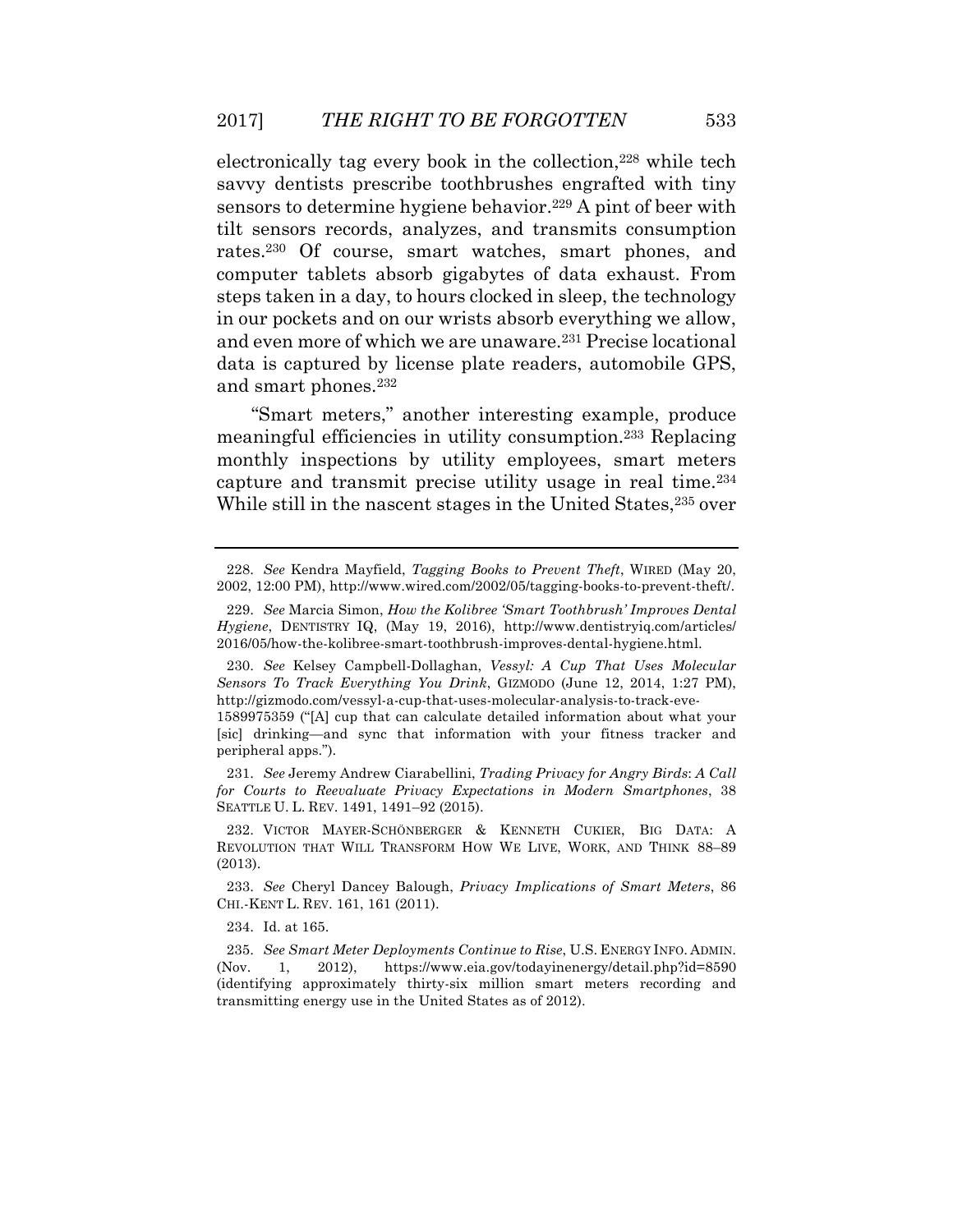200 million smart meters are expected in the EU by 2020.236 One commentator noted that such metering can "distinguish the microwave from the refrigerator, or even the light bulb in the bathroom from the light bulb in the dining room."237 Rather than simply transmitting a resident's electricity usage for billing, smart meters now unveil when the resident showers, leaves for work, cooks, and vacations.238 That data presents the groundwork for a multitude of observations about the resident's behaviors, attitudes, and proclivities.239 One study claimed that the electrical signal coming from a resident's home revealed with ninety-six percent accuracy the specific television show viewed by the resident.<sup>240</sup>

Data collection from smart meters is augmented by smart homes, which festoon the home with sensors to track and calibrate everything from garage door usage, to the patterns and frequency with which the oven is used, or the

239. *See* Wicker & Thomas, *supra* note 238.

<sup>236.</sup> PIKE RESEARCH, SMART METERS IN EUROPE: ADVANCED METERING INFORMATION FOR ELECTRIC UTILITIES IN EUROPE: BUSINESS AND TECHNOLOGY ISSUES, COUNTRY PROFILES, KEY INDUSTRY PLAYERS, AND MARKET FORECASTS *passim* (2012), http://www.navigantresearch.com/wp-content/uploads/2012/09/ AMIEU-12-Executive-Summary.pdf

<sup>237.</sup> Patrick Thibodeau, *The Internet of Things Could Encroach on Personal Privacy*, COMPUTERWORLD (May 3, 2014, 7:45 AM), http://www.computerworld.com/article/2488949/emerging-technology/theinternet-of-things-could-encroach-on-personal-privacy.html (quoting Stephen Wicker).

<sup>238.</sup> *See* NAT'L INST. OF STANDARDS & TECH., GUIDELINES FOR SMART GRID CYBERSECURITY 231 (2014), http:// nvlpubs.nist.gov/nistpubs/ir/2014/NIST.IR. 7628r1.pdf (stating that smart meter data can reveal information about people's lifestyles and appliance use); Stephen Wicker & R.J. Thomas, *A Privacy-Aware Architecture for Demand Response Systems*, CORNELL U., http://wisl.ece.cornell.edu/wicker/publications.html (last visited Apr. 2, 2017).

<sup>240.</sup> MIRO ENEV ET. AL., INFERRING TV CONTENT FROM ELECTRICAL NOISE 1 (2010), http://miro.enev.us/papers/EMI\_CCS\_2011.pdf; *see also* Chester Wisniewski, *Smart Meter Hacking Can Disclose Which TV Shows and Movies You Watch*, NAKED SEC. (Jan. 8, 2012), https://nakedsecurity.sophos.com/2012/01/ 08/28c3-smart-meter-hacking-can-disclose-which-tv-shows-and-movies-youwatch/.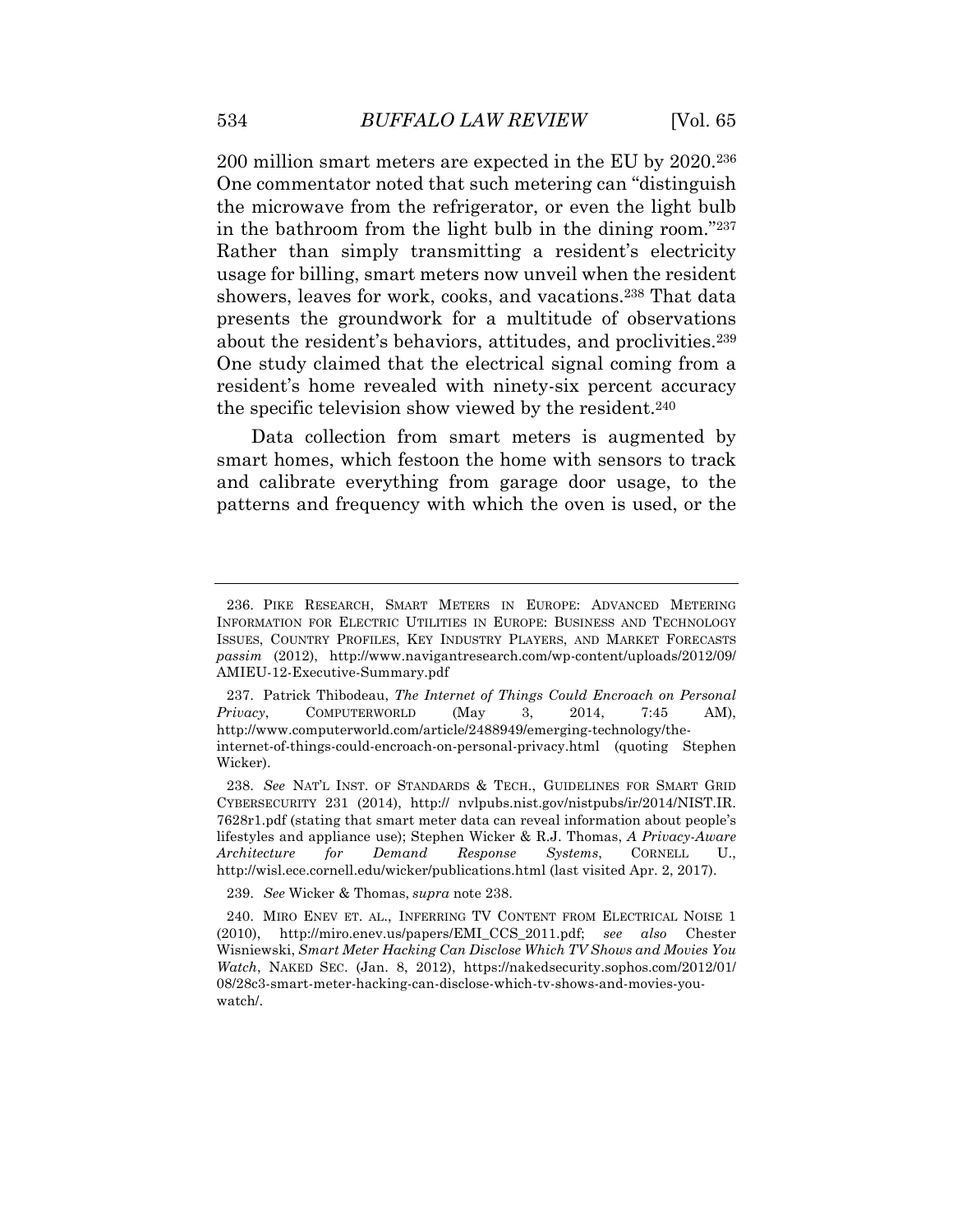refrigerator is open.241 Software integrates this data with data from other smart home users to create predictive schematics.242

Even if the homeowner knowingly consents to such data collection through smart meters and smart homes, what about guests? It is tempting to think that a guest's entertainment preferences ascertained when visiting in a smart home could not be linked to that guest. It is tempting to think that data exhaust from a passenger in a smart car could not be linked to that particular passenger. While probably true today, such bromides will soon dissolve. "They fundamentally rely on the fallacious distinction between 'identifying' and 'non-identifying' attributes."243

Something as anonymous as location points—with nothing more—can be used to pinpoint an individual. Cesar A. Hidalgo and Yves-Alexandre de Montjoye, researchers at MIT, correctly identified individuals using as few as four locational data points.244 Indeed, a handful of past location points in conjunction with a few other data points reveals a person's "future" location.245 There are oceans of data already available, already recorded and archived. Given that a handful of locational points reveals identity, privacy regimes must abandon the futile focus on outlawing data collection, and instead prescribe data uses that are associated with discrete privacy harms.

Smart offices and smart cars are not far behind, with monitoring devices embedded in car engines, work badges, and water coolers.246 Toll tags, license plate readers, and the

246. *See* Ben Waber, *Augmenting Social Reality in the Workplace*, MIT TECH. REV. (May 15, 2013), https://www.technologyreview.com/s/514371/augmenting-

<sup>241.</sup> *See* Balough, *supra* note 233, at 165–66.

<sup>242.</sup> *See id.* at 162.

<sup>243.</sup> Narayanan & Shmatikov, *supra* note 110, at 25.

<sup>244.</sup> Yves-Alexande de Montejoye et al., *Unique in the Crowd: The Privacy Bounds of Human Mobility*, SCI. REP., Mar. 25, 2013, at 1.

<sup>245.</sup> Tucker, *supra* note 113.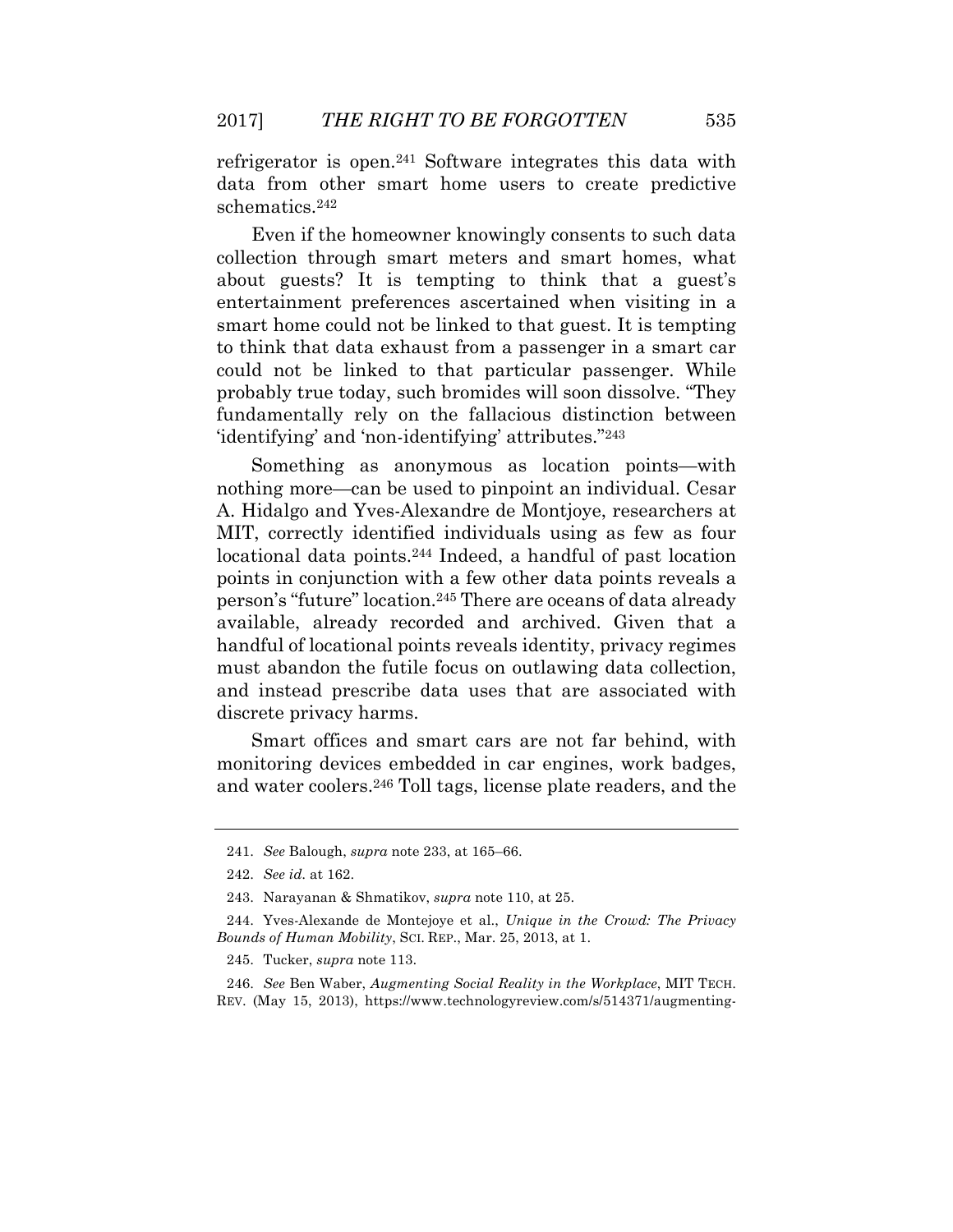wealth of information captured by event data recorders (black boxes), transform car travel into discrete chambers for passive data collection, particularly in light of newer automobiles that increasingly trumpet Internet connectivity.247 At the office, work badges loaded with sensors monitor employees' rapidity of speech, tone of voice, and workplace social interactions.248 One organization seeks increased productivity by integrating software into the office infrastructure so that select employees are prompted to interact when economically expedient.249 The software's algorithm spurs robotic movement of workplace walls, water coolers, and coffee machines to ensure that specific employees interact at discrete times.250 While most offices have not integrated the passive data collected from employees this dramatically, the trend toward collection and use of passive data in workplaces continues.251

The Internet of Things is emerging. Over 220 billion connected devices worldwide are expected by 2020,252 prompting Cisco to prognosticate that "pretty much

248. Waber, *supra* note 246; Wilson, *supra* note 246.

- 249. *See* Waber, *supra* note 246.
- 250. *Id.*

social-reality-in-the-workplace/; H. James Wilson, *Wearable Gadgets Transform How Companies Do Business*, WALL STREET J. (Oct. 20, 2013, 7:52 PM), https://www.wsj.com/articles/wearable-gadgets-transform-how-companies-dobusiness-1382128410?tesla=y.

<sup>247.</sup> CHING-YAO CHAN, CONNECTED VEHICLES IN A CONNECTED WORLD, 1–2 (2011), http://ieeexplore.ieee.org/stamp/stamp.jsp?arnumber=5783569; Francesca Svarcas, *Turning a New LEAF: A Privacy Analysis of CARWINGS Electric Vehicle Data Collection and Transmission*, 29 SANTA CLARA COMPUT. & HIGH TECH. L.J. 165, 167–74 (2012).

<sup>251.</sup> *See* Lothar Determann & Robert Sprague, *Intrusive Monitoring: Employee Privacy Expectations Are Reasonable in Europe*, *Destroyed in the United States*, 26 BERKELEY TECH. L.J. 979, 1001–18 (2011).

<sup>252.</sup> Tim Bajarin, *The Next Big Thing for Tech: The Internet of Everything*, TIME (Jan. 13, 2014), http://time.com/539/the-next-big-thing-for-tech-theinternet-of-everything/.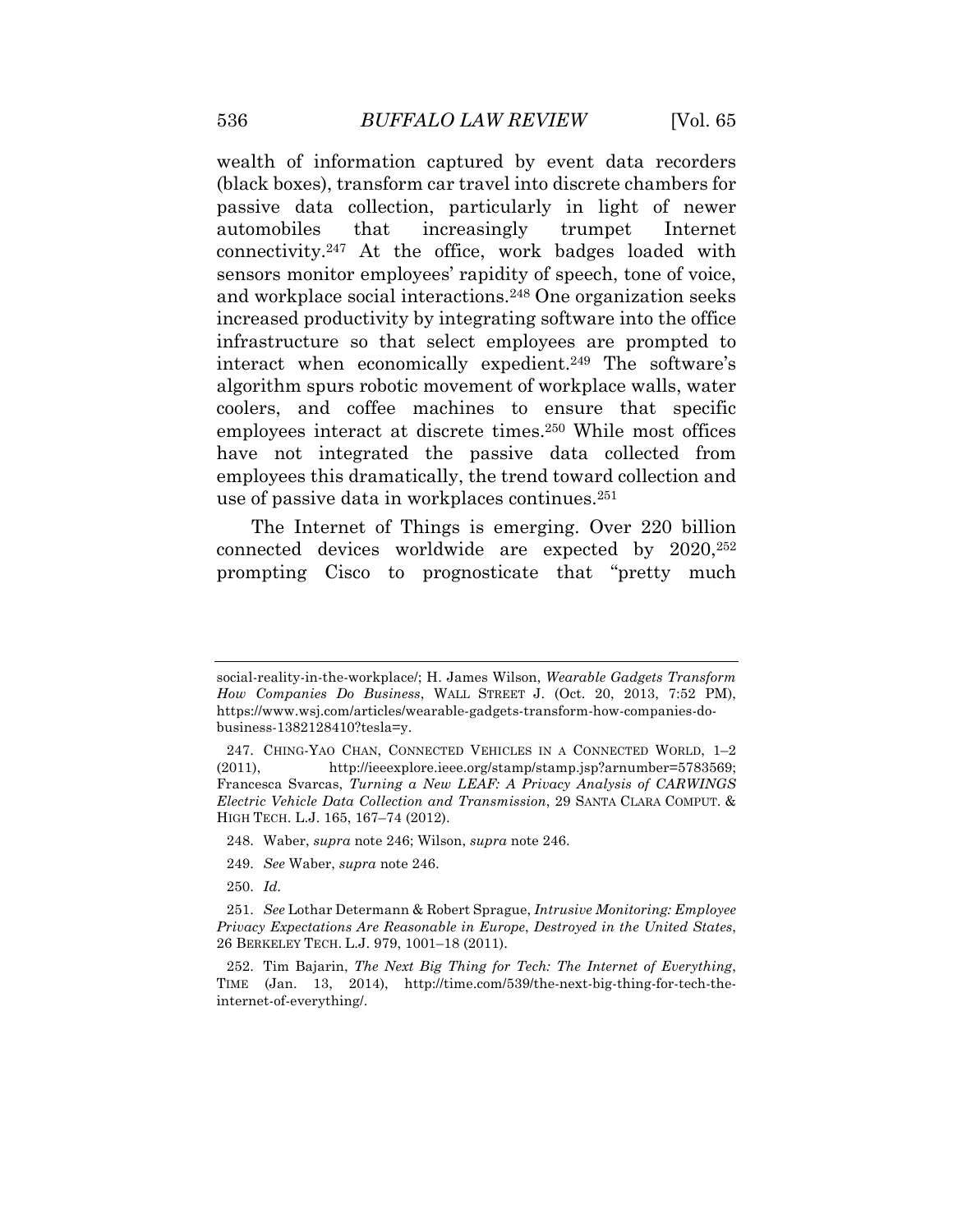everything you can imagine will wake up."253 Combined with a world of other and easily accessible data points, the identity and entertainment preferences of the guest in the smart home and the identity of the passenger in the smart car are readily uncovered.254 Just because a particular data point is anonymous or non-identifying at the point of collection does not mean it will remain so.255 Non-identifying information quickly loses anonymity when combined with the vast and diverse data already available, suggesting inevitability of "re-identification."256

Capacious privacy laws overlook the Internet of Things, passive data collection, and automated gathering of data exhaust. The EU Directive turns on data collection, requiring notice and consent before personal data can be lawfully collected.257 As a result, the Directive ignores the growing reality that individuals rarely know when their personal information is collected, rendering notice and consent requirements irrelevant. This digital landscape portends the futility of omnibus privacy laws, a notion tacitly acknowledged in a report from the 2014 World Economic Forum: "The growth of data, the sophistication of ubiquitous computing and the borderless flow of data are all outstripping the ability to effectively govern on a global basis."258

### V. REGULATING FOR PRIVACY, RISK OF HARM

Responding to loss of privacy in the Internet age with

<sup>253.</sup> *What Is the Internet of Everything?*, CISCO SYSTEMS, http://www.cisco.com/ c/m/en\_in/tomorrow-starts-here/ioe.html (last visited Apr. 2, 2017).

<sup>254.</sup> *See* Ohm, *supra* note 109, at 1716–25

<sup>255.</sup> *See id.* at 1703–04.

<sup>256.</sup> *See* Narayanan & Shmatikov, *supra* note 110, at 26.

<sup>257.</sup> Data Directive, *supra* note 50, art. 7, 10; Data Regulation, *supra* note 61.

<sup>258.</sup> A.T. KEARNEY, WORLD ECON. FORUM, RETHINKING PERSONAL DATA: A NEW LENS FOR STRENGTHENING TRUST 3 (2014), http://www3.weforum.org/docs/ WEF\_RethinkingPersonalData\_ANewLens\_Report\_2014.pdf.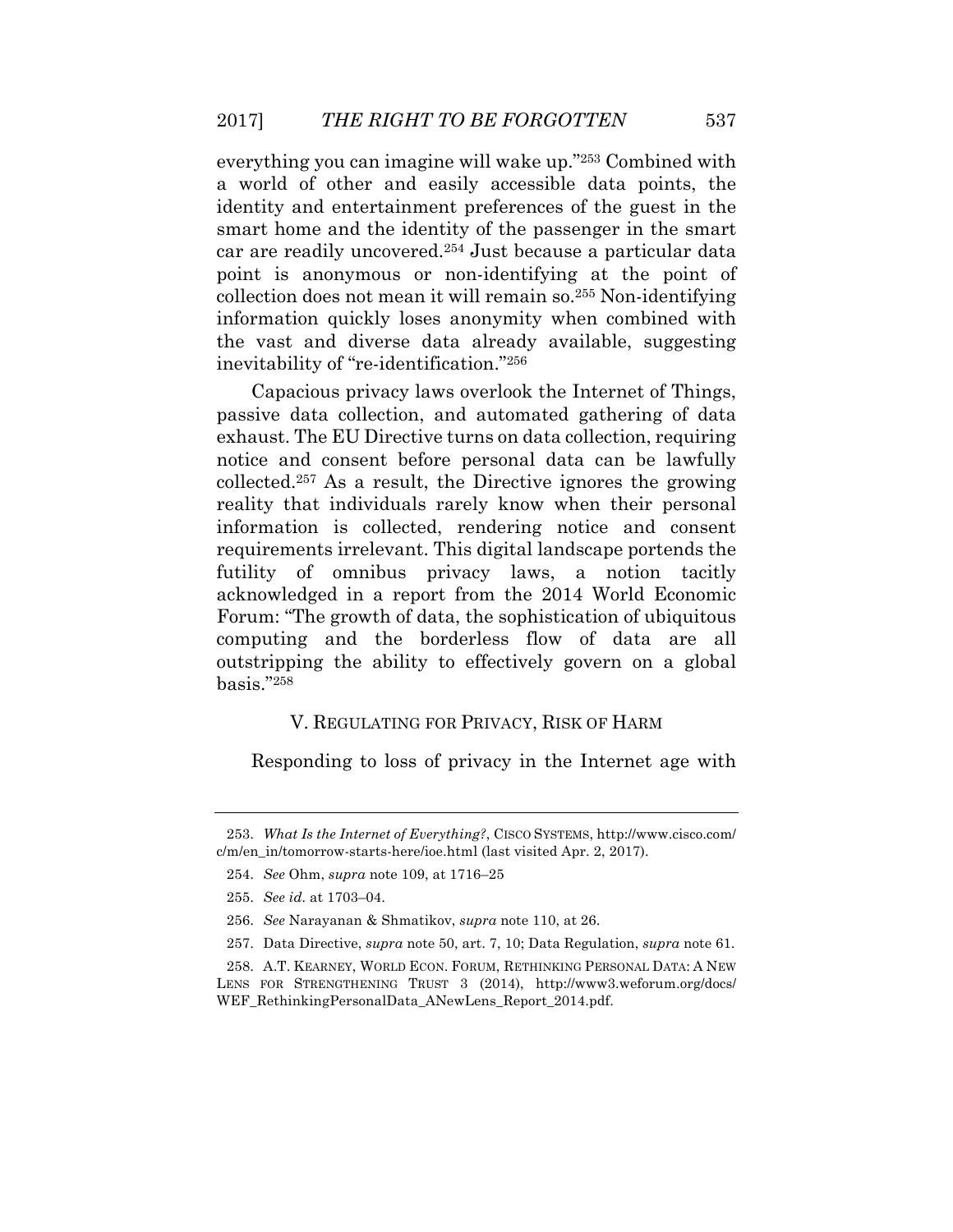unilateral, extra-jurisdictional laws that mandate deletion of personal information if that information is deemed irrelevant fails to meaningfully advance the original goal of increased privacy. To a large degree, the personal data individuals seek to protect has already been published. Recapturing and quarantining or erasing that data is implausible for the reasons detailed above. Further, the means available for gathering more such information are increasingly automated and integrated into daily life.259 As a result, new privacy regulation cannot simply supplement old privacy regulation, especially when the analogue predated the Internet. Rather, effective privacy regulation must adapt to the current landscape by tailoring the law to risk of harm. Surreptitious monitoring of others' browser history that is then shared with marketers or aggregated for profiling purposes, for example, constitutes a discrete use of personal information that policymakers could choose to regulate. "Regulating the *use* of sensitive data as it relates to particular risks or harms better comports with consumer law generally and permits the needed adaptability to reflect context and changing technology."260

Data generated by online transactions, as well as data generated passively, simply by living within the Internet of Things, cannot be outfitted with innumerable notice and consent forms. Technology has nullified those legal tools. Data collection, both active and passive, increases by orders of magnitude in conjunction with integrated systems capable of transferring and analyzing that data.261 Rather than an over-broad EU law that captures oceans of harmless data processing and that incentivizes uneven enforcement at the expense of international comity,262 privacy law should

<sup>259.</sup> *See supra* Section III.D.

<sup>260.</sup> McKay Cunningham, *Next Generation Privacy: The Internet of Things*, *Data Exhaust*, *and Reforming Regulation by Risk of Harm*, 2 GRONINGEN J. INT'L LAW 115, 142 (2014).

<sup>261.</sup> *See* Bajarin, *supra* note 252.

<sup>262.</sup> *See supra* Part III.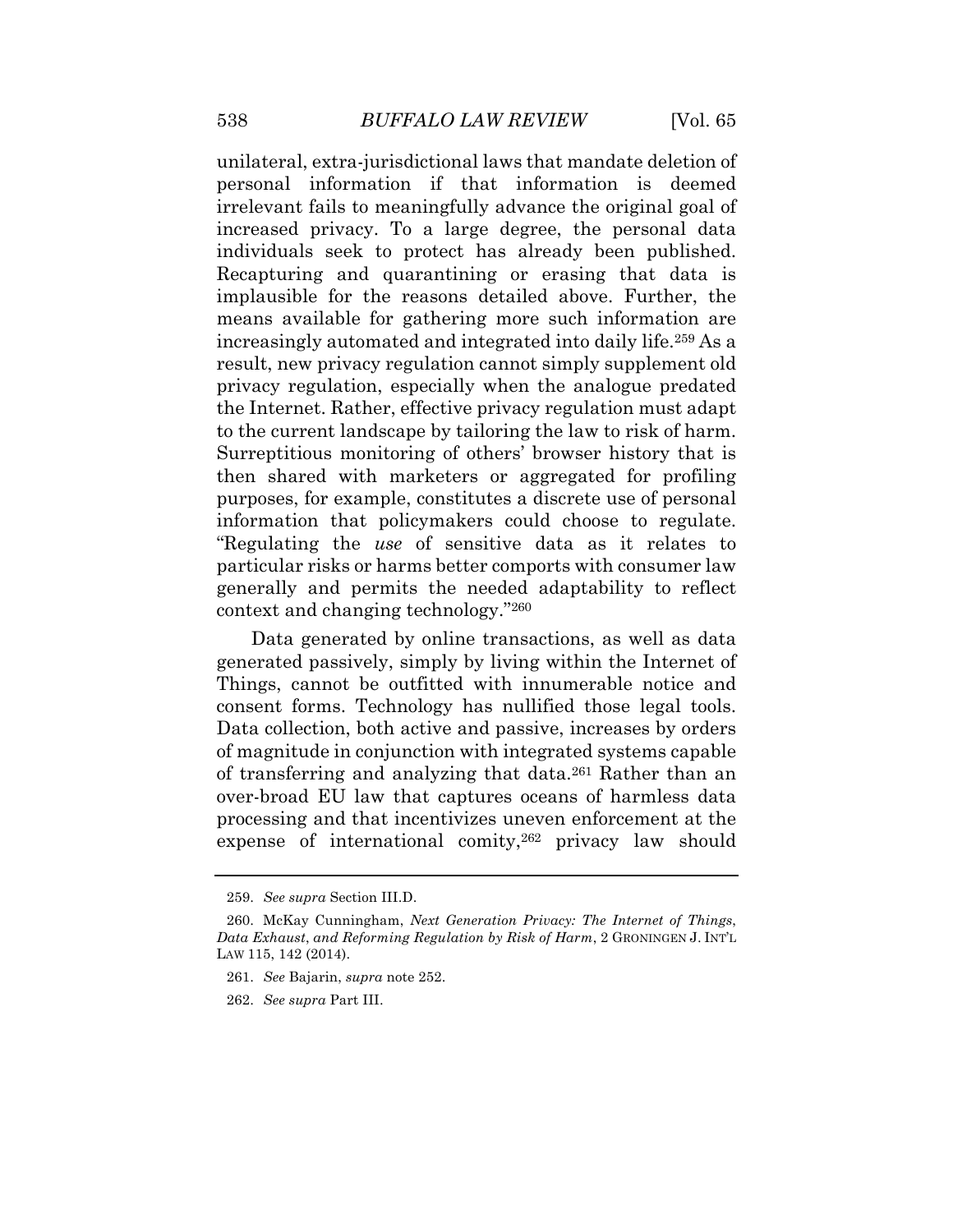directly address harm to the user in conjunction with user expectation.

Users expect online purchases, geolocation logs, health, and activity data from wearable devices, Internet banking transactions, and email addresses required for specific business deals to remain with the relevant parties for the original and intended uses.263 Regulatory schemes, like the Directive, that hinge on the "processing" of this data, or even the collection of it, dilute the privacy goal by capturing the deluge of data that falls within the regulation's ambit.264 It is not the fact of this data's processing that merits legal protection, but its inappropriate use.265 Secretive monitoring, undisclosed transfer to unidentified parties, and monetization of personal data through marketing and profiling more readily approximate privacy harms and justify regulatory safeguards.266 Determining the risk of harm based on discrete and unwarranted uses of personal data narrows the legislative scope, allowing incremental and targeted reform.

Effective privacy regulation must reject the EU's capacious definitions of personal information and processing, in favor of a taxonomy that better approximates the Internet's architecture and the malleable manner in which digital data originates, transforms, and eventually recedes.267 Privacy regulations more closely parallel this reality by distinguishing passively created data from actively created data, by delineating "external" data from "internal"

<sup>263.</sup> Daniel J. Solove, *A Taxonomy of Privacy*, 154 U. PA. L. REV. 477, 529 (2006); *see* Joshua J. McIntyre, *Balancing Expectations of Online Privacy: Why Internet Protocol (IP) Addresses Should Be Protected as Personally Identifiable Information*, 60 DEPAUL L. REV. 895, 895–96 (2011).

<sup>264.</sup> *See* Ambrose, *supra* note 9, at 18; Paul M. Schwartz, *The EU-U.S. Privacy Collision: A Turn to Institutions and Procedures*, 126 HARV. L. REV. 1966, 1972– 79 (2013).

<sup>265.</sup> *See generally* DANIEL SOLOVE, UNDERSTANDING PRIVACY 188–89 (2008).

<sup>266.</sup> *See id.* at 131–32.

<sup>267.</sup> *See* Solove, *supra* note 263 at 481–82, 485.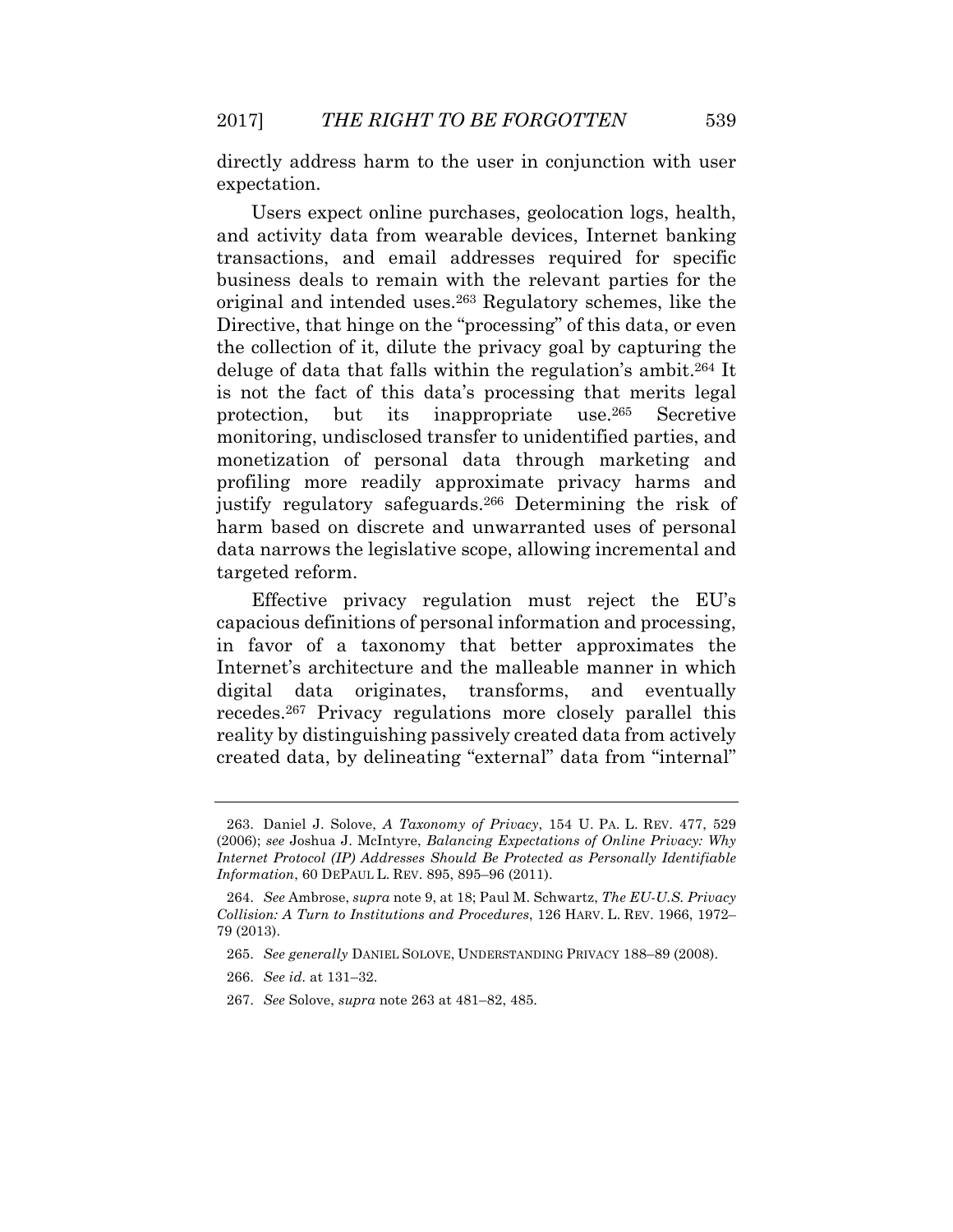data, and by identifying original data from downstream transformation or modification of that data.268 Passive data, like records of where a user's mouse hovers when visiting a website or data exhaust captured by the Internet of Things, merits a different legal paradigm than "active" data that was deliberately and originally created, like a photograph of the user taken by the user and posted by the user.269 Privacy protections differ depending on such distinctions.270 A person seeking to take down a picture of herself that she posted on a social networking site deserves separate legal treatment from a politician seeking to take down text from an unflattering blog posted by a third party.271

Indeed, the legal infrastructure for many of these permutations is already in place. In the United States and the EU, defamation law protects against untrue harmful publications, reflecting the ethos behind the right to be forgotten.272 Copyright law also advances objectives that are similar to the right to be forgotten.<sup>273</sup> When hackers illegally obtained and published revealing photographs of U.S. celebrities, lawyers for the celebrities leveraged copyright law to force websites and search engines to erase the pilfered images.274

"[T]he Children's Online Privacy Protection Act provides for a right to delete personal data. The Fair Credit Reporting Act restricts the ability of consumer reporting agencies to

<sup>268.</sup> Ambrose, *supra* note 9, at 11.

<sup>269.</sup> *See id*.

<sup>270.</sup> *See generally* Solove, *supra* note 263.

<sup>271.</sup> *See* Ambrose, *supra* note 9, at 11, 18.

<sup>272.</sup> *See* Gertz v. Robert Welch, Inc., 418 U.S. 323, 342–43 (1974); New York Times Co. v. Sullivan, 376 U.S. 254, 279–80 (1964).

<sup>273.</sup> *See* Copyright Act, 17 U.S.C. § 107 (2012); Universal City Studios, Inc. v. Corley, 273 F.3d 429, 458–60 (2d Cir. 2001).

<sup>274.</sup> *See, e.g.*, Eriq Gardner, *Google Responds to Jennifer Lawrence Attorney's \$100 Million Lawsuit Threat*, HOLLYWOOD REP. (Oct. 2, 2014, 12:23 PM), http://www.hollywoodreporter.com/thr-esq/google-responds-jennifer-lawrenceattorneys-737656.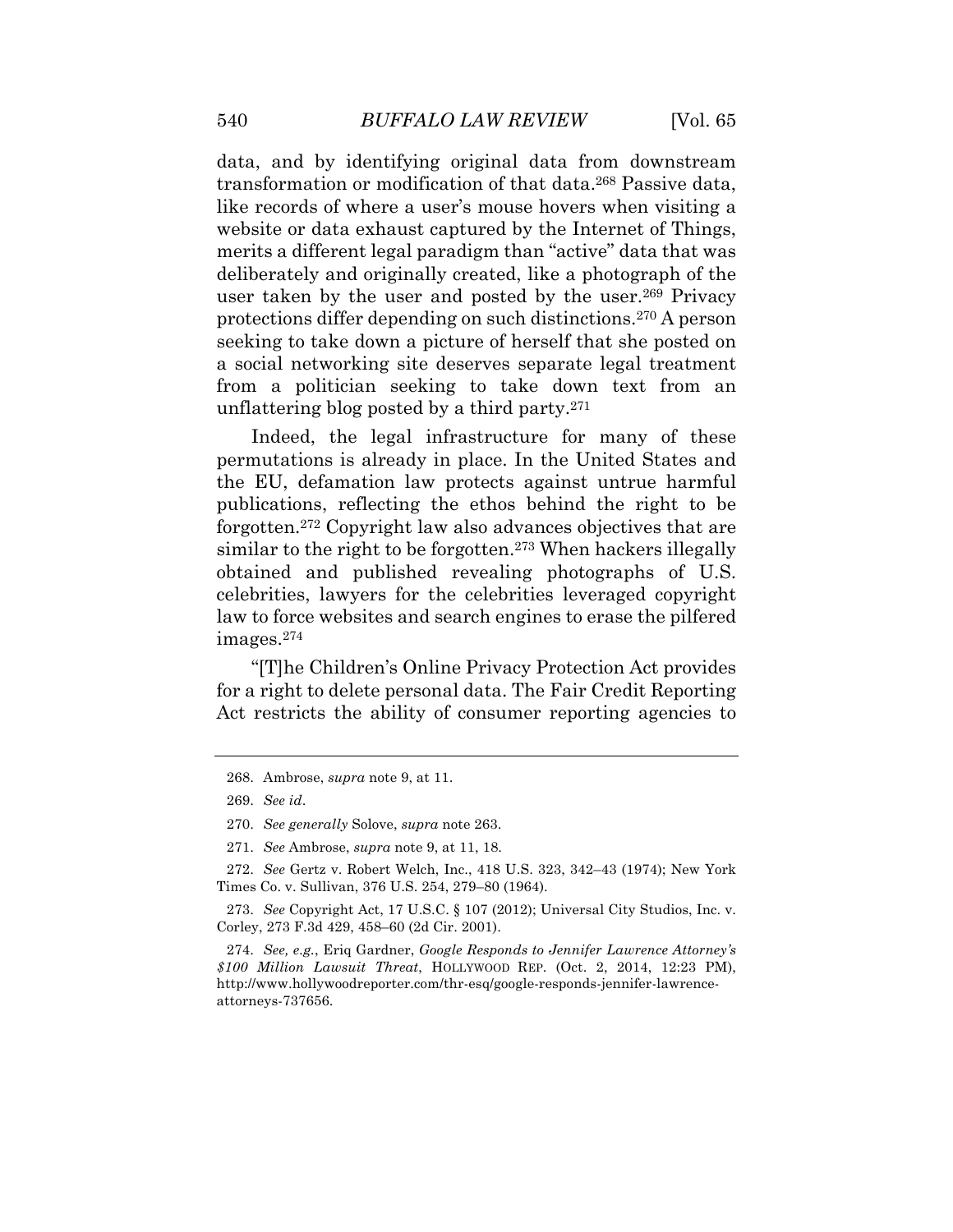report on bankruptcies and criminal proceedings that are beyond a certain number of years old."275 These legal doctrines carry the added benefit of refinement through decades of case law, legislation, and other democratic processes.

Bankruptcy protections,276 privacy controls integrated into criminal law,277 like grand jury proceedings,278 and laws allowing sealed and expunged court records for juveniles $279$ all protect privacy rights in distinct contexts more closely associated with the potential harm that would result absent such protections.<sup>280</sup> One commentator suggests that specifically tailored privacy laws like these illustrate continuity with EU privacy objectives rather than disharmony: "developments in American law signal a receptivity to EU privacy norms that is not well reflected in media and free speech advocates' desire to cast the Atlantic divide as irreconcilable divergence."281

278. *See* FED. R. CRIM. P. 6(d).

<sup>275.</sup> Daniel Solove, *What Google Must Forget: The EU Ruling on the Right to Be Forgotten*, LINKEDIN: TECH (May 13, 2014), https://www.linkedin.com/pulse/ 20140513230300-2259773-what-google-must-forget-the-eu-ruling-on-the-rightto-be-forgotten [perma.cc/9XGZ-9YK3].

<sup>276.</sup> *See Process—Bankruptcy Basics*, U.S. CTS. http://www.uscourts.gov/ services-forms/bankruptcy/bankruptcy-basics/process-bankruptcy-basics (last visited Apr. 3, 2017) (discussing United States Bankruptcy Code, 11 U.S.C. §§ 101–1532 (2012)).

<sup>277.</sup> *See, e.g.*, FED. R. CRIM. P. 32(d)(3) (2014). Upon conviction, the Federal Code and most state criminal procedure codes provide for a pre-sentence investigation and report, usually researched and written by a probation officer to guide the judge's sentencing ruling. The pre-sentencing reports often contain hearsay, opinion, and speculation. As a result, most criminal procedure codes call for confidentiality of pre-sentence reports. *See* Peter A. Winn, *Online Court Records: Balancing Judicial Accountability and Privacy in an Age of Electronic Information*, 79 WASH. L. REV. 307, 309 (2004).

<sup>279.</sup> *See* Anna Kessler, *Excavating Expungement Law: A Comprehensive Approach*, 87 TEMP. L. REV. 403, 417–18 (2015).

<sup>280.</sup> *See generally* Richard J. Peltz-Steele, *The New American Privacy*, 44 GEO. J. INT'L L. 365 (2013).

<sup>281.</sup> *Id.* at 410.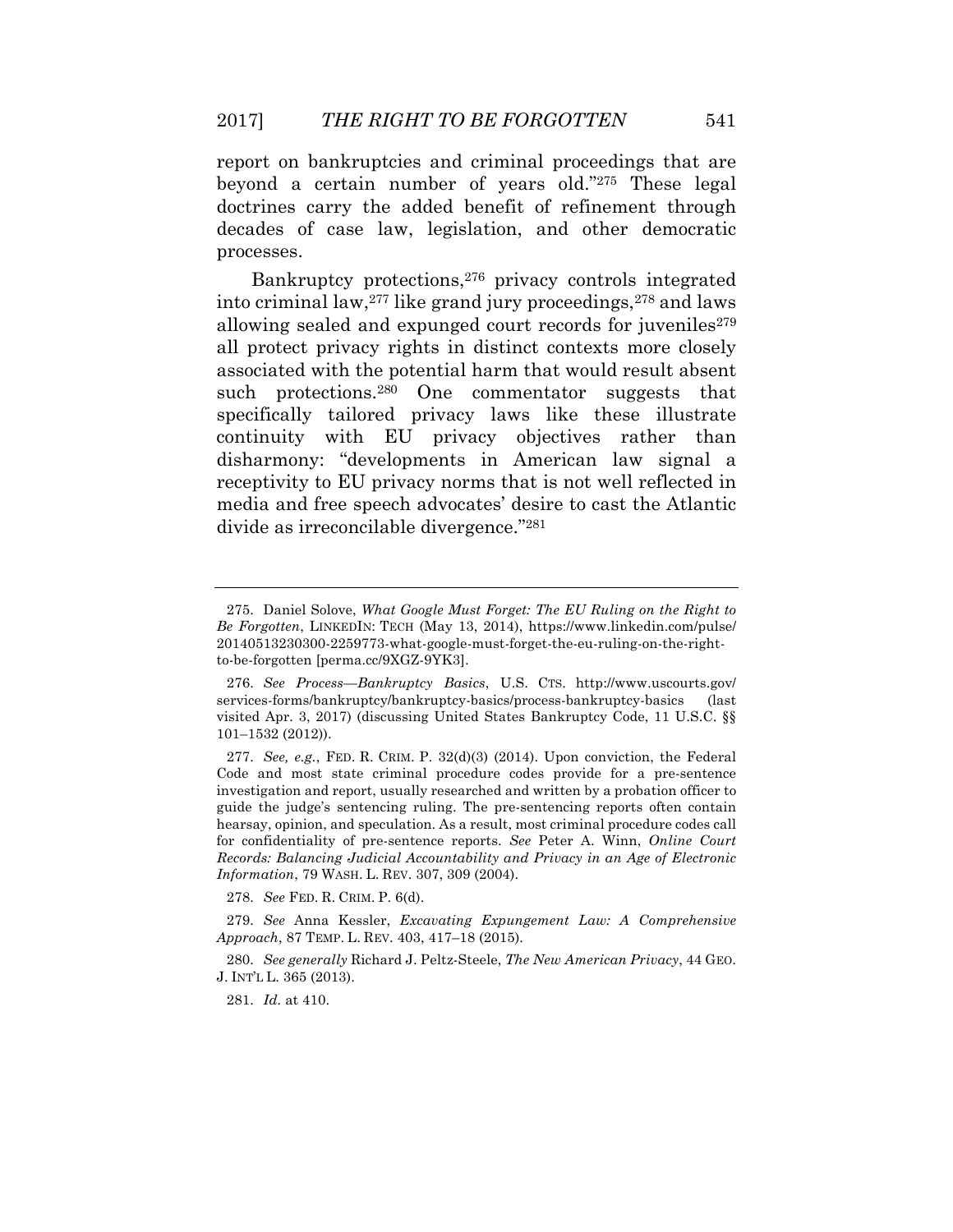In contrast to these specific measures, the right to be forgotten requires that data controllers delete links to "irrelevant" content.282 Data controllers, like Google, decide whether the requested content is irrelevant or inadequate, not a court, agency, or other public body.283 "[I]t is for the company—and not the individual—to prove that the data cannot be deleted because it is still needed or is still relevant."284 Paralyzing fines for refusing valid erasure requests285 incentivize Google to err on the side of deleting content, which perhaps explains why Google has so far approved forty-three percent of those requests, de-listing approximately 830,180 URLs as of the date of this publication.286 Privacy is poorly served through a rubric of economic intimidation and the catch-all standard of irrelevance.287 Negative secondary effects swallow what little, if any, privacy objectives the law seeks to effectuate.

Moreover, data's shelf life on the web is far shorter than conventionally believed. "Like other resources, information is perishable, depreciating in value over time. Depreciation will occur at different rates for different pieces of information, which correlates to the content's relevance and accuracy."288 Claims that digital data are impossible to forget or that once posted, data forever remain readily accessible,

<sup>282.</sup> EUROPEAN COMM'N, *supra* note 1.

<sup>283.</sup> *Id.*

<sup>284.</sup> *Id.*

<sup>285.</sup> The current Data Directive allows fines up to two percent worldwide turnover, which will increase to the greater of  $E10$  million or two percent of annual worldwide turnover or the greater of  $E20$  million or four percent worldwide turnover under the new Regulation. *See* Data Regulation, *supra* note 61; Regulation (EU) 2016/679, *supra* note 128; *see also* Emily Adams Shoor, Note, *Narrowing the Right to Be Forgotten: Why the European Union Needs to Amend the Proposed Data Protection Regulation*, 39 BROOK. J. INT'L L. 487, 488, 508 (2014).

<sup>286.</sup> *Transparency Report: European Privacy Requests for Search Removals*, *supra* note 17.

<sup>287.</sup> *See* Rustad & Kulevska, *supra* note 23, at 370, 373.

<sup>288.</sup> Ambrose, *supra* note 9, at 13.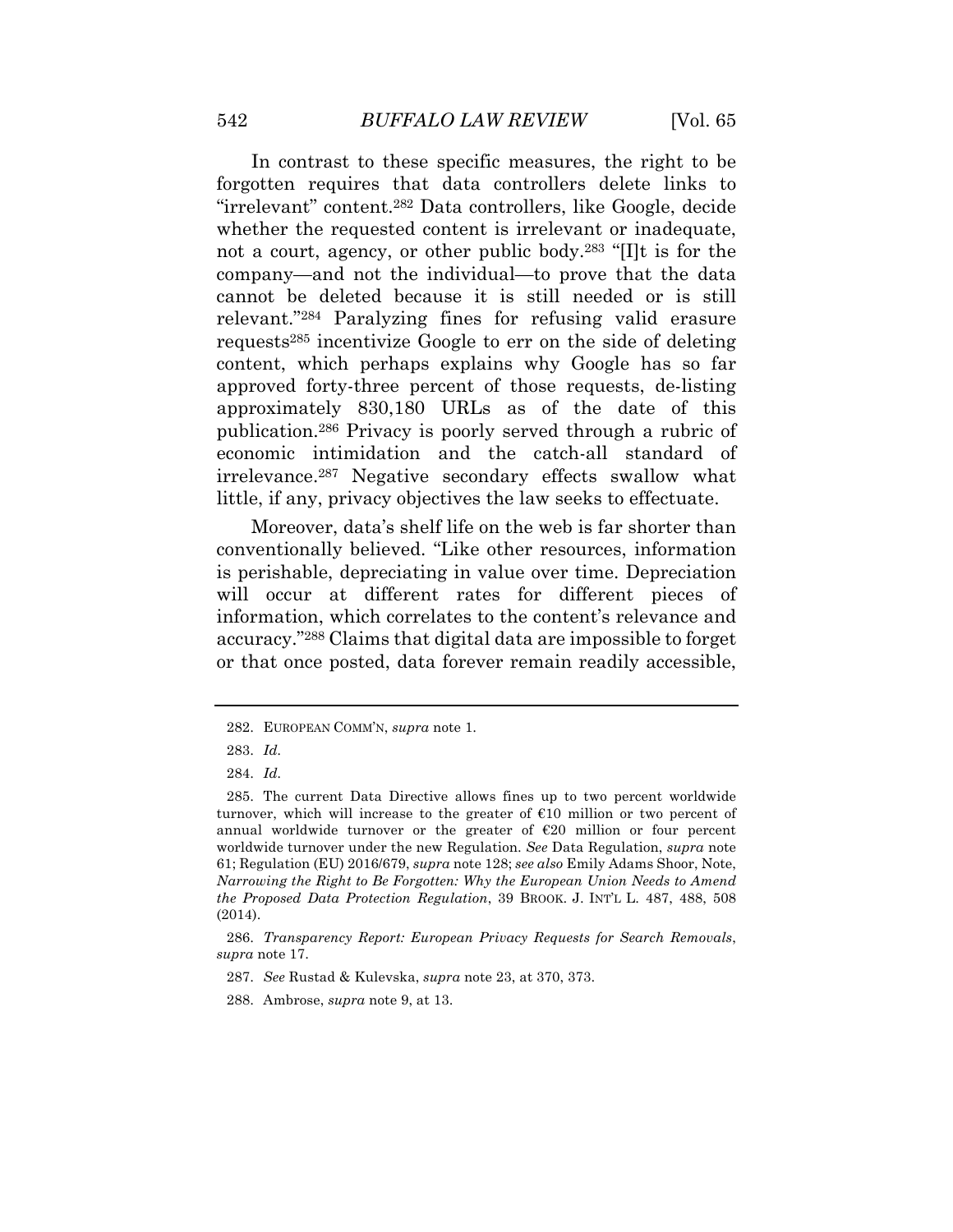are wrong.289 An entire subculture of archivists strain to offset the Internet's digital decay and educate the public to the fact that the Internet continuously sheds tremendous amounts of information.290 Using URLs as a metric, one study tracked tweets about significant events including the H1N1 virus and the Syrian revolution.<sup>291</sup> Approximately eleven percent of the content associated with those tweets disappeared within one year, increasing to twenty-seven percent after two years.292 A litany of diverse causes contributes to digital decay.293 Importantly, personal bias is not among them.294 If digital information must disappear, it should be culled through objective, automated processes, rather than by those with the most bias toward it.<sup>295</sup>

#### **CONCLUSION**

Near-universal access to information through the Internet arrived without lead-time to develop policy to guide its use. Within two decades, the Internet connected people across the globe to great oceans of data on an infrastructure itself unbounded by national borders. The Internet's international and fluid architecture increased its resilience to discrete regulation of the information accessible thereon, creating a built-in barrier to state sponsored censorship. This advantage was largely unhindered by search engines and

- 293. *Id.*
- 294. *See id.*

<sup>289.</sup> *Id.* at 1, 9, 12.

<sup>290.</sup> *See id*.

<sup>291.</sup> *Id.*

<sup>292.</sup> *Id.* 

<sup>295.</sup> The Stanford research paper written by Google founders Sergey Brin and Larry Page describes the web as "a vast collection of completely uncontrolled heterogeneous documents," and suggest that search engines provide decontextualized content through black box algorithms. *See* Sergey Brin & Lawrence Page, *The Anatomy of a Large-Scale Hypertextual Web Search Engine*, STAND. U., http://infolab.stanford.edu/~backrub/google.html (last visited Apr. 3, 2017).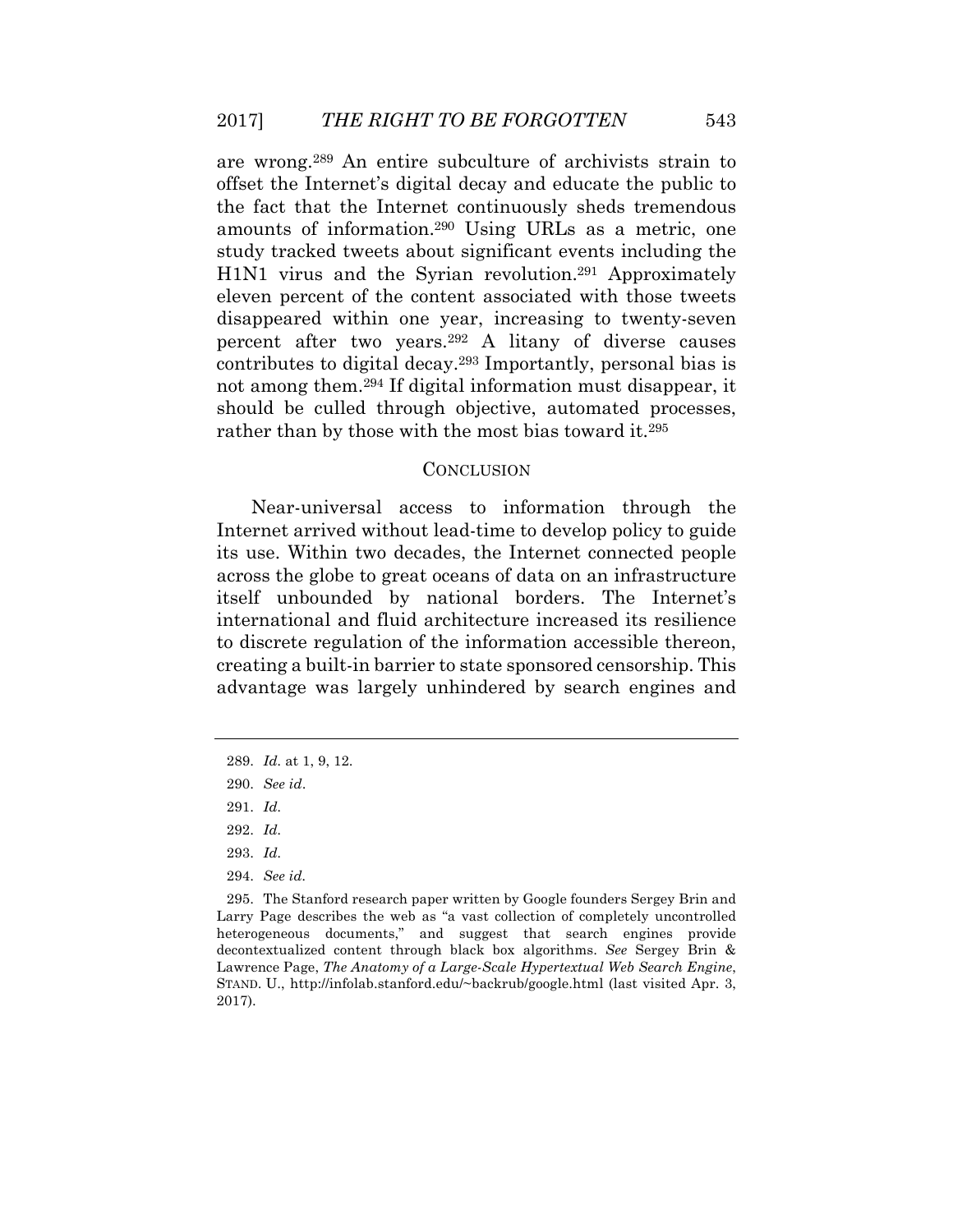algorithms biased, if at all, by their primary objective usefulness.

But the inability to censor information on the Internet carries a high price in privacy. Personal data, vital to social interaction, are readily extracted, monitored, copied, transferred, and leveraged without the individual's concomitant control. Identity theft, cyber stereotyping, public embarrassment, and degraded confidentiality are among the many harms incident to the erosion of privacy through digital connectivity. The question arises, how to maintain the benefit of uncensored data while simultaneously reducing privacy harms?

The EU, through legal recognition of the right to be forgotten, attempted to address that question. The EU law facilitates individualized control over personal information on the Internet by requiring that data controllers, like Google, delist links to irrelevant personal information. The lawyer with an extinguished twenty-year-old debt successfully demanded that Google delist a newspaper article that connected him to the debt. Others followed. More than 800,000 URLs have been delisted as individuals seek to erase access to their personal information, often indiscretions, from public view.

While laudable in the abstract, in its application, the new law not only generates negative secondary effects, it largely fails to achieve meaningful privacy for those who exercise the right to be forgotten. The law emerged by accretion. It was built on the scaffolding of previous privacy laws—laws that long predated the Internet. If we are, in fact, "still in the first minutes of the first day of the Internet revolution,"296 lawmakers seeking to regulate Internet use must consider its architecture. Instead, European

<sup>296.</sup> *See* Stephen Levingston & International Herald Tribune, *Internet Entrepreneurs Are Upbeat Despite Market's Rough Ride*, N.Y. TIMES (May 24, 2000), http://www.nytimes.com/2000/05/24/business/worldbusiness/24ihthype.2.t.html (quoting Scott Cook, then chairman of Intuit, Inc.) (internal quotations omitted).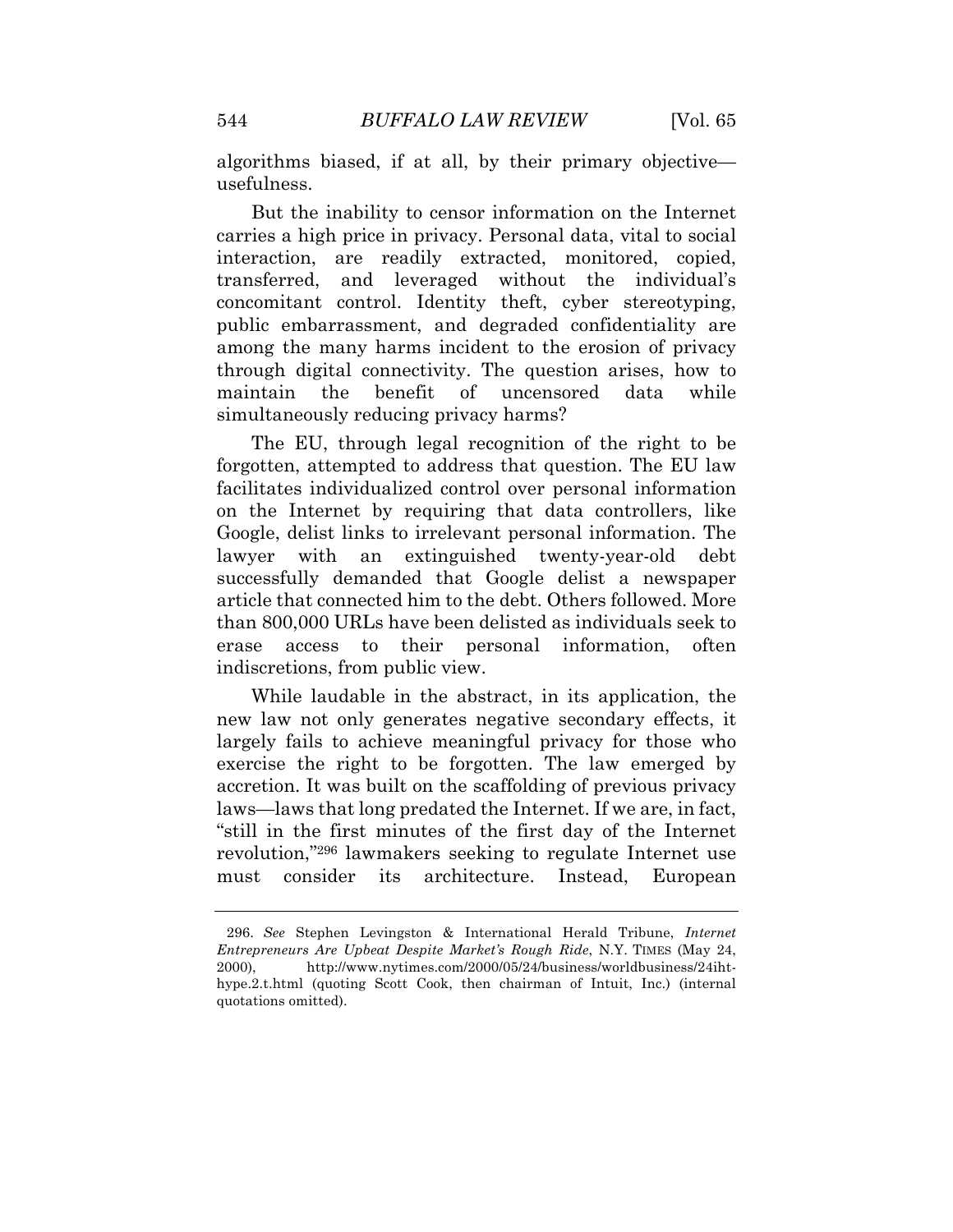lawmakers mostly ignored the ephemeral and borderless nature of data creation, modification, transmission, and storage on the Internet. The only provisions acknowledging the transnational nature of Internet data flow are catchall extra-jurisdictional provisions that purport to govern any entity anywhere that processes or controls personal information.

Application of EU law to anyone who processes personal information theoretically addresses the problem of transnational data flow, but it also creates a raft of negative secondary effects. Instead of targeting the harms that result from loss of privacy, the law captures almost every entity doing business on the Internet, most of which are innocuous. Because of its near-universal application, the law invites arbitrary enforcement. European officials can target disfavored organizations for investigation and prosecution. The law also disregards the sovereignty and democratic principles of other nations, whose citizens must comply with European law without having a participatory voice in the creation of the law.

Even individuals who successfully petition for deletion of their personal information achieve little under the right to be forgotten. Many experience a Streisand effect; their attempt to conceal information only amplifies it. The resilience of the Internet also undermines the right to be forgotten. Dedicated websites monitor each delisted URL. News agencies repost delisted links and the deep web remains largely unreachable by the EU law. The Internet of Things continues to advance, exacerbating enforcement of the law, as more and more personal information is unknowingly collected by ordinary objects and transmitted over the Internet.

Several nations outside the EU have created similar privacy laws, but the EU's example in this regard should not be emulated. Policing privacy on the Internet through omnibus legislation that accounts for transnational data flow by requiring everyone's compliance, while simultaneously